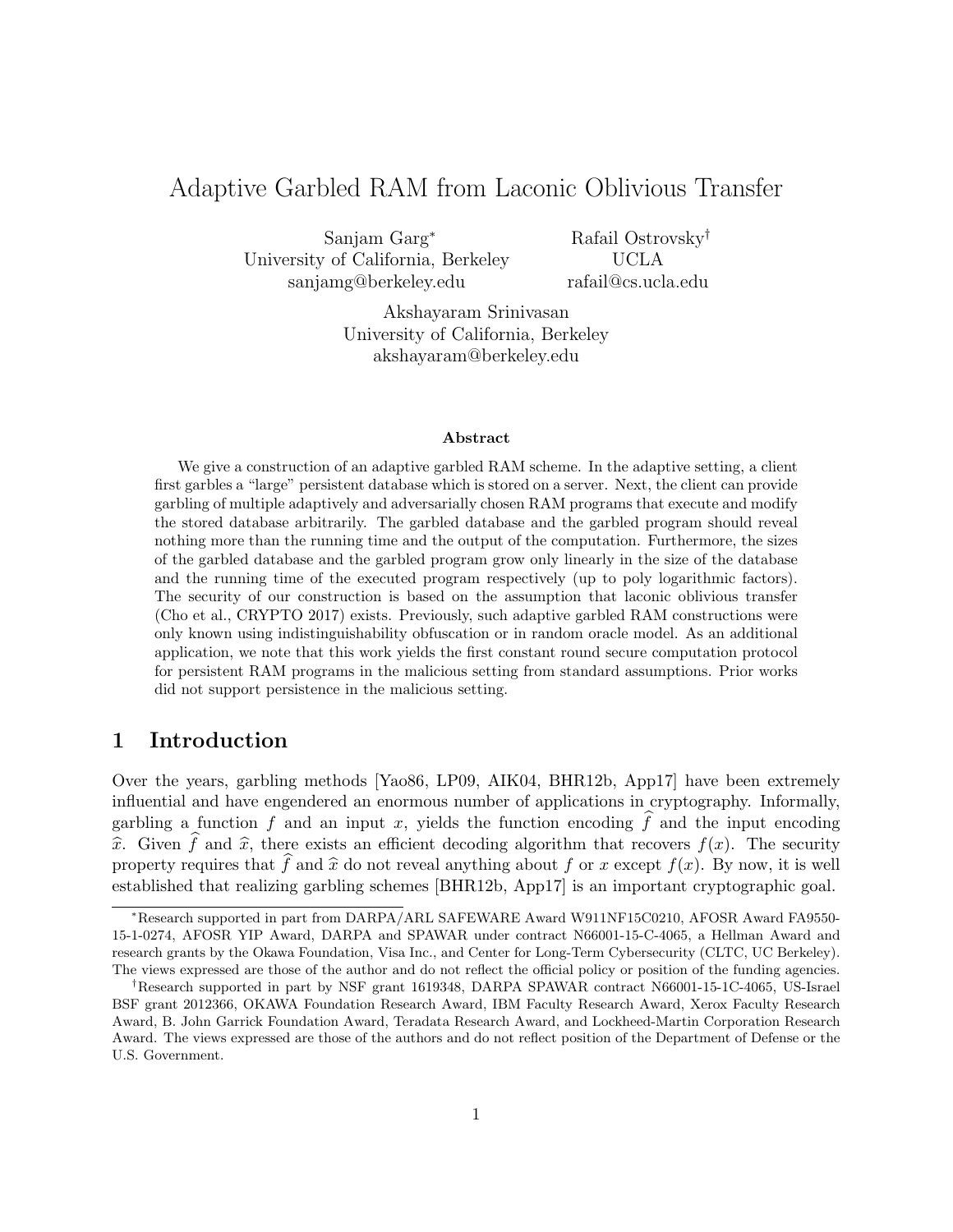One shortcoming of standard garbling techniques has been that the size of the function encoding grows linearly in the size of the circuit computing the function and thus leads to large communication costs. Several methods have been devised to overcome this constraint.

- Lu and Ostrovsky [LO13] addressed the question of garbling RAM program execution on a persistent garbled database. Here, the efficiency requirement is that the size of the function encoding grows only with the running time of the RAM program. This work has lead to fruitful line of research  $\lbrack \text{GHL}^+14, \text{GLOS15}, \text{GLO15}, \text{LO17} \rbrack$  that reduces the communication cost to grow linearly with running times of the programs executed, rather that the corresponding circuit sizes. A key benefit of this approach is that it has led to constructions based on one-way functions.
- Goldwasser, Kalai, Popa, Vaikuntanathan, and Zeldovich [GKP+13] addressed the question of reducing the communication cost by reusing the encodings. Specifically, they provided a construction of reusable garbled circuits based on standard assumptions (namely learningwith-errors). However, their construction needs input encoding to grow with the depth of the circuit being garbled.
- Finally, starting with Gentry, Halevi, Raykova, and Wichs [GHRW14], a collection of works [CHJV15,  $BGL<sup>+</sup>15$ , KLW15, CH16, CCHR16, ACC<sup>+</sup>16] have attempted to obtain garbling schemes where the size of the function encoding only grows with its description size and is otherwise independent of its running time on various inputs. However, these constructions are proven secure only assuming indistinguishability obfuscation  $[BGI^+01, GGH^+13]$ .

A recurring theme in all the above research efforts has been the issue of adaptivity: Can the adversary adaptively choose the input after seeing the function encoding?

This task is trivial if one reveals both the function encoding and the input encoding together after the input is specified. However, this task becomes highly non-trivial if we require the size of the input encoding to only grow with the size of the input and independent of the complexity of computing f. The first solution to this problem was provided by Bellare, Hoang and Rogaway [BHR12a] for the case of circuits in the random oracle model [BR93]. Subsequently, several adaptive circuit garbling schemes have been obtained in the standard model from (i) one-way functions [HJO<sup>+</sup>16, JW16, JKK<sup>+</sup>17],<sup>1</sup> or (ii) using laconic OT [GS18a] which relies on public-key assumptions [CDG+17, DG17, DGHM18, BLSV18].

However, constructing adaptively secure schemes for more communication constrained settings has proved much harder. In this paper, we focus on the case of RAM programs. More specifically, adaptively secure garbled RAM is known only using random oracles (e.g. [LO13, GLOS15]) or under very strong assumptions such as indistinguishability obfuscation [CCHR16,  $ACC^+16$ ]. In this work, we ask:

#### Can we realize adaptively secure garbled RAM from standard assumptions?

Further motivating the above question, is the tightly related application of constructing constant round secure RAM computation over a persistent database in the malicious setting. More specifically, as shown by Beaver, Micali and Rogaway [BMR90] garbling techniques can be used

<sup>&</sup>lt;sup>1</sup>A drawback of these works is that the size of the input encoding grows with the width/depth of the circuit computing  $f$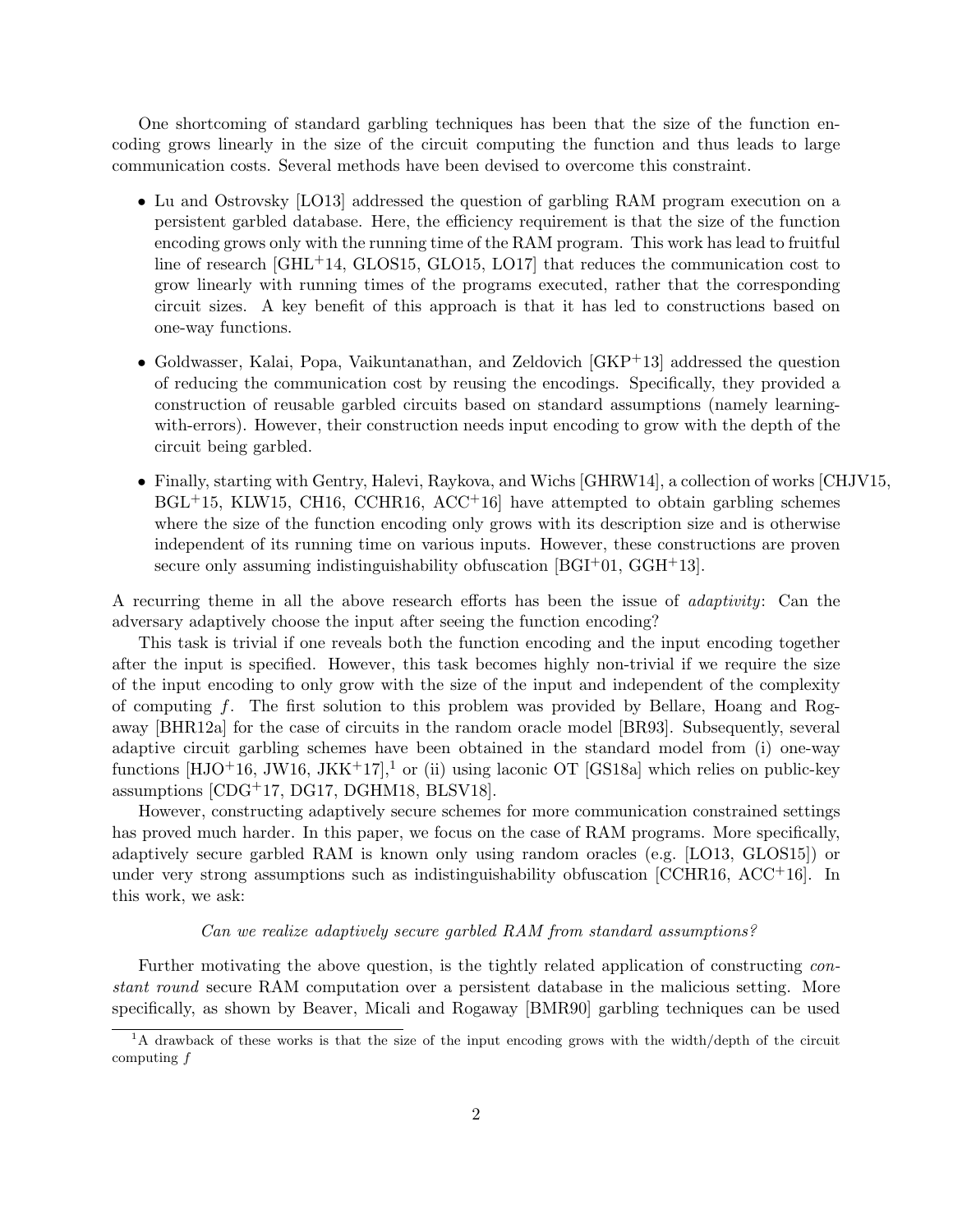to realize constant round secure computation [Yao82, GMW87] constructions. Similarly, abovementioned garbling schemes for RAM programs also yield constant round, communication efficient secure computation solutions [HY16, Mia16, GGMP16, KY18]. However, preserving persistence of RAM programs in the malicious setting requires the underlying garbling techniques to provide adaptive security.<sup>2</sup>

### 1.1 Our Results

In this work, we obtain a construction of adaptively secure garbled RAM based on the assumption that laconic oblivious transfer  $[CDG+17]$  exists. Laconic oblivious transfer can be based on a variety of public-key assumptions such as (i) Computation Diffie-Hellman Assumption [DG17], (ii) Factoring Assumption [DG17], or (iii) Learning-With-Errors Assumption [BLSV18, DGHM18]. In our construction, the size of the garbled database and the garbled program grow only linearly in the size of the database and the running time of the executed program respectively (up to poly logarithmic factors). The main result in our paper is:

Theorem 1.1 (Informal) Assuming either the Computational Diffie-Hellman assumption or the Factoring assumption or the Learning-with-Errors assumption, there exists a construction of adaptive garbled RAM scheme where the time required to garble a database, a program and an input grows linearly (upto poly logarithmic factors) with the size of the database, running time of the program and length of the input respectively.<sup>3</sup>

Additionally, plugging our adaptively secure garbled RAM scheme into a malicious secure constant round secure computation protocol yields a maliciously secure constant round secure RAM computation protocol  $[IKO+11, ORS15, BL18, GS18b]$  for a persistent database. Again, this construction is based on the assumption that laconic OT exists and the underlying assumptions needed for the constant round protocol.

# 2 Our Techniques

In this section, we outline the main challenges and the techniques used in our construction of adaptive garbled RAM.

Starting Point. In a recent result, Garg and Srinivasan [GS18a] gave a construction of adaptively secure garbled circuit transfer where the size of the input encoding grows only with the input and the output length. The main idea behind their construction is a technique to "linearize" a garbled circuit. Informally, a garbled circuit is said to be linearized if the simulation of particular garbled gate depends only on simulating one other gate (or in other words, the simulation dependency graph is a line). In order to linearize a garbled circuit, their work transforms a circuit into a sequence of CPU step circuits that can make read and write accesses at fixed locations in an external memory. The individual step circuits are garbled using a (plain) garbling scheme and the

<sup>2</sup>We note that adaptive security is not essential for obtaining protocols with round complexity that grows with the running time of the executed programs [OS97,  $GKK^+12$ , WHC<sup>+</sup>14].

<sup>&</sup>lt;sup>3</sup>As in the case of adaptively secure garbled circuits, the size of the input encoding must also grow with the output length of the program. Here, we implicitly assume that the input and the outputs have the same length.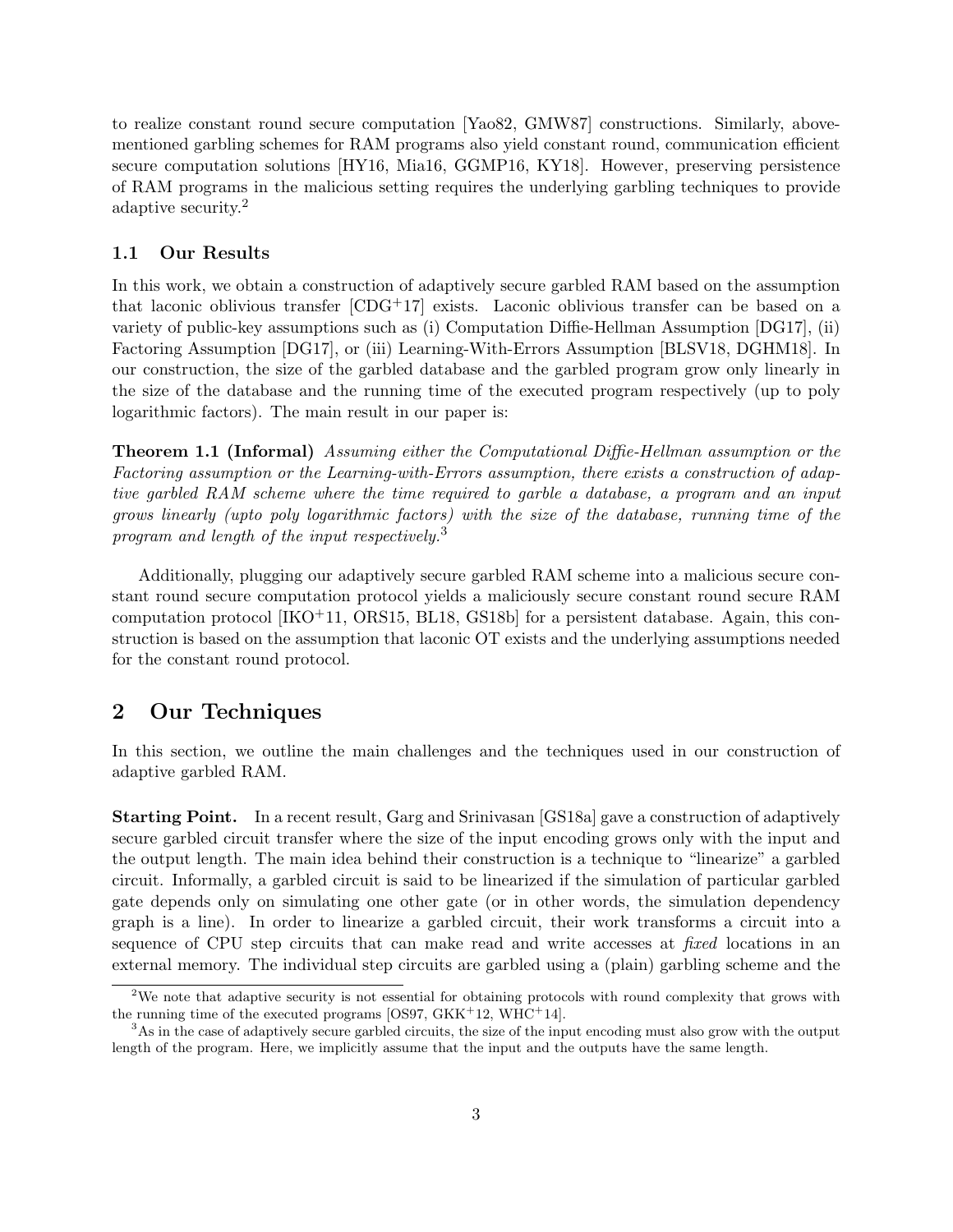access to the memory is mediated using a laconic  $\overline{OT}$ .<sup>4</sup> The use of laconic  $\overline{OT}$  enables the above mentioned garbling scheme to have "linear" structure wherein the simulation of a particular CPU step depends only on simulating the previous step circuit.

A Generalization. Though the approach of Garg and Srinivasan shares some similarities with a garbling a RAM program (like garbling a sequence of CPU step circuits), there are some crucial differences.

- 1. The first difference is that unlike a circuit, the locations that are accessed by a RAM program are dynamically chosen depending on the program's input.
- 2. The second difference is that the locations that are accessed might leak information about the program and the input and a garbled RAM scheme must protect against such leakages.

The first step we take in constructing an adaptive garbled RAM scheme is to generalize the above approach of Garg and Srinivasan [GS18a] to construct an adaptively secure garbled RAM scheme with weaker security guarantees. The security that we achieve is that of unprotected memory access [GHL+14]. Informally, a garbled RAM scheme is said to have unprotected memory access if both the contents of the database and the memory locations that are accessed are revealed in the clear. This generalization is given in Section 4.

In the non-adaptive setting, there are standard transformations (outlined in  $\text{[GHL}^+14\text{]}$ ) from a garbled RAM with unprotected memory access to a standard garbled RAM scheme where both the memory contents and the access patterns are hidden. This transformation involves the additional use of an ORAM scheme. Somewhat surprisingly, these transformations fail in the adaptive setting! The details follow.

Challenges. To understand the main challenges, let us briefly explain how the security proof goes through in the work of Garg and Srinivasan [GS18a]. In a typical construction of a garbled RAM program, using a sequence of garbled circuits, one would expect that the simulation of garbled circuits would be done from the first CPU step to the last CPU step. However, in [GS18a] proof, the simulation is done in a rather unusual manner, from the last CPU step to the first CPU step. Of course, it is not possible to simulate the last CPU step directly. Thus, the process of simulating the last CPU step itself involves a sequence of hybrids that simulate and "un-simulate" the garbling of the previous CPU steps. Extending this approach so that the memory contents and the access patterns are both hidden faces the following two main challenges.

- Challenge 1: In the Garg and Srinivasan construction [GS18a], memory contents were encrypted using one-time pads. Since the locations that each CPU step (for a circuit) reads from and write to are fixed, the one-time pad corresponding to that location could be hardwired to those CPU steps. On the other hand, in the case of RAM programs the locations being accessed are dynamically chosen and thus it is not possible to hard-wire the entire one-time pad into each CPU step as this would blow up the size of these CPU steps.

<sup>&</sup>lt;sup>4</sup>A laconic OT scheme allows to compress a large database/memory to a small digest. The digest in some sense binds the entire database. In particular, given the digest there exists efficient algorithms that can read/update particular memory locations. The time taken by these algorithms grow only logarithmically with the size of the database.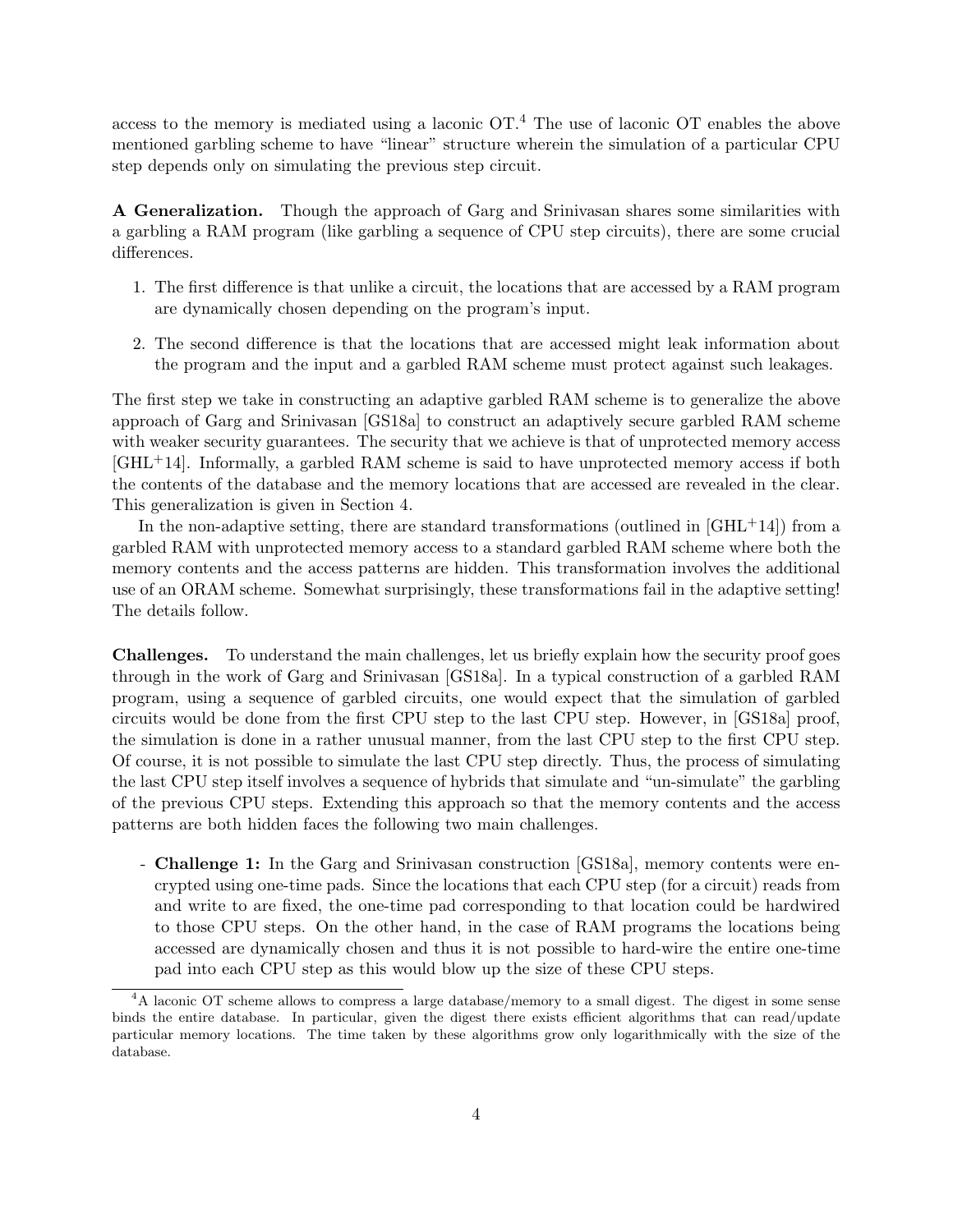It is instructive to note that encrypting the memory using an encryption scheme and decrypting the read memory contents does not suffice. See more on this in preliminary attempt below.

- Challenge 2: In the non-adaptive setting, it is easy to amplify unprotected memory access security to the setting where memory accesses are hidden using an oblivious RAM scheme [Gol87, Ost90, GO96]. However, in the adaptive setting this transformation turns out to be tricky. In a bit more detail, the Garg and Srinivasan [GS18a] approach of simulating CPU step circuits from the last to the first ends up in conflict with the security of the ORAM scheme where the simulation is typically done from the first to the last CPU steps. We note here that the techniques of Canetti et al.  $[CCHR16]$  and Ananth et al.  $[ACC^+16]$ , though useful, do not apply directly to our setting. In particular, in the Canetti et al. [CCHR16] and Ananth et al.  $[ACC^+16]$  constructions, CPU steps where obfuscated using an indistinguishability obfuscation scheme. Thus, in their scheme the obfuscation for any individual CPU step could be changed independently. For example, the PRF key used in any CPU step could be punctured independent of the other CPU steps. On the other hand, in our construction, inspite of each CPU step being garbled separately, its input labels are hardwired in the previous garbled circuit. Therefore, a change in hardwired secret value (like a puncturing a key) in a CPU step needs an intricate sequence of hybrids for making this change. For instance, in the case of the example above, it is not possible to puncture the PRF key hardwired in a particular CPU step in one simple hybrid step. Instead any change in this CPU step must change the CPU step before it and so on. In summary, in our case, any such change would involve a new and intricate hybrid argument.

#### 2.1 Solving Challenge 1

In this subsection, we describe our techniques to solve challenge 1.

Preliminary Attempt. A very natural approach to encrypting external memory would be to use a pseudorandom function to encrypt memory content in each location. More precisely, a data value d in location L is encrypted using the key  $\mathsf{PRF}_K(L)$  where K is the PRF key. The key K for this pseudorandom function is hardwired in each CPU step so that it first decrypts the ciphertext that is read from the memory and uses the underlying data for further processing. This approach to solving Challenge 1 was in fact used in the works of Canetti et al. [CCHR16] and Ananth et al. [ACC+16] (and several other prior works) in a similar context. However, in order to use the security of this PRF, we must first remove the hardwired key from each of the CPU steps. This is easily achieved if we rely on indistinguishability obfuscation. Indeed, a single hybrid change is sufficient to have the punctured key to be hardwired in each of the CPU steps. However, in our setting this does not work! In particular, we need to puncture the PRF key in each of the CPU step circuits by simulating them individually and the delicate dependencies involved in garbling each CPU step blows up the size of the garbled input to grow with the running time of the program.<sup>5</sup> Due to the same reason, the approaches of encrypting the memory by maintaining a tree of secret keys [GLOS15, GLO15] do not work.

 ${}^{5}$ For the readers who are familiar with [GS18a], the number of CPU steps that have to be maintained in the input dependent simulation for puncturing the PRF key grows with the number of CPU steps that last wrote to this location and this could be as large as the running time of the program.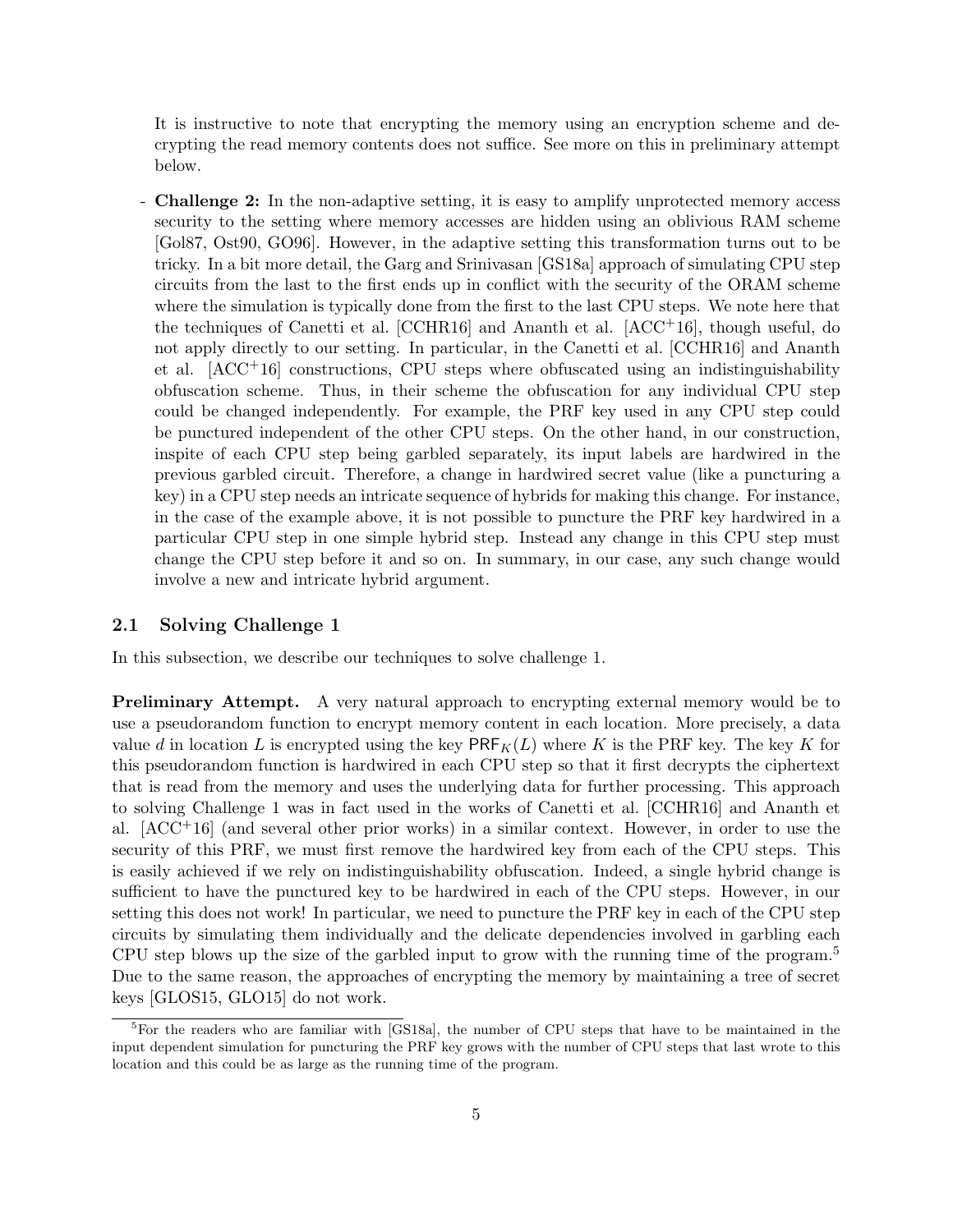Our New Idea: A Careful Timed Encryption Mechanism. From the above attempts, the following aspect of secure garbled RAM arise. Prior approaches for garbling RAM programs use PRF keys that in some sense "decrease in power"<sup>6</sup> as hybrids steps involve sequential simulation of the CPU steps starting with the first CPU step and ending in the last CPU step. However, in the approach of [GS18a], the hybrids do a backward pass, from the last CPU step circuit to the first CPU step circuit. Therefore, we need a mechanism wherein the hardwired key for encryption in some sense "strengthens" along the first to the last CPU step.

Location vs. Time. In almost all garbled RAM constructions, the data stored at a particular location is encrypted using a location dependent key (e.g. [GLOS15]). This was not a problem when the keys are being weakened across CPU steps. However, in our case we need the key to be strengthened in power across CPU steps. Thus, we need a special purpose encryption scheme where the keys are derived based on time rather than the locations. Towards this goal, we construct a special purpose encryption scheme called as a *timed encryption* scheme. Let us explain this in more detail.

Timed Encryption. A timed encryption scheme is just like any (plain) symmetric key encryption except that every message is encrypted with respect to a timestamp. Additionally, there is a special key constrain algorithm that constrains a key to only decrypt ciphertexts that are encrypted within a specific timestamp. The security requirement is that the constrained key does not help in distinguishing ciphertexts of two messages that are encrypted with respect to some future timestamp. We additionally require the encryption using a key constrained with respect to a timestamp time to have the same distribution as an encryption using an unconstrained key as long as the timestamp to which we are encrypting is less than or equal to time. For efficiency, we require that the size of the constrained key to grow only with the length of the binary representation of the timestamp.

Solving Challenge 1. Timed encryption provides a natural approach to solving challenge 1. In every CPU step, we hardwire a time constrained key that allows that CPU step to decrypt all the memory updates done by the prior CPU steps. The last CPU step in some sense has the most powerful key hardwired, i.e., it can decrypt all the updates made by all the prior CPU steps and the first CPU step has the least powerful key hardwired. Thus, the hardwired secret key strengthens from the first CPU step to the last CPU step. In the security proof, a backward pass of simulating the last CPU step to the first CPU step conforms well with the semantics and security properties of a timed encryption scheme. This is because we remove the most powerful keys first and the rest of the hardwired secret keys in the previous CPU steps do not help in distinguishing between encryptions of the actual value that is written and some junk value. We believe that the notion timed encryption might have other applications and be of independent interest.

Constructing Timed Encryption. We give a construction of a timed encryption scheme from any one-way function. Towards this goal, we introduce a notion called as range constrained PRF. A range constrained PRF is a special constrained PRF [BW13] where the PRF key can be constrained to evaluate input points that fall within a particular range. The ranges that we will be interested in are of the form  $[0, x]$ . That is, the constrained key can be used to evaluate the PRF on any  $y \in [0, x]$ . For efficiency, we require that the size of the constrained key to only grow with the binary representation of x. Given such a PRF, we can construct a timed encryption scheme as follows. The key generation samples a range constrained PRF key. The encryption of a message  $m$  with respect

<sup>&</sup>lt;sup>6</sup>The tree-based approaches of storing the secret keys use the mechanism wherein the hardwired secret keys decrease in power in subsequent CPU steps. In particular, the secret key corresponding to the root can decrypt all the locations, the secret keys corresponding to its children can only decrypt a part of the database and so on.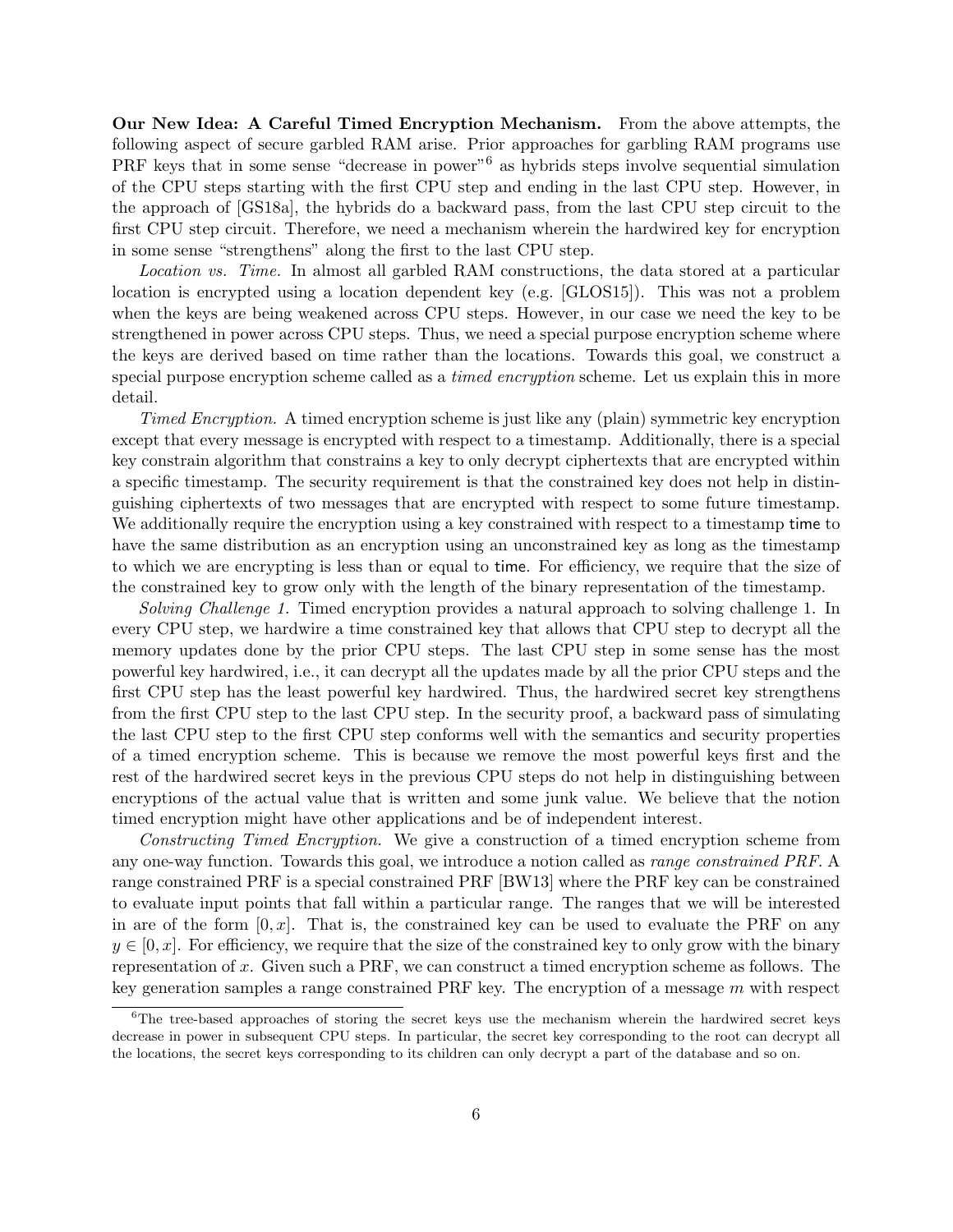to a timestamp time proceeds by evaluating the PRF on time to derive sk and then using sk as a key for symmetric encryption scheme to encrypt the message  $m$ . The time constraining algorithm just constrains the PRF key with respect to the range [0,time]. Thus, the goal of constructing a timed encryption scheme reduces to the goal of constructing a range constrained PRF. In this work, we give a construction of range constrained PRF by adding a range constrain algorithm to the tree-based PRF scheme of Goldreich, Goldwasser and Micali [GGM86].

### 2.2 Solving Challenge 2

Challenge 1 involves protecting the contents of the memory whereas challenge 2 involves protecting the access pattern. As mentioned before, in the non-adaptive setting, this problem is easily solved using an oblivious RAM scheme. However, in our setting we need an oblivious RAM scheme with some special properties.

The works of Canetti et al. [CCHR16] and Ananth et al. [ACC+16] define a property of an ORAM scheme as strong localized randomness property and then use this property to hide their access patterns. Informally, an ORAM scheme is said to have a strong localized randomness property if the locations of the random tape accessed by an oblivious program in simulating each memory access are disjoint. Further, the number of locations touched for simulating each memory access must be poly logarithmic in the size of the database. These works further proved that the Chung-Pass ORAM scheme [CP13] satisfies the strong localized randomness property. Unfortunately, this strong localized randomness property alone is not sufficient for our purposes. Let us give the details.

To understand why the strong localized randomness property alone is not sufficient, we first recall the details of the Chung-Pass ORAM (henceforth, denoted as CP ORAM) scheme. The CP ORAM is a tree-based ORAM scheme where the leaves of this tree are associated with the actual memory. A position map associates each data block in the memory with a random leaf node. Accessing a memory location involves first reading the position map to get the address of the leaf where this data block resides. Then, the path from the root to this particular leaf is traversed and the content of the this data block is read. It is guaranteed that the data block is located somewhere along the path from the root to leaf node. The read data block is then placed in the root and the position map is updated so that another random leaf node is associated with this data block. To balance the memory, an additional flush is performed but for the sake of this introduction we ignore this step. The CP ORAM scheme has strong localized randomness as the randomness used in each memory accesses involves choosing a random leaf to update the position map. Let us now explain why this property alone is not sufficient for our purpose.

Recall that in the security proof of [GS18a], the CPU steps are simulated from the last step to the first. A simulation of a CPU step involves changing the bit written by the step to some junk value and the changing the location accessed to a random location. We can change the bit to be written to a junk value using the security of the timed encryption scheme, however changing the location accessed to random is problematic. Note that the location that is being accessed in the CP ORAM is a random root to leaf path. However, the address of this leaf is stored in the memory via the position map. Therefore, to simulate a particular CPU step, we must first change the contents of the position map. This change must be performed in those CPU steps that last updated this memory location. Unfortunately, timed encryption is not useful in this setting as we can use its security only after removing all the secret keys that are hardwired in the future time steps. However, in our case, the CPU steps that last updated this particular location might be so far into the past that removing all the intermediate encryption keys might blow up the cost of the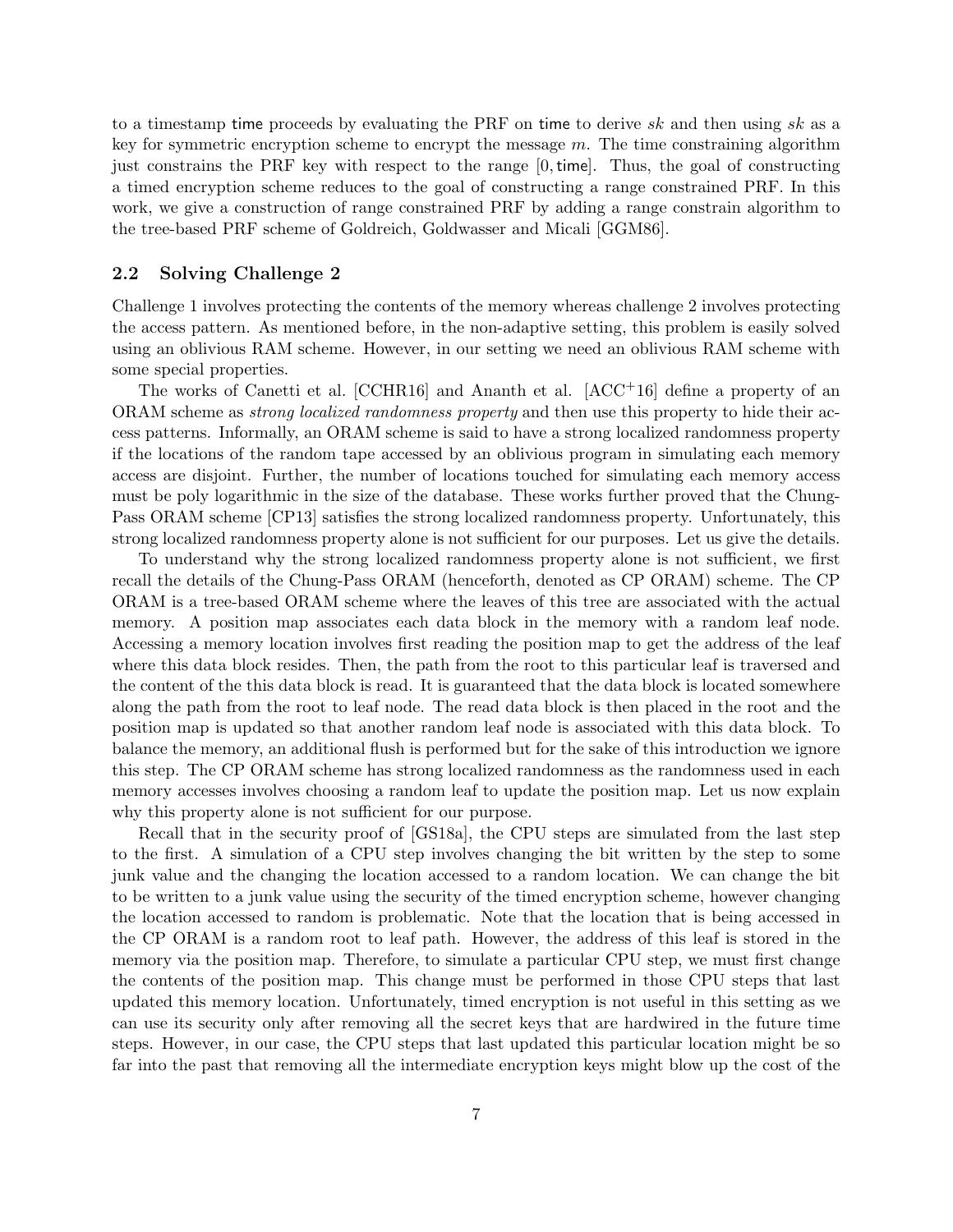input encoding to be as large as the program running time.

To solve this issue, we modify the Chung-Pass ORAM to additionally have the CPU steps to encrypt the data block that is written using a puncturable PRF. Unlike the previous approaches of encrypting the data block with respect to the location, we encrypt it with respect to the time step that modifies the location. This helps in circumventing the above problem as we can first puncture the PRF key (which in turn involves a careful set of hybrids) and use its security to change the position map to contain an encryption of the junk value instead of the actual address of the leaf node.<sup>7</sup> Once this change is done, the locations that the concerned CPU step is accessing is a random root to leaf path.

### 3 Preliminaries

Let  $\lambda$  denote the security parameter. A function  $\mu(\cdot): \mathbb{N} \to \mathbb{R}^+$  is said to be negligible if for any polynomial poly(.) there exists  $\lambda_0 \in \mathbb{N}$  such that for all  $\lambda > \lambda_0$  we have  $\mu(\lambda) < \frac{1}{\text{poly}}$  $\frac{1}{\text{poly}(\lambda)}$ . For a probabilistic algorithm A, we denote  $A(x; r)$  to be the output of A on input x with the content of the random tape being r. When r is omitted,  $A(x)$  denotes a distribution. For a finite set S, we denote  $x \leftarrow S$  as the process of sampling x uniformly from the set S. We will use PPT to denote Probabilistic Polynomial Time. We denote [a] to be the set  $\{1,\ldots,a\}$  and [a, b] to be the set  $\{a, a+1, \ldots, b\}$  for  $a \leq b$  and  $a, b \in \mathbb{Z}$ . For a binary string  $x \in \{0, 1\}^n$ , we will denote the  $i^{th}$ bit of x by  $x_i$ . We assume without loss of generality that the length of the random tape used by all cryptographic algorithms is  $\lambda$ . We will use negl( $\cdot$ ) to denote an unspecified negligible function and  $\mathsf{poly}(\cdot)$  to denote an unspecified polynomial function.

### 3.1 Puncturable PRF

We recall the notion of puncturable PRF [GGM86, BW13, BGI14, KPTZ13, SW14].

Definition 3.1 A puncturable pseudorandom function is a tuple of PPT algorithms (PP.KeyGen, PP.Eval, PP.Punc) with the following properties:

• Functionality is preserved under puncturing: For all  $\lambda$ , for all  $x \in \{0,1\}^n$  (where n is the input length) and  $\forall y \neq x$ ,

 $Pr[PP.Eval(K[x], y) = PP.Eval(K, y)] = 1$ 

where  $K \leftarrow \text{PP.KeyGen}(1^{\lambda})$  and  $K[x] \leftarrow \text{PP.Punc}(K, x)$ .

• Pseudorandomness at punctured points: For all  $\lambda$ , for all  $x \in \{0,1\}^n$ , and for all poly sized adversaries A

 $|\Pr[\mathcal{A}(K[x], \mathsf{PP}.\mathsf{Eval}(K, x)) = 1] - \Pr[\mathcal{A}(K[x], r) = 1]| \leq \mathsf{negl}(\lambda)$ 

where  $K \leftarrow \text{PP.KeyGen}(1^{\lambda})$  and  $K[x] \leftarrow \text{PP.Punc}(K, x)$  and r is a random string having the same length as  $PP.Eval(K, x)$ .

Theorem 3.2 ([GGM86, BW13, BGI14, KPTZ13, SW14]) Assuming the existence of oneway functions, there exists a construction of puncturable pseudorandom functions.

<sup>&</sup>lt;sup>7</sup>Unlike in the location based encryption scheme, it is sufficient to change the encryption only in the CPU steps that last modified this location.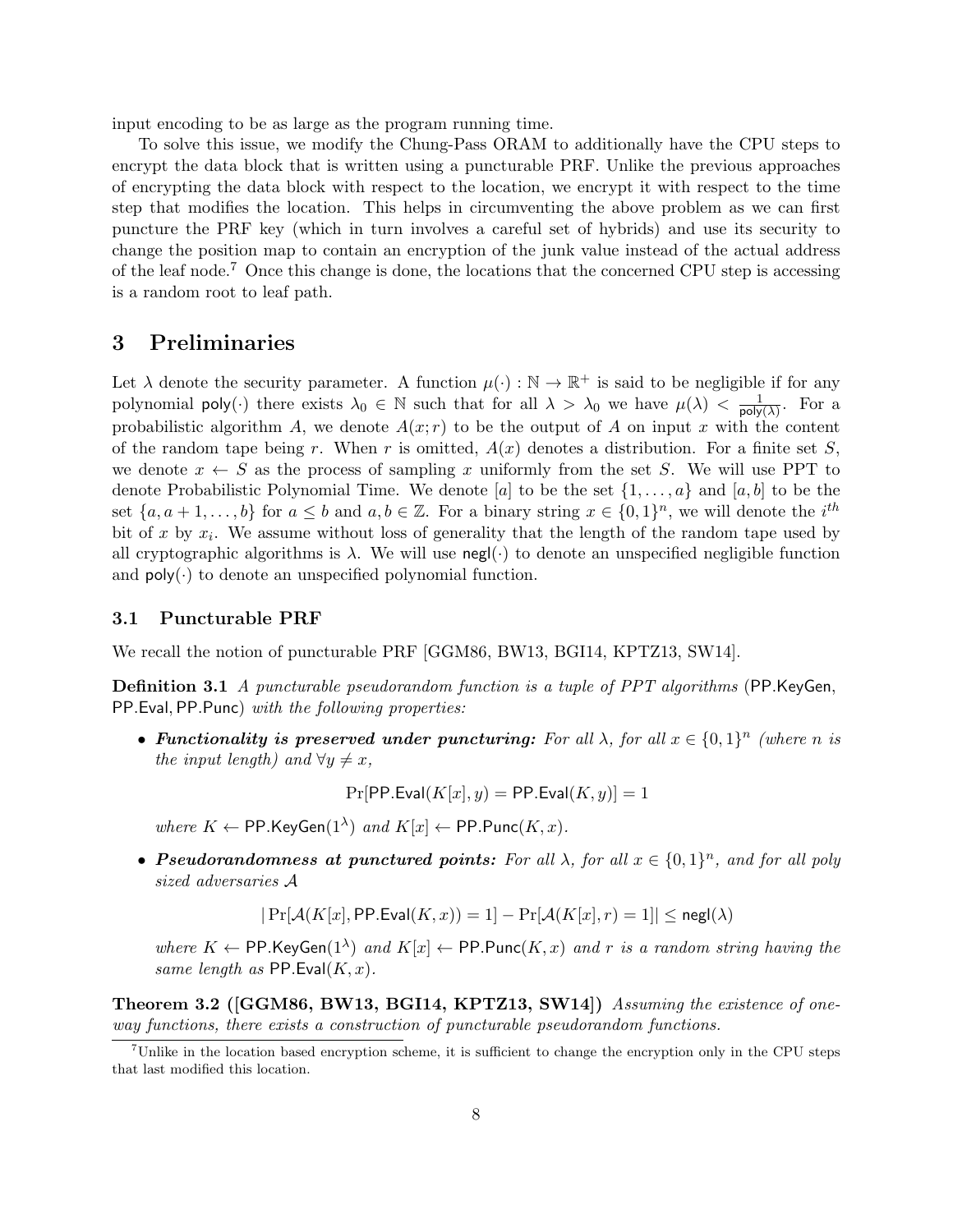### 3.2 Garbled Circuits

Below we recall the definition of garbling scheme for circuits [Yao82, AIK04, AIK05] with selective security (see Lindell and Pinkas [LP09] and Bellare et al. [BHR12b] for a detailed proof and further discussion). A garbling scheme for circuits is a tuple of PPT algorithms (GarbleCkt, EvalCkt). Very roughly, GarbleCkt is the circuit garbling procedure and EvalCkt the corresponding evaluation procedure. We use a formulation where input labels for a garbled circuit are provided as input to the garbling procedure rather than generated as output. (This simplifies the presentation of our construction.) More formally:

- $\widetilde{C}$  ← GarbleCkt  $(1^{\lambda}, C, \{\mathsf{lab}_{w,b}\}_{w \in n, b \in \{0,1\}})$ : GarbleCkt takes as input a security parameter  $\lambda$ , a circuit C, and input labels  $\mathsf{lab}_{w,b}$  where  $w \in n$  (*n* is the set of input wires to the circuit C) and  $b \in \{0,1\}$ . This procedure outputs a *garbled circuit*  $\widetilde{C}$ . We assume that for each w, b,  $\mathsf{lab}_{w,b}$  is chosen uniformly from  $\{0,1\}^{\lambda}$ .
- $y \leftarrow$  EvalCkt  $(\widetilde{\mathsf{C}}, \{\mathsf{lab}_{w,x_w}\}_{w \in n})$ : Given a garbled circuit  $\widetilde{\mathsf{C}}$  and a sequence of input labels  ${\{\mathsf{lab}_{w,x_w}\}}_{w\in n}$  (referred to as the garbled input), EvalCkt outputs a string y.

**Correctness.** For correctness, we require that for any circuit C, input  $x \in \{0,1\}^{|n|}$  and input labels  $\{\mathsf{lab}_{w,b}\}_{w\in n,b\in\{0,1\}}$  we have that:

$$
\Pr\Big[C(x) = \text{EvalCkt}\left(\widetilde{\mathsf{C}}, \{\textsf{lab}_{w, x_w}\}_{w \in n}\right)\Big] = 1
$$

where  $\widetilde{\mathsf{C}} \leftarrow \mathsf{GarbleCkt}\left(1^\lambda, C, \{\mathsf{lab}_{w,b}\}_{w \in n, b \in \{0,1\}}\right)$ .

Selective Security. For security, we require that there exists a PPT simulator  $Sim_{Ckt}$  such that for any circuit C and input  $x \in \{0,1\}^{|n|}$ , we have that

$$
\left\{\widetilde{\mathsf{C}}, \{\mathsf{lab}_{w,xw}\}_{w\in n}\right\} \stackrel{c}{\approx} \left\{\mathsf{Sim}_{\mathsf{Ckt}}\left(1^\lambda,1^{|C|},C(x), \{\mathsf{lab}_{w,xw}\}_{w\in n}\right), \{\mathsf{lab}_{w,xw}\}_{w\in n}\right\}
$$

where  $\widetilde{C} \leftarrow$  GarbleCkt  $(1^{\lambda}, C, \{\mathsf{lab}_{w,b}\}_{w \in n, b \in \{0,1\}})$  and for each  $w \in n$  and  $b \in \{0,1\}$  we have  $\mathsf{lab}_{w,b} \leftarrow$  $\{0,1\}^{\lambda}$ . Here  $\stackrel{c}{\approx}$  denotes that the two distributions are computationally indistinguishable.

**Theorem 3.3 ([Yao86, LP09])** Assuming the existence of one-way functions, there exists a construction of garbling scheme for circuits.

#### 3.3 Range Constrained PRF

We now define a type of constrained PRF called as Range Constrained PRF. Informally, a range constrained PRF key allows to evaluate the PRF on any point in the domain  $\{0, 1\}^n$  that falls in a particular range. We will specifically be interested in ranges of the form  $[0, T]$  for any  $T \in [0, 2<sup>n</sup> - 1]$ . We now give the formal definition of this primitive.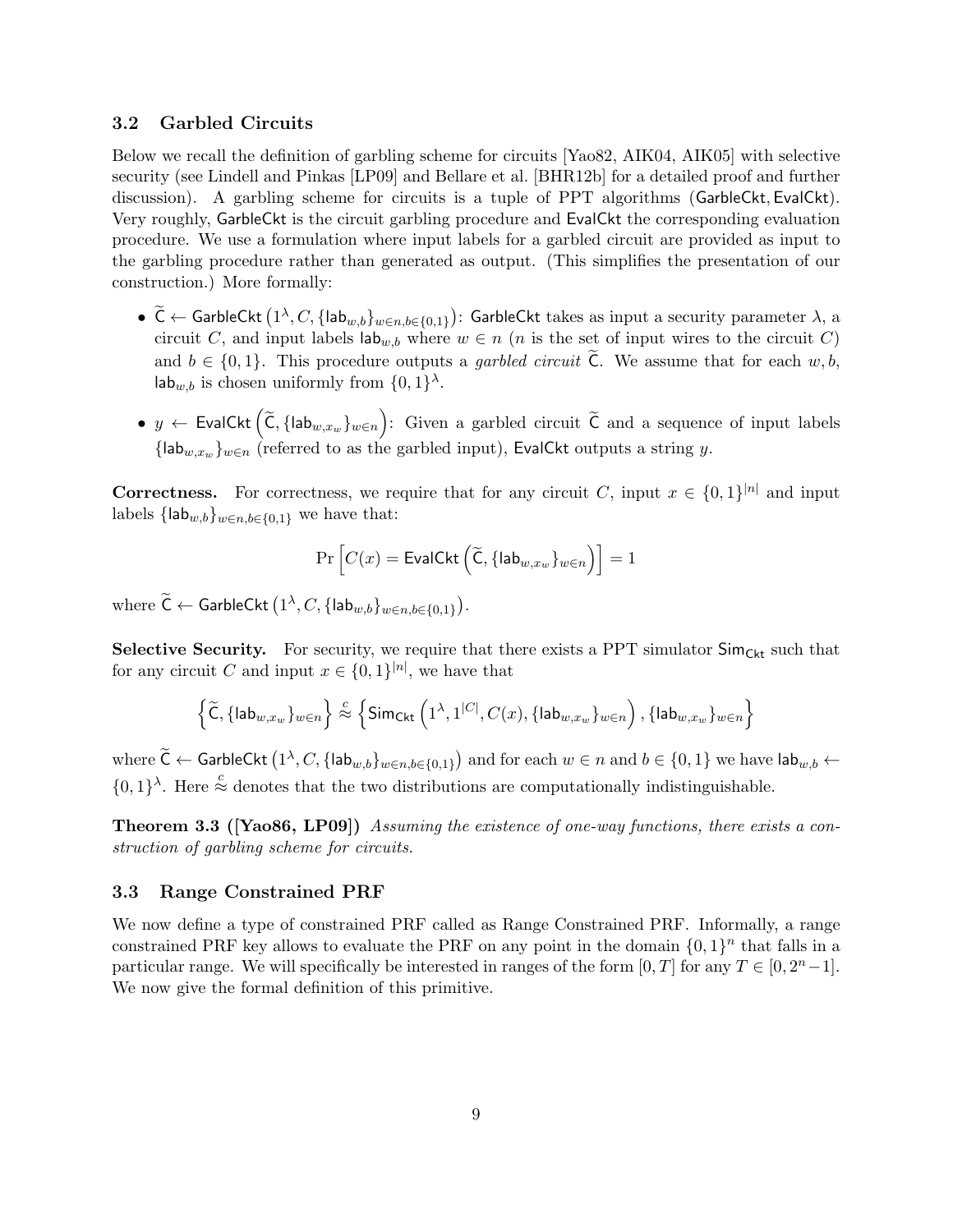Syntax. A Range Constrained PRF consists of the following PPT algorithms

- RC.KeyGen( $1^{\lambda}$ ) : It is a PPT algorithm that takes the security parameter (encoded in unary) as input and outputs a PRF key  $K$ . We implicity assume that the key  $K$  defines an efficiently computable function  $\mathsf{PRF}_K: \{0,1\}^{n(\lambda)} \to \{0,1\}^{\lambda}$ . For brevity, we will use n to denote  $n(\lambda)$ respectively.
- RC.Constrain( $K, T$ ): It is a deterministic algorithm that takes a PRF key K as input and a value  $T \in [0, 2<sup>n</sup> - 1]$  (encoded in binary) and outputs a constrained key  $K[T]$ .
- RC.Eval $(K[T], x)$ : It is a deterministic algorithm that takes as input a constrained key  $K[T]$ and an input x and outputs either a string y or  $\perp$ .

**Correctness.** We say that a range constrained PRF to be *correct* if for all  $K$  in the support of RC.KeyGen,  $T \in [0, 2^n - 1]$  and  $x \in [0, T]$  we have,

$$
\mathsf{RC}.\mathsf{Eval}(K[T],x) = \mathsf{PRF}_K(x)
$$

where  $K[T] := \mathsf{RC}.\mathsf{Constrain}(K,T).$ 

**Security.** For security, we require that for any PPT adversaries A, any  $T_1, T_2, \ldots, T_\ell \in [0, 2^n - 1]$ any  $y \notin [0, T_i]$  for any  $i \in [\ell],$ 

 $\left|\Pr[\mathcal{A}(\lbrace K[T_i]\rbrace_{i\in[\ell]},\mathsf{PRF}_K(y)) = 1] - \Pr[\mathcal{A}(\lbrace K[T_i]\rbrace_{i\in[\ell]},r) = 1]\right| \le \mathsf{negl}(\lambda)$ 

where  $K \leftarrow \mathsf{RC}.\mathsf{KeyGen}(1^{\lambda}), K[T_i] := \mathsf{RC}.\mathsf{Constrain}(K,T_i) \text{ for all } i \in [\ell] \text{ and } r \leftarrow \{0,1\}^{\lambda}.$ We give the proof of the following theorem in the Appendix A.

Theorem 3.4 Assuming the existence of one-way functions, there exists a construction of range constrained PRFs.

#### 3.4 Updatable Laconic Oblivious Transfer

In this subsection, we recall the definition of updatable laconic oblivious transfer from  $[CDG^+17]$ .

We give the formal definition below from  $[CDG<sup>+</sup>17]$ . We generalize their definition to work for blocks of data instead of bits. More precisely, the reads and the updates happen at the block-level rather than at the bit-level.

**Definition 3.5 ([CDG+17])** An updatable laconic oblivious transfer consists of the following algorithms:

- crs  $\leftarrow$  crsGen $(1^{\lambda}, 1^N)$ : It takes as input the security parameter  $1^{\lambda}$  (encoded in unary) and a block size N and outputs a common reference string crs.
- (d,  $\widehat{D}$ ) ← Hash(crs, D) : It takes as input the common reference string crs and database  $D \in$  $\{\{0,1\}^N\}^*$  as input and outputs a digest d and a state  $\widehat{D}$ . We assume that the state  $\widehat{D}$  also includes the database D.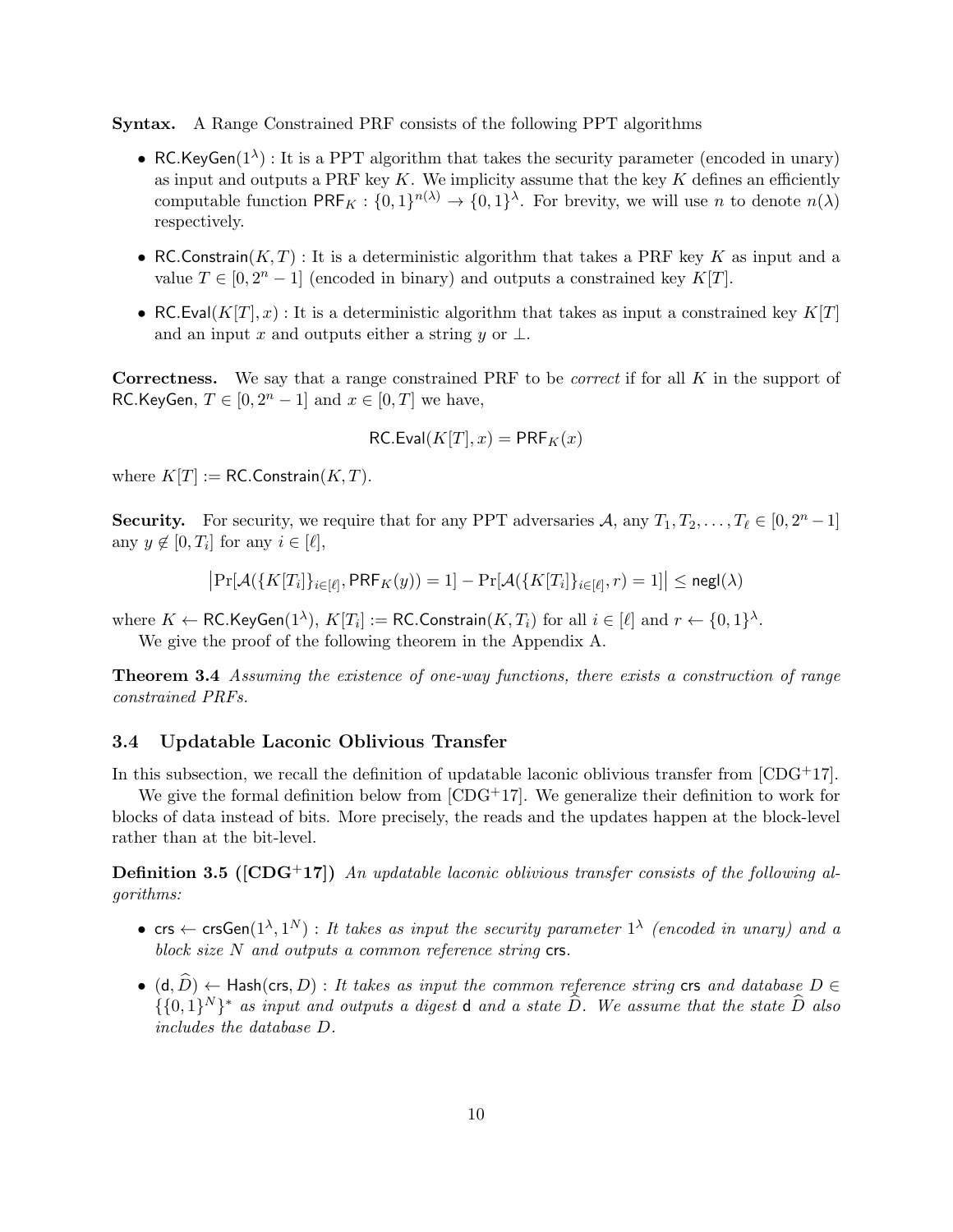- $e \leftarrow$  Send(crs, d, L,  $\{m_{i,0}, m_{i,1}\}_{i \in [N]}$ ) : It takes as input the common reference string crs, a digest d, and a location  $L \in \mathbb{N}$  and set of messages  $m_{i,0}, m_{i,1} \in \{0,1\}^{p(\lambda)}$  for every  $i \in [N]$ and outputs a ciphertext e.
- $(m_1, \ldots, m_N) \leftarrow$  Receive $^D(\mathsf{crs}, e, L)$  : This is a RAM algorithm with random read access to  $\widehat{D}$ . It takes as input a common reference string crs, a ciphertext e, and a location  $L \in \mathbb{N}$  and outputs a set of messages  $m_1, \ldots, m_N$ .
- $\bullet \ \ e_w \leftarrow \textsf{SendWrite}(\textsf{crs},\textsf{d},L,\{b_i\}_{i \in [N]}, \{m_{j,0},m_{j,1}\}_{j=1}^{|\textsf{d}|}) : \textit{It takes as input the common reference}$ string crs, a digest d, and a location  $L \in \mathbb{N}$ , bits  $b_i \in \{0,1\}$  for each  $i \in [N]$  to be written, and |d| pairs of messages  ${m_{j,0}, m_{j,1}}_{j=1}^{d}$ , where each  $m_{j,c}$  is of length  $p(\lambda)$  and outputs a ciphertext ew.
- $\bullet \ \{m_j\}_{j=1}^{|{\bf d}|} \leftarrow$  ReceiveWrite $\widehat{^D}(\mathsf{crs},L,\{b_i\}_{i\in[N]},e_w)$  : *This is a RAM algorithm with random read/write* access to  $\widehat{D}$ . It takes as input the common reference string crs, a location L, a set of bits  $b_1, \ldots, b_N \in \{0,1\}$  and a ciphertext  $e_w$ . It updates the state  $\widehat{D}$  (such that  $D[L] = b_1 \ldots b_N$ ) and outputs messages  $\{m_j\}_{j=1}^{|\mathsf{d}|}$ .

We require an updatable laconic oblivious transfer to satisfy the following properties.

**Correctness:** We require that for any database D of size at most  $M = \text{poly}(\lambda)$ , any memory location  $L \in [M]$ , any set of messages  $(m_{i,0}, m_{i,1}) \in \{0,1\}^{p(\lambda)}$  for each  $i \in [N]$  where  $p(\cdot)$  is a polynomial that

$$
\Pr\left[\begin{array}{ccc} \forall i\in [N],\; m_i=m_{i,D[L,i]} & \begin{matrix} \mathsf{crs} & \leftarrow \mathsf{crsGen}(1^\lambda) \\ (\mathsf{d},\widehat{D}) & \leftarrow \mathsf{Hash}(\mathsf{crs},D) \\ e & \leftarrow \mathsf{Send}(\mathsf{crs},\mathsf{d},L,\{m_{i,0},m_{i,1}\}_{i\in [N]}) \\ (m_1,\ldots,m_N) & \leftarrow \mathsf{Receive}^{\widehat{D}}(\mathsf{crs},e,L)\end{matrix}\right]\end{array}\right]=1,
$$

where  $D[L, i]$  denotes the i<sup>th</sup> bit in the  $L^{th}$  block of  $D$ .

Correctness of Writes: Let database D be of size at most  $M = poly(\lambda)$  and let  $L \in [M]$  be any two memory locations. Let  $D^*$  be a database that is identical to D except that  $D^*[L, i] = b_i$  for all  $i \in [N]$  some sequence of  $\{b_i\} \in \{0,1\}$ . For any sequence of messages  $\{m_{j,0}, m_{j,1}\}_{j \in [\lambda]} \in$  $\{0,1\}^{p(\lambda)}$  we require that

$$
\Pr\left[\begin{array}{c|c} \text{crs} & \leftarrow \text{crsGen}(1^{\lambda},1^N) \\ (d,\widehat{D}) & \leftarrow \text{Hash}(\text{crs},D) \\ \forall j \in [|{\bf d}|] \\ \end{array}\right|\begin{array}{c} \text{crs} & \leftarrow \text{crsGen}(1^{\lambda},1^N) \\ (d^*,\widehat{D}^*) & \leftarrow \text{Hash}(\text{crs},D) \\ (d^*,\widehat{D}^*) & \leftarrow \text{Hash}(\text{crs},D^*) \\ e_w & \leftarrow \text{SendWrite}(\text{crs},d,L,\{b_i\}_{i\in [N]},\{m_{j,0},m_{j,1}\}_{j=1}^{|{\bf d}|}) \\ \{m'_j\}_{j=1}^{|{\bf d}|} & \leftarrow \text{ReceiveWrite}^{\widehat{D}}(\text{crs},L,\{b_i\}_{i\in [N]},e_w) \end{array}\right]\right]=1,
$$

**Sender Privacy:** There exists a PPT simulator  $\text{Sim}_{\ell \circ \mathsf{OT}}$  such that the for any non-uniform PPT adversary  $A = (A_1, A_2)$  there exists a negligible function negl( $\cdot$ ) s.t.,

$$
\left|\Pr[\mathsf{Expt}^{\mathsf{real}}(1^{\lambda},\mathcal{A})=1]-\Pr[\mathsf{Expt}^{\mathsf{ideal}}(1^{\lambda},\mathcal{A})=1]\right|\leq \mathsf{negl}(\lambda)
$$

where Expt<sup>real</sup> and Expt<sup>ideal</sup> are described in Figure 1.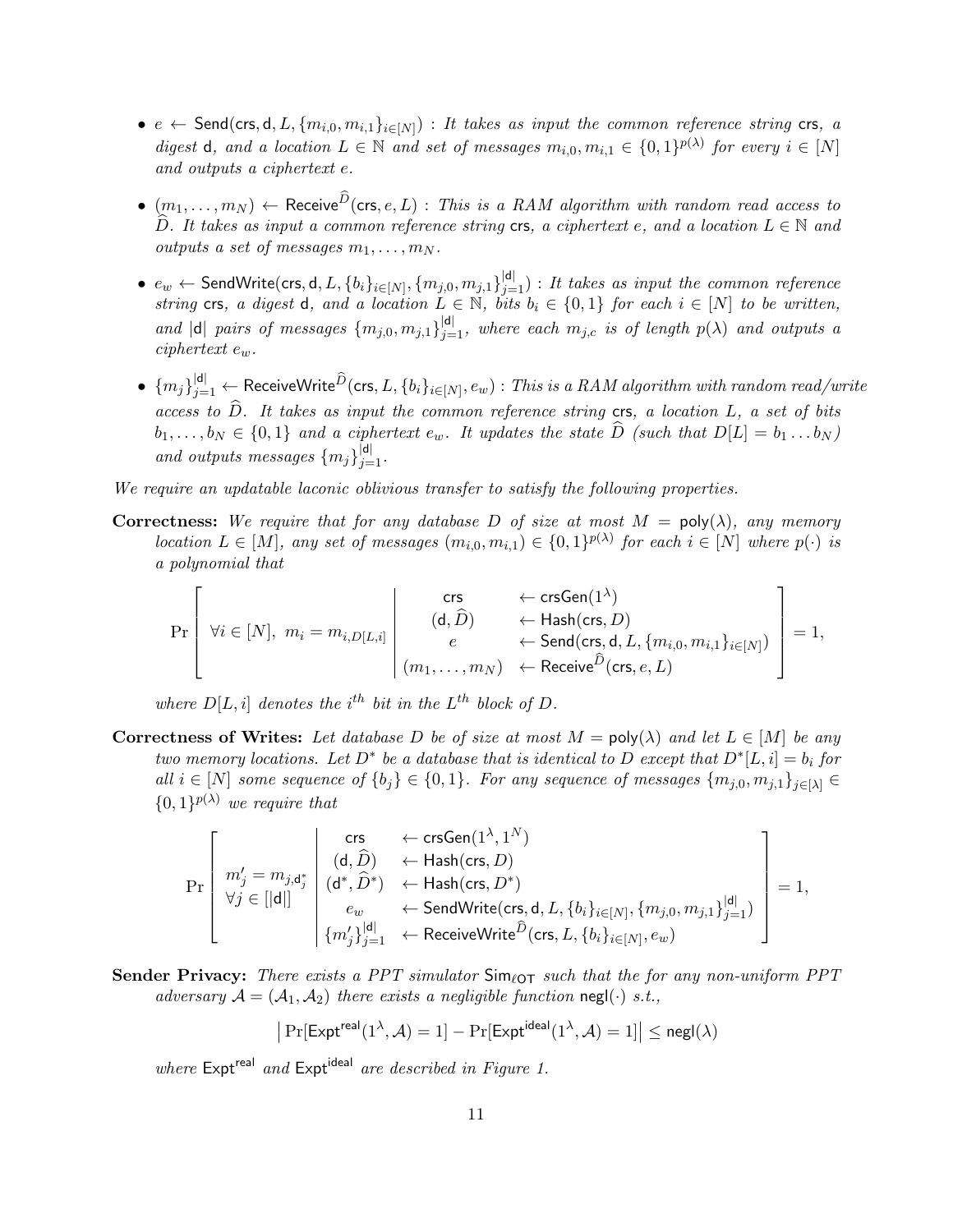| Expt <sup>real</sup> $[1^{\lambda}, \mathcal{A}]$                                               | Expt <sup>ideal</sup> $[1^{\lambda}, \mathcal{A}]$                                                                     |
|-------------------------------------------------------------------------------------------------|------------------------------------------------------------------------------------------------------------------------|
| 1. crs $\leftarrow$ crsGen $(1^{\lambda}, 1^N)$ .                                               | 1. crs $\leftarrow$ crsGen $(1^{\lambda})$ .                                                                           |
| 2. $(D, L, \{m_{i,0}, m_{i,1}\}_{i \in [N]}, \mathsf{st}) \leftarrow$<br>$\mathcal{A}_1$ (crs). | 2. $(D, L, \{m_{i,0}, m_{i,1}\}_{i \in [N]}, \mathsf{st}) \leftarrow$<br>$\mathcal{A}_1$ (crs).                        |
| 3. $(d, \widehat{D}) \leftarrow$ Hash(crs, D).                                                  | 3. $(d, \widehat{D}) \leftarrow$ Hash(crs, D).                                                                         |
| 4. Output $A_2(\text{st}, \text{Send}(\text{crs}, d, L, \{m_{i,0}, m_{i,1}\}_{i \in [N]})).$    | 4. Output<br>$\mathcal{A}_2(\mathsf{st},\mathsf{Sim}_{\ell\mathsf{OT}}(\mathsf{crs},D,L,\{m_{i,D[L,i]}\}_{i\in[N]})).$ |

Figure 1: Sender Privacy Security Game

**Sender Privacy for Writes:** There exists a PPT simulator  $\text{Sim}_{\ell\text{OTW}}$  such that the for any nonuniform PPT adversary  $A = (A_1, A_2)$  there exists a negligible function negl( $\cdot$ ) s.t.,

 $|\Pr[\mathsf{WriSenPrivExpt}^{\mathsf{real}}(1^{\lambda}, \mathcal{A}) = 1] - \Pr[\mathsf{WriSenPrivExpt}^{\mathsf{ideal}}(1^{\lambda}, \mathcal{A}) = 1]| \leq \mathsf{negl}(\lambda)$ 

where WriSenPrivExpt<sup>real</sup> and WriSenPrivExpt<sup>ideal</sup> are described in Figure 2.

| WriSenPrivExpt <sup>real</sup> $[1^{\lambda}, \mathcal{A}]$                                                                                | WriSenPrivExpt <sup>ideal</sup> $[1^{\lambda}, \mathcal{A}]$                                                                                                                                                         |
|--------------------------------------------------------------------------------------------------------------------------------------------|----------------------------------------------------------------------------------------------------------------------------------------------------------------------------------------------------------------------|
| 1. crs $\leftarrow$ crsGen $(1^{\lambda}, 1^N)$ .                                                                                          | 1. crs $\leftarrow$ crsGen $(1^{\lambda}, 1^N)$ .                                                                                                                                                                    |
| 2. $(D, L, \{b_i\}_{i \in [N]}, \{m_{j,0}, m_{j,1}\}_{i \in [\lambda]}, \mathsf{st})$<br>$\leftarrow$ $\mathcal{A}_1$ (crs).               | 2. $(D, L, \{b_i\}_{i \in [N]}, \{m_{j,0}, m_{j,1}\}_{i \in [\lambda]}, \mathsf{st})$<br>$\leftarrow$ A <sub>1</sub> (crs).                                                                                          |
| 3. $(d, \widehat{D}) \leftarrow$ Hash(crs, D).                                                                                             | 3. $(d, \widehat{D}) \leftarrow$ Hash(crs, D).<br>4. $(d^*, \widehat{D}^*) \leftarrow$ Hash(crs, $D^*$ ) where $D^*$ be a database<br>that is identical to D except that $D^*[L, i] = b_i$ for<br>each $i \in [N]$ . |
| 4. $e_w \leftarrow$ SendWrite(crs, d, L, $\{b_i\}_{i \in [N]},$<br>${m_{j,0}, m_{j,1}}^{ d }_{i=1}$<br>5. Output $A_2(\mathsf{st}, e_w)$ . | 5. $e_w \leftarrow \textsf{Sim}_{\ell \textup{OTW}}(\textsf{crs}, D, L, \{b_i\}_{i \in [N]},$<br>${m_{j,\mathsf{d}^\ast_i}}_{j\in[\lambda]})$<br>6. Output $A_2(\mathsf{st}, e_w)$ .                                 |

Figure 2: Sender Privacy for Writes Security Game

**Efficiency:** The algorithm Hash runs in time  $|D|$ poly(log  $|D|$ ,  $\lambda$ ). The algorithms Send, SendWrite, Receive, ReceiveWrite run in time  $N \cdot \text{poly}(\log |D|, \lambda)$ .

**Theorem 3.6 ([CDG+17, DG17, BLSV18, DGHM18])** Assuming either the Computational Diffie-Hellman assumption or the Factoring assumption or the Learning with Errors assumption, there exists a construction of updatable laconic oblivious transfer.

**Remark 3.7** We note that the security requirements given in Definition 3.5 is stronger than the one in  $[CDG^+17]$  as we require the crs to be generated before the adversary provides the database D and the location L. However, the construction in  $\langle CDG^+17 \rangle$  already satisfies this definition since in the proof, we can guess the location by incurring a  $1/|D|$  loss in the security reduction.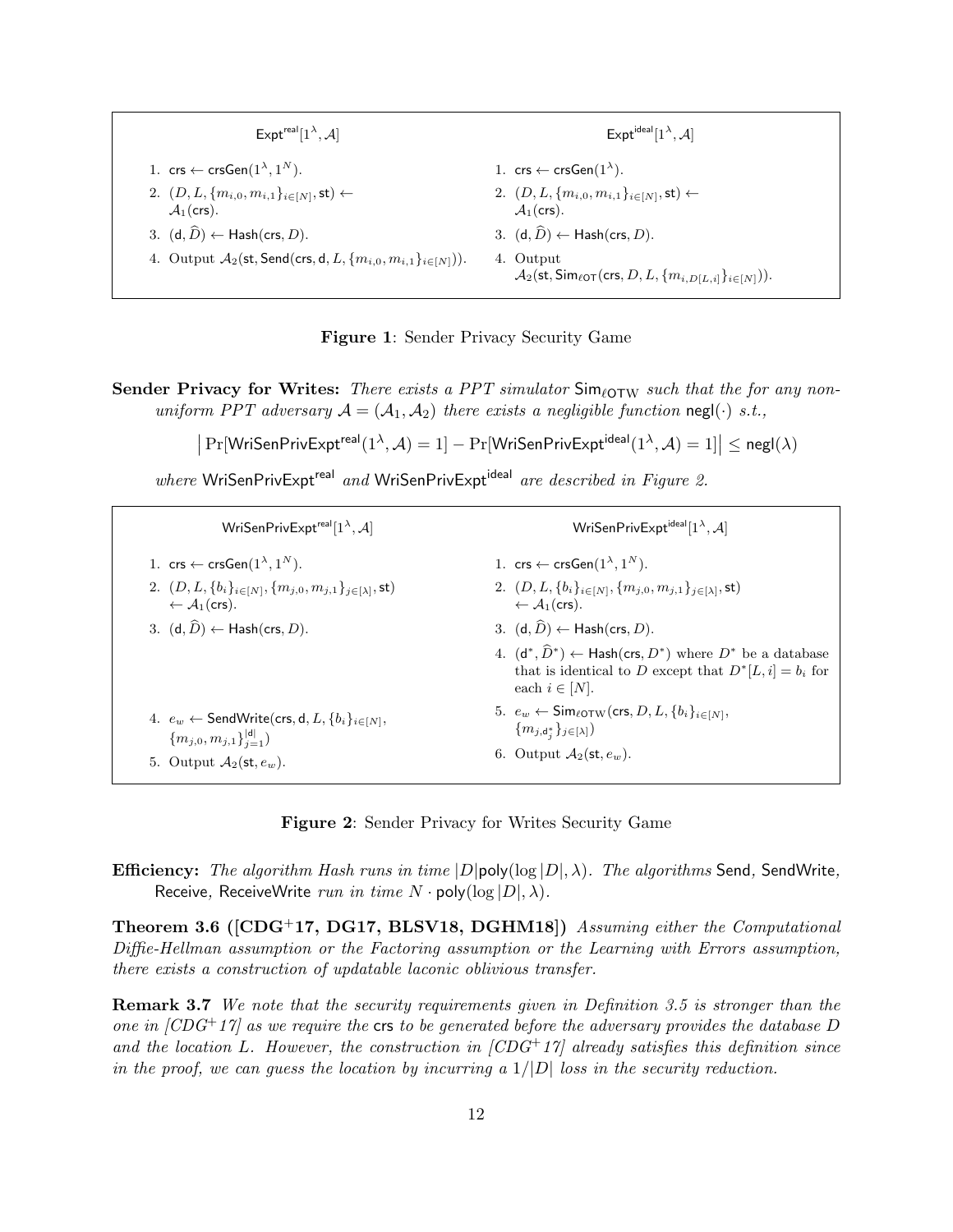### 3.5 Somewhere Equivocal Encryption

We now recall the definition of Somewhere Equivocal Encryption from the work of [HJO+16]. Informally, a somewhere equivocal encryption allows to create a simulated ciphertext encrypting a message  $m$  with certain positions of the message being "fixed" and the other positions having a "hole." The simulator can later fill these "holes" with arbitrary message values by deriving a suitable decryption key. The main efficiency requirement is that the size of the decryption key grows only with the number of "holes" and is otherwise independent of the message size. We give the formal definition below.

**Definition 3.8 (HJO+16)** A somewhere equivocal encryption scheme with block-length s, message length n (in blocks) and equivocation parameter t (all polynomials in the security parameter) is a tuple of probabilistic polynomial algorithms  $\Pi =$  (KeyGen, Enc, Dec, SimEnc, SimKey) such that:

- key  $\leftarrow$  KeyGen(1<sup> $\lambda$ </sup>) : It is a PPT algorithm that takes as input the security parameter (encoded in unary) and outputs a key key.
- $\bar{c} \leftarrow \text{Enc}(\text{key}, m_1 \dots m_n)$ : It is a PPT algorithm that takes as input a key key and a vector of *messages*  $\overline{m} = m_1 \dots m_n$  with each  $m_i \in \{0, 1\}^s$  and outputs a ciphertext  $\overline{c}$ .
- $\overline{m} \leftarrow$  Dec(key,  $\overline{c}$ ) : It is a deterministic algorithm that takes as input a key key and a ciphertext  $\overline{c}$  and outputs a vector of messages  $\overline{m} = m_1 \dots m_n$ .
- $\bullet \;\;({\rm st},\overline{c})\leftarrow {\sf SimEnc}((m_i)_{i\notin I},I)$  : It is a PPT algorithm that takes as input a set of indices  $I\subseteq [n]$ and a vector of messages  $(m_i)_{i \notin I}$  and outputs a ciphertext  $\bar{c}$  and a state st.
- key'  $\leftarrow$  SimKey(st, $(m_i)_{i\in I}$ ) : It is a PPT algorithm that takes as input the state information st and a vector of messages  $(m_i)_{i \in I}$  and outputs a key key'.

and satisfies the following properties:

**Correctness.** For every key  $\leftarrow$  KeyGen $(1^{\lambda})$ , for every  $\overline{m} \in \{0,1\}^{s \times n}$  it holds that:

 $Dec(key, Enc(key, \overline{m})) = \overline{m}$ 

**Simulation with No Holes.** We require that the distribution of  $(\bar{c}, \text{key})$  computed via  $(\text{st}, \bar{c}) \leftarrow$  $\mathsf{SimEnc}(\overline{m},\emptyset)$  and key  $\leftarrow \mathsf{SimKey}(\mathsf{st},\emptyset)$  to be identical to key  $\leftarrow \mathsf{KeyGen}(1^\lambda)$  and  $\overline{c} \leftarrow \mathsf{Enc}(\mathsf{key},m_1\ldots m_n).$ In other words, simulation when there are no holes (i.e.,  $I = \emptyset$ ) is identical to honest key generation and encryption.

**Security.** For any PPT adversary A, there exists a negligible function  $\nu = \nu(\lambda)$  such that:

$$
\big|\Pr[\mathsf{Exp}^{\mathsf{simenc}}_{\mathcal{A},\Pi}(1^\lambda,0)=1]-\Pr[\mathsf{Exp}^{\mathsf{simenc}}_{\mathcal{A},\Pi}(1^\lambda,1)=1]\big|\leq \nu(\lambda)
$$

where the experiment  $Exp_{\mathcal{A},\Pi}^{\text{simenc}}$  is defined as follows:

# $Experiment$   $\mathsf{Exp}^\mathsf{simenc}_{\mathcal{A},\Pi}$

1. The adversary A on input  $1^{\lambda}$  outputs a set  $I \subseteq [n]$  s.t.  $|I| < t$ , a vector  $(m_i)_{i \notin I}$ , and a challenge  $j \in [n] \setminus I$ . Let  $I' = I \cup \{j\}$ .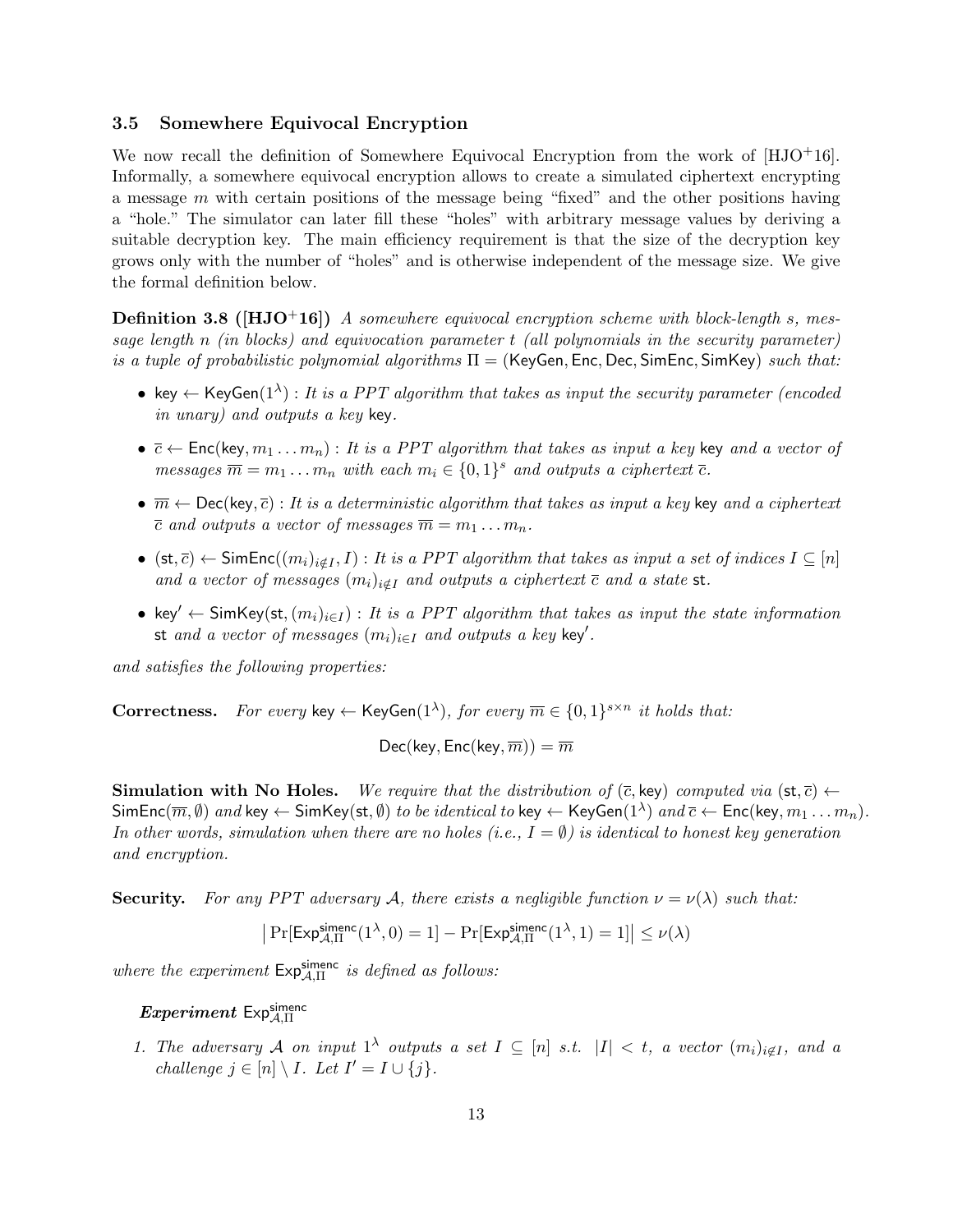- 2. If  $b = 0$ , compute  $\overline{c}$  as follows:  $(st, \overline{c}) \leftarrow$  SimEnc $((m_i)_{i \notin I}, I)$ .
	- If  $b = 1$ , compute  $\overline{c}$  as follows:  $(\mathsf{st}, \overline{c}) \leftarrow \mathsf{SimEnc}((m_i)_{i \notin I'}, I').$
- 3. Send  $\bar{c}$  to the adversary  $\mathcal{A}$ .
- 4. The adversary A outputs the set of remaining messages  $(m_i)_{i\in I}$ .
	- If  $b = 0$ , compute key as follows: key  $\leftarrow$  SimKey(st,  $(m_i)_{i \in I}$ ).
	- If  $b = 1$ , compute key as follows: key  $\leftarrow$  SimKey(st,  $(m_i)_{i \in I'}$ )
- 5. Send key to the adversary.
- 6. A outputs  $b'$  which is the output of the experiment.

**Theorem 3.9 ([HJO+16])** Assuming the existence of one-way functions, there exists a somewhere equivocal encryption scheme for any polynomial message-length n, black-length s and equivocation parameter t, having key size  $t \cdot s \cdot \text{poly}(\lambda)$  and ciphertext of size  $n \cdot s \cdot \text{poly}(\lambda)$  bits.

### 3.6 Random Access Machine (RAM) Model of Computation

We start by describing the Random Access Machine (RAM) model of computation in Section 3.6. Most of this subsection is taken verbatim from [CDG+17].

Notation for the RAM Model of Computation. The RAM model consists of a CPU and a memory storage of  $M$  blocks where each block has length  $N$ . The CPU executes a program that can access the memory by using read/write operations. In particular, for a program  $P$  with memory of size M, we denote the initial contents of the memory data by  $D \in \{\{0,1\}^N\}^M$ . Additionally, the program gets a "short" input  $x \in \{0,1\}^n$ , which we alternatively think of as the initial state of the program. We use |P| to denote the running time of program P. We use the notation  $P<sup>D</sup>(x)$  to denote the execution of program  $P$  with initial memory contents  $D$  and input  $x$ . The program  $P$ can read from and write to various locations in memory  $D$  throughout its execution.<sup>8</sup>

We will also consider the case where several different programs are executed sequentially and the memory persists between executions. We denote this process as  $(y_1, \ldots, y_\ell) = (P_1(x_1), \ldots, P_\ell(x_\ell))^D$ to indicate that first  $P_1^D(x_1)$  is executed, resulting in some memory contents  $D_1$  and output  $y_1$ , then  $P_2^{D_1}(x_2)$  is executed resulting in some memory contents  $D_2$  and output  $y_2$  etc. As an example, imagine that  $D$  is a huge database and the programs  $P_i$  are database queries that can read and possibly write to the database and are parameterized by some values  $x_i$ .

CPU-Step Circuit. Consider an execution of a RAM program which involves at most T CPU steps. We represent a RAM program  $P$  via  $T$  small  $CPU-Step$  Circuits each of which executes one CPU step. In this work we will denote one CPU step by:<sup>9</sup>

$$
C^P_{\mathsf{CPU}}(\mathsf{state},\mathsf{rData}) = (\mathsf{state}',\mathsf{R}/\mathsf{W},L,\mathsf{wData})
$$

 ${}^8$ In general, the distinction between what to include in the program  $P$ , the memory data  $D$  and the short input  $x$  can be somewhat arbitrary. However as motivated by our applications we will typically be interested in a setting where the data  $D$  is large while the size of the program  $|P|$  and input length  $x$  is small.

<sup>&</sup>lt;sup>9</sup>In the definition below, we model each  $C_{\text{CPU}}$  as a deterministic circuit. Later, we extend the definition to allow each $C_{\textsf{CPU}}$  to have access to random coins.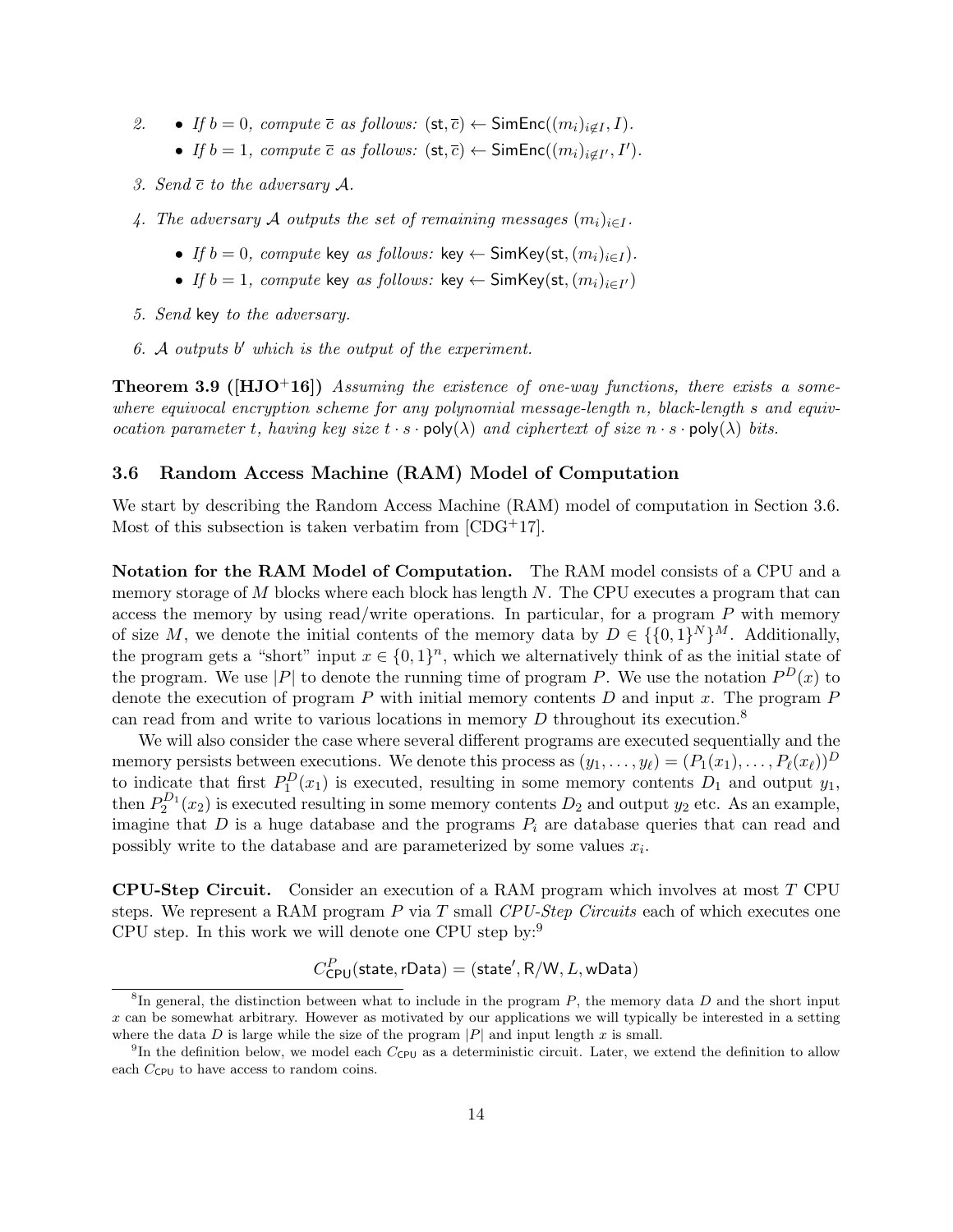This circuit takes as input the current CPU state state and rData  $\in \{0,1\}^N$ . Looking ahead the data rData will be read from the memory location that was requested by the previous CPU step. The circuit outputs an updated state state', a read or write  $R/W$ , the next location to read/write from  $L \in [M]$ , and data wData to write into that location (wData =  $\perp$  when reading). The sequence of locations accessed during the execution of the program collectively form what is known as the access pattern, namely MemAccess = { $(R/W^{\tau}, L^{\tau})$  :  $\tau = 1, ..., T$ }. We assume that the CPU state state contains information about the location that the previous CPU step requested to read from. In particular, lastLocation(state) outputs the location that the previous CPU step requested to read and it is  $\perp$  if the previous CPU step was a write.

Note that in the description above without loss of generality we have made some simplifying assumptions. We assume that each CPU-step circuit always reads from or writes to some location in memory. This is easy to implement via a dummy read and write step. Moreover, we assume that the instructions of the program itself are hardwired into the CPU-step circuits.

Representing RAM computation by CPU-Step Circuits. The computation  $P^{D}(x)$  starts with the initial state set as state<sub>1</sub> = x. In each step  $\tau \in \{1, \ldots T\}$ , the computation proceeds as follows: If  $\tau = 1$  or  $R/W^{\tau-1} =$  write, then rData<sup> $\tau := \bot$ </sup>; otherwise rData $\tau := D[L^{\tau-1}]$ . Next it executes the CPU-Step Circuit  $C_{\text{CPU}}^{P,\tau}(\text{state}^{\tau},\text{rData}^{\tau}) = (\text{state}^{\tau+1}, R/W^{\tau}, L^{\tau}, wData^{\tau}).$  If  $R/W^{\tau} =$ write, then set  $D[L^{\tau}] =$  wData<sup> $\tau$ </sup>. Finally, when  $\tau = T$ , then state<sup> $\tau+1$ </sup> is the output of the program.

### 3.7 Oblivious RAM

In this subsection, we recall the definition of oblivious RAM [Gol87, Ost90, GO96].

Definition 3.10 (Oblivious RAM) An Oblivious RAM scheme consists of two procedures (OProg, OData) with the following syntax:

- $P^* \leftarrow \textsf{OProg}(1^{\lambda}, 1^{\log M}, 1^T, P)$ : Given a security parameter  $\lambda$ , a memory size M, a program P that runs in time T, OProg outputs an probabilistic oblivious program  $P^*$  that can access  $D^*$ as RAM. A probabilistic RAM program is modeled exactly as a deterministic program except that each step circuit additionally take random coins as input.
- $D^* \leftarrow \text{OData}(1^{\lambda}, D)$  : Given the security parameter  $\lambda$ , the contents of the database  $D \in$  $\{\{0,1\}^N\}^M$ , outputs the oblivious database D<sup>\*</sup>. For convenience, we assume that OData works by compiling a program P that writes  $D$  to the memory using OProg to obtain  $P^*$ . It then evaluates the program  $P^*$  by using uniform random tape and outputs the contents of the memory as  $D^*$ .

**Efficiency.** We require that the run-time of OData should be  $M \cdot N \cdot \text{poly}(\log(MN)) \cdot \text{poly}(\lambda)$ , and the run-time of OProg should be  $T \cdot \text{poly}(\lambda) \cdot \text{poly}(\log(MN))$ . Finally, the oblivious program  $P^*$ itself should run in time  $T' = T \cdot \text{poly}(\lambda) \cdot \text{poly}(\log(MN))$ . Both the new memory size  $M' = |D^*|$ and the running time  $T'$  should be efficiently computable from  $M, N, T$ , and  $\lambda$ .

**Correctness.** Let  $P_1, \ldots, P_\ell$  be programs running in polynomial times  $t_1, \ldots, t_\ell$  on memory D of size M. Let  $x_1, \ldots, x_\ell$  be the inputs and  $\lambda$  be a security parameter. Then we require that:

$$
Pr[(P_1^*(x_1),...,P_\ell^*(x_\ell))^{D^*}=(P_1(x_1),...,P_\ell(x_\ell))^D]=1
$$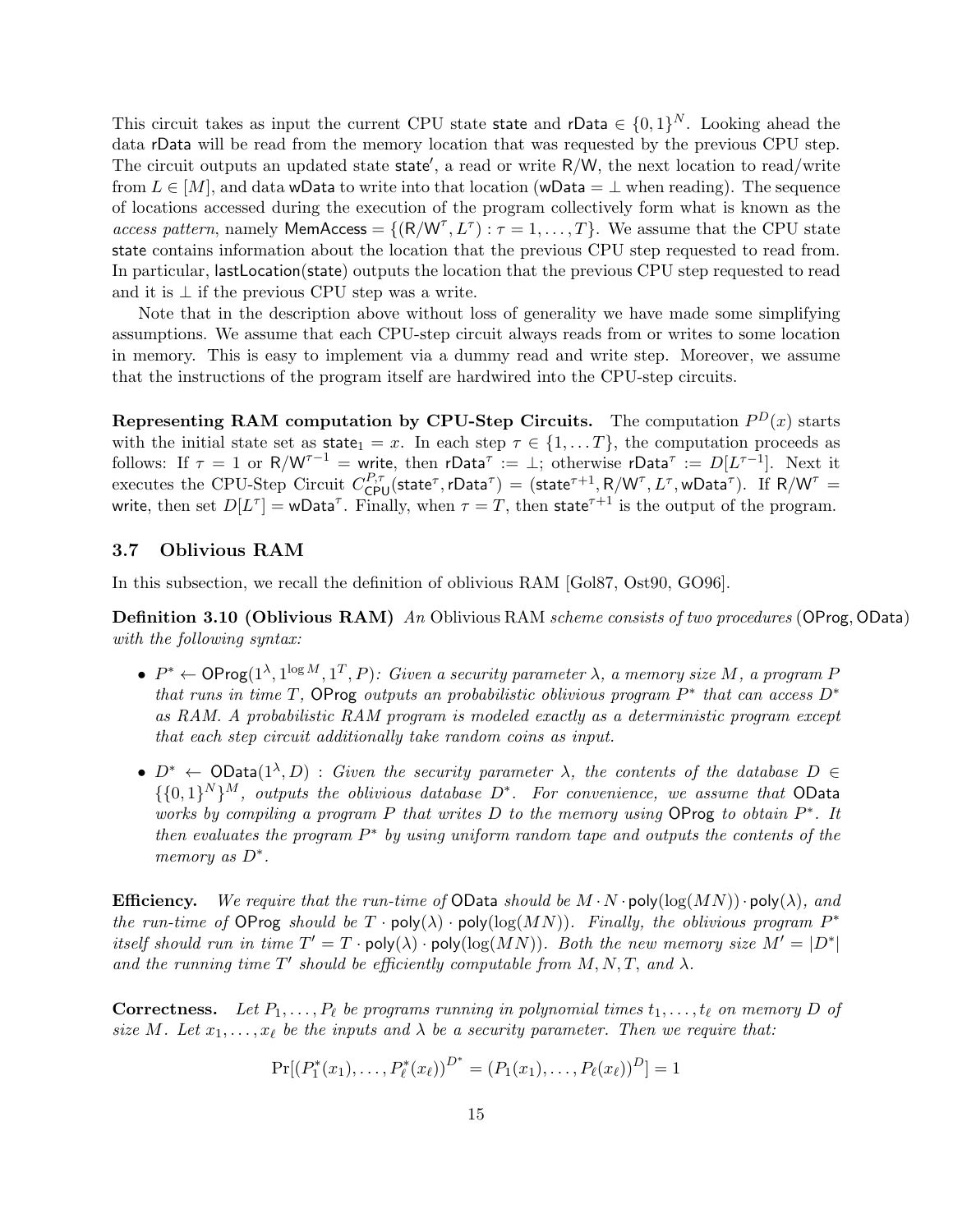where  $D^* \leftarrow \text{OData}(1^{\lambda}, D)$ ,  $P_i^* \leftarrow \text{OProg}(1^{\lambda}, 1^{\log M}, 1^T, P_i)$  and  $(P_1^*(x_1), \ldots, P_\ell^*(x_\ell))^{D^*}$  indicates running the ORAM programs on  $D^*$  sequentially using an uniform random tape.

Security. For security, we require that there exists a PPT simulator Sim such that for any sequence of programs  $P_1, \ldots, P_\ell$  (running in time  $t_1, \ldots, t_\ell$  respectively), initial memory data  $D \in$  $\{\{0,1\}^N\}^M$ , and inputs  $x_1, \ldots, x_\ell$  we have that:

$$
\mathsf{MemAccess} \stackrel{s}{\approx} \mathsf{Sim}(1^\lambda,\{1^{t_i}\}_{i=1}^\ell)
$$

 $where (y_1, \ldots, y_\ell) = (P_1(x_1), \ldots, P_\ell(x_\ell))^D, D^* \leftarrow \textsf{OData}(1^\lambda, 1^N, D), P^*_i \leftarrow \textsf{OProg}(1^\lambda, 1^{\log M}, 1^T, P_i)$ and MemAccess corresponds to the access pattern of the CPU-step circuits during the sequential execution of the oblivious programs  $(P_1^*(x_1),...,P_\ell^*(x_\ell))^{D^*}$  using an uniform random tape.

#### 3.7.1 Strong Localized Randomness

For our construction of adaptively secure garbled RAM, we need an additional property called as strong localized randomness property [CCHR16] from an ORAM scheme. We need a slightly stronger formalization than the one given in [CCHR16] (refer to footnote 10).

**Strong Localized Randomness.** Let  $D \in \{\{0,1\}^N\}^M$  be any database and  $(P, x)$  be any program/input pair. Let  $D^* \leftarrow \textsf{OData}(1^{\lambda}, 1^N, D)$  and  $P^* \leftarrow \textsf{OProg}(1^{\lambda}, 1^{\log M}, 1^T, P)$ . Further, let the step circuits of  $P^*$  be indicated by  $\{C_{\text{CPU}}^{P^*,\tau}\}_{\tau \in [T']}$ . Let R be the contents of the random tape used in the execution of  $P^*$ .

**Definition 3.11 ([CCHR16])** We say that an ORAM scheme has strong localized randomness property if there there exists a sequence of efficiently computable values  $\tau_1 < \tau_2 < \ldots < \tau_m$  where  $\tau_1 = 1$ ,  $\tau_m = T'$  and  $\tau_t - \tau_{t-1} \leq \text{poly}(\log MN)$  for all  $t \in [2, m]$  such that:

- 1. For every  $j \in [m-1]$  there exists an interval  $I_j$  (efficiently computable from j) of size poly(log  $MN$ ,  $\lambda$ ) s.t. for any  $\tau \in [\tau_j, \tau_{j+1})$ , the random tape accessed by  $C_{\text{CPU}}^{P^*, \tau}$  is given by  $R_{I_j}$ (here,  $R_{I_j}$  denotes the random tape restricted to the interval  $I_j$ ).
- 2. For every  $j, j' \in [m-1]$  and  $j \neq j', I_j \cap I_{j'} = \emptyset$ .
- 3. Further, for every  $j \in [m]$ , there exists an  $k < j$  such that given  $R_{\{I_k \cup I_j\}}$  (where  $R_{\{I_k \cup I_j\}}$ ) denotes the content of the random tape except in positions  $I_j \cup I_k$ ) and the output of step circuits  $C_{\text{CPU}}^{P^*,\tau}$  for  $\tau \in [\tau_k, \tau_{k+1})$ , the memory access made by step circuits  $C_{\text{CPU}}^{P^*,\tau}$  for  $\tau \in$  $[\tau_j, \tau_{j+1}]$  is computationally indistinguishable to random. This k is efficiently computable given the program P and the input  $x^{10}$

In Appendix B, we show that the Chung-Pass ORAM scheme [CP13] where the contents of the database are encrypted using a special encryption scheme satisfies the above definition of strong localized randomness. We now give details on this special encryption scheme. The key generation samples a puncturable PRF key  $K \leftarrow \text{PP.KeyGen}(1^{\lambda})$ . If the  $\tau^{th}$  step-circuit has to write a value wData to a location L, it first samples  $r \leftarrow \{0,1\}^{\lambda}$  and computes  $c = (\tau || r, \text{PP}.\text{Eval}(K, \tau || r) \oplus \text{wData}).$ 

<sup>&</sup>lt;sup>10</sup>Here, we require that the memory access to be indistinguishable to random even given the outputs of the step circuits  $C_{\text{CPU}}^{P^*, \tau}$  for  $\tau \in [\tau_k, \tau_{k+1})$ . This is where we differ from the definition of [CCHR16].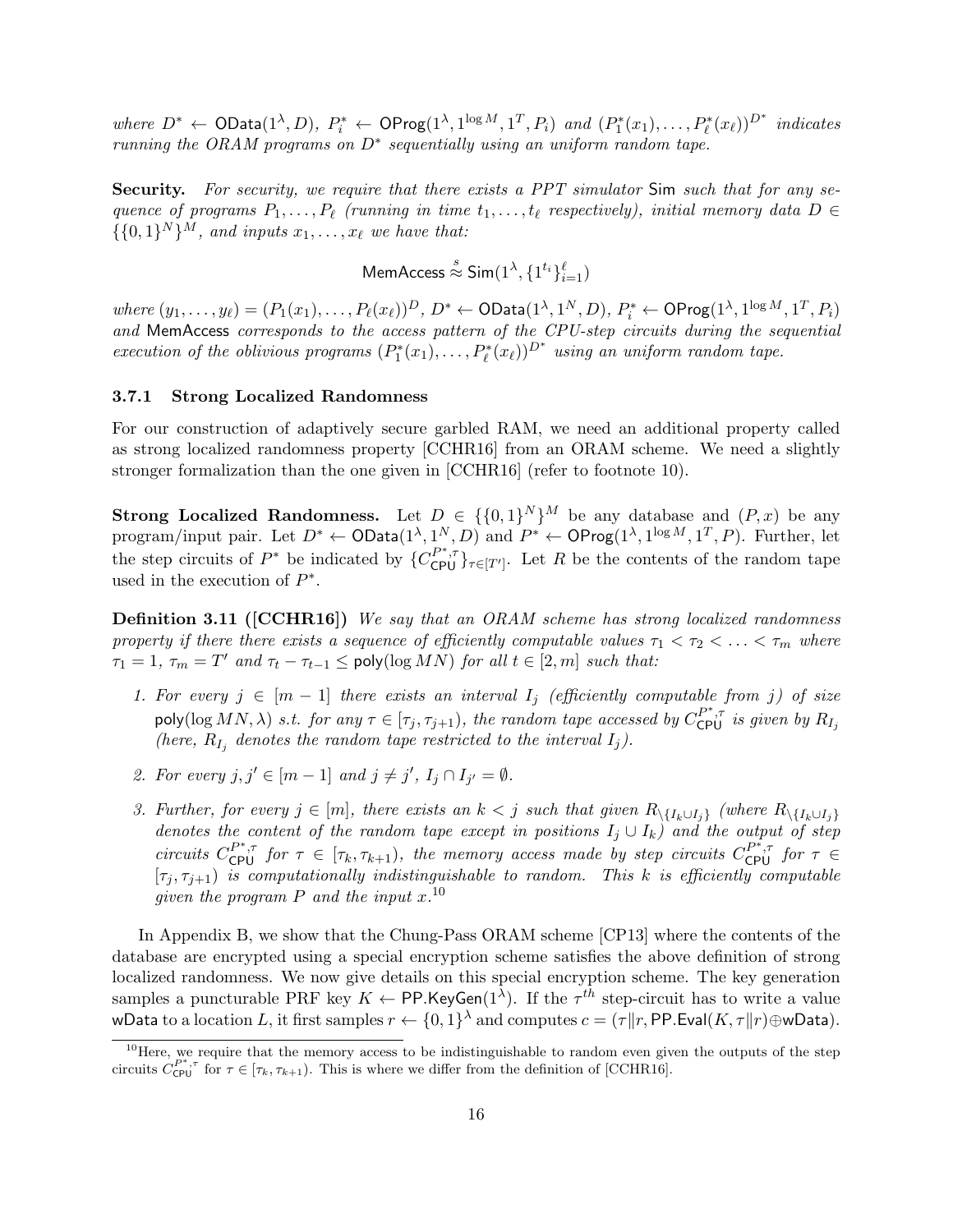It writes c to location L. The decryption algorithm uses K to first compute PP.Eval(K,  $\tau \| r$ ) and uses it compute wData.

**Remark 3.12** For the syntax of the ORAM scheme to be consistent with this special encryption scheme, we will use a puncturable PRF to generate the random tape of  $P^*$ . This key will also be used implicitly used to derive the key for this special encryption scheme.

#### 3.8 Adaptive Garbled RAM

We now give the definition of adaptive garbled RAM.

Definition 3.13 An adaptive garbled RAM scheme GRAM consists of the following PPT algorithms satisfying the correctness, efficiency and security properties.

- GRAM.Memory( $1^{\lambda}, D$ ): It is a PPT algorithm that takes the security parameter  $1^{\lambda}$  and a database  $D \in \{0,1\}^M$  as input and outputs a garbled database  $\widetilde{D}$  and a secret key SK.
- GRAM. Program $(SK, i, P)$ : It is a PPT algorithm that takes as input a secret key  $SK$ , a sequence number i, and a program P as input (represented as a sequence of CPU steps) and  $outputs\ a\ garbled\ program\ P.$
- GRAM.lnput( $SK, i, x$ ): It is a PPT algorithm that takes as input a secret key SK, a sequence number i and a string x as input and outputs the garbled input  $\widetilde{x}$ .
- GRAM.Eval<sup>D</sup>(st,  $\widetilde{P}, \widetilde{x}$ ): It is a RAM program with random read write access to  $\widetilde{D}$ . It takes<br>the state information at earthed program  $\widetilde{P}$  and the earthed input  $\widetilde{x}$  as input and extruits a the state information st, garbled program  $\widetilde{P}$  and the garbled input  $\widetilde{x}$  as input and outputs a string y and updated database  $\widetilde{D}'$ .

**Correctness.** We say that a garbled RAM GRAM is correct if for every database  $D$ ,  $t = poly(\lambda)$ and every sequence of program and input pair  $\{(P_1, x_1), \ldots, (P_t, x_t)\}\;$  we have that

$$
\Pr[\mathsf{Expt}_{\mathsf{correctness}}(1^\lambda,\mathsf{UGRAM})=1]\leq \mathsf{negl}(\lambda)
$$

where  ${\sf Expt}_{\sf correctness}$  is defined in Figure 5.

Adaptive Security. We say that GRAM satisfies adaptive security if there exists (stateful) simulators (SimD, SimP, SimIn) such that for all t that is polynomial in the security parameter  $\lambda$  and for all polynomial time (stateful) adversaries  $A$ , we have that

$$
\Big\vert \Pr[\mathsf{Expt}_{\mathsf{real}}(1^{\lambda},\mathsf{GRAM},\mathcal{A})=1]-\Pr[\mathsf{Expt}_{\mathsf{ideal}}(1^{\lambda},\mathsf{Sim},\mathcal{A})=1]\Big\vert \leq \mathsf{negl}
$$

where  ${\sf Expt}_{\sf real}, {\sf Expt}_{\sf ideal}$  are defined in Figure 4.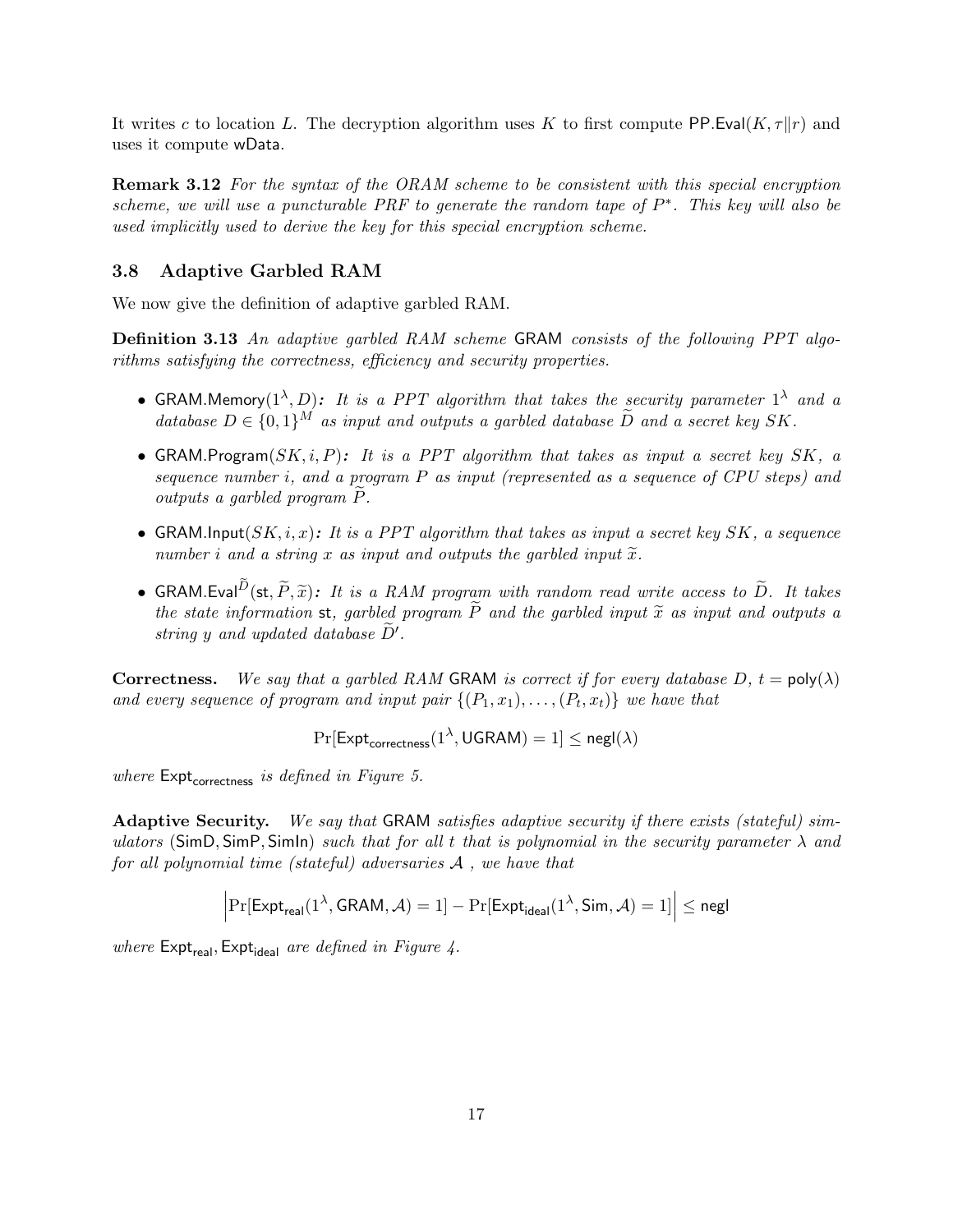- $(\widetilde{D}, SK) \leftarrow \mathsf{GRAM}.\mathsf{Memory}(1^\lambda, D).$
- Set  $D_1 := D$ ,  $\widetilde{D}_1 := \widetilde{D}$  and  $st = \perp$ .
- for every *i* from 1 to  $t$ 
	- $\widetilde{P}_i \leftarrow \textsf{GRAM.Program}(SK, i, P_i)$ .
	- $\widetilde{x}_i \leftarrow \textsf{GRAM}.\textsf{Input}(SK, i, x_i).$
	- Compute  $(y_i, D_{i+1}) := P_i^{D_i}(x_i)$  and  $(\widetilde{y}_i, \widetilde{D}_{i+1}, \text{st}) := \text{UGRAM.Eval}^{\widetilde{D}_i}(i, \text{st}, \widetilde{P}_i, \widetilde{x}_i)$ .
- Output 1 if there exists an  $i \in [t]$  such that  $\widetilde{y}_i \neq y_i$ .





Figure 4: Adaptive Security Experiment for GRAM

**Efficiency.** We require the following efficiency properties from a UGRAM scheme.

- The running time of GRAM.Memory should be bounded by  $M \cdot \text{poly}(\log M) \cdot \text{poly}(\lambda)$ .
- The running time of GRAM.Program should be bounded by  $T \cdot \text{poly}(\log M) \cdot \text{poly}(\lambda)$  where T is the number of CPU steps in the description of the program P.
- The running time of GRAM.Input should be bounded by  $|x| \cdot \text{poly}(\log M, \log T) \cdot \text{poly}(\lambda)$ .
- The running time of GRAM. Eval should be bounded by  $T \cdot \text{poly}(\log M) \cdot \text{poly}(\lambda)$  where T is the number of CPU steps in the description of the program P.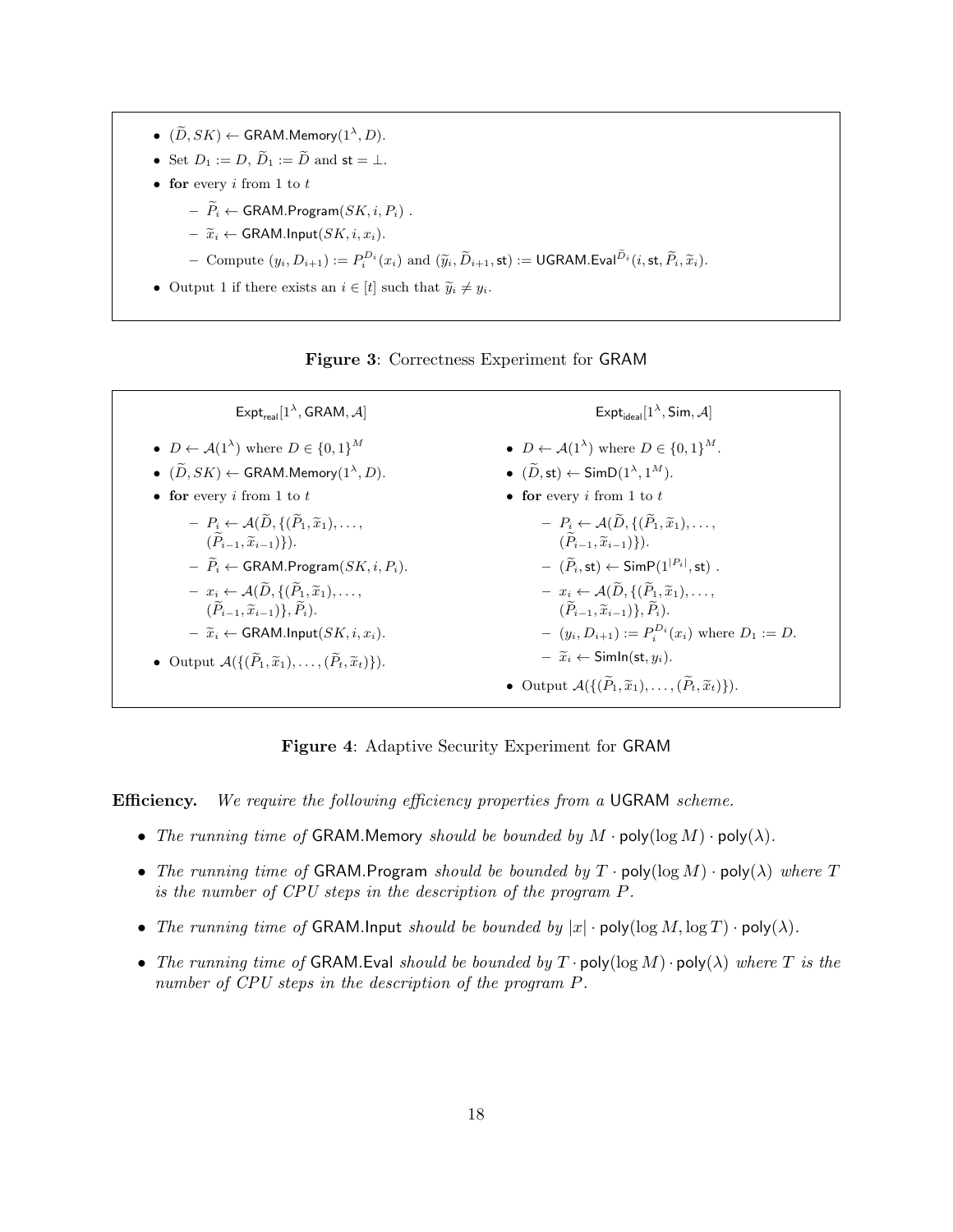# 4 Adaptive Garbled RAM with Unprotected Memory Access

Towards our goal of constructing an adaptive garbled RAM, we first construct an intermediate primitive with weaker security guarantees. We call this primitive as *adaptive garbled RAM with* unprotected memory access. Informally, a garbled RAM scheme has unprotected memory access if both the contents of the database and the access to the database are revealed in the clear to the adversary. We differ from the security definition given in  $\left[ \text{GHL}^{+}14 \right]$  in three aspects. Firstly, we give an indistinguishability style definition for security whereas  $\left[\text{GHL}^{+}14\right]$  give a simulation style definition. The indistinguishability based definition makes it easier to get full-fledged adaptive security later. Secondly and most importantly, we allow the adversary to adaptively choose the inputs based on the garbled program. Thirdly, we also require the garbled RAM scheme to satisfy a special property called as equivocability. Informally, equivocability requires that the real garbling of a program  $P$  is indistinguishable to a simulated garbling where the simulator is not provided with the description of the step circuits for a certain number of time steps (this number is given by the equivocation parameter). Later, when the input is specified, the simulator is given the output of these step circuits and must come-up with an appropriate garbled input.

We now give the formal definition of this primitive.

Definition 4.1 An adaptive garbled RAM scheme with unprotected memory access UGRAM consists of the following PPT algorithms satisfying the correctness, efficiency and security properties.

- UGRAM.Memory $(1^{\lambda}, 1^n, D)$ : It is a PPT algorithm that takes the security parameter  $1^{\lambda}$ , an equivocation parameter n and a database  $D \in \{\{0,1\}^N\}^M$  as input and outputs a garbled database  $\widetilde{D}$  and a secret key SK.
- UGRAM.Program $(SK, i, P)$ : It is a PPT algorithm that takes as input a secret key SK, a sequence number i, and a program P as input (represented as a sequence of CPU steps) and  $outputs\ a\ garbled\ program\ P.$
- UGRAM.Input $(SK, i, x)$ : It is a PPT algorithm that takes as input a secret key SK, a sequence number i and a string x as input and outputs the garbled input  $\tilde{x}$ .
- UGRAM.Eval<sup>D</sup>(st,  $\widetilde{P}, \widetilde{x}$ ): It is a RAM program with random read write access to  $\widetilde{D}$ . It takes the state information st, garbled program  $\widetilde{P}$  and the garbled input  $\widetilde{x}$  as input and outputs a string y and updated database  $\widetilde{D}'$ .

**Correctness.** We say that a garbled RAM UGRAM is correct if for every database  $D$ ,  $t = poly(\lambda)$ and every sequence of program and input pair  $\{(P_1, x_1), \ldots, (P_t, x_t)\}\;$  we have that

$$
\Pr[\mathsf{Expt}_{\mathsf{correctness}}(1^\lambda, \mathsf{UGRAM}) = 1] \leq \mathsf{negl}(\lambda)
$$

where  ${\sf Expt}_{\sf correctness}$  is defined in Figure 5.

Security. We require the following two properties to hold.

• Equivocability. There exists a simulator Sim such that for any non-uniform PPT stateful adversary A and  $t = \text{poly}(\lambda)$  we require that:

$$
\Big\vert \Pr[\mathsf{Expt}_{\mathsf{equiv}}(1^{\lambda},\mathcal{A},0)=1]-\Pr[\mathsf{Expt}_{\mathsf{equiv}}(1^{\lambda},\mathcal{A},1)=1]\Big\vert\leq \mathsf{negl}(\lambda)
$$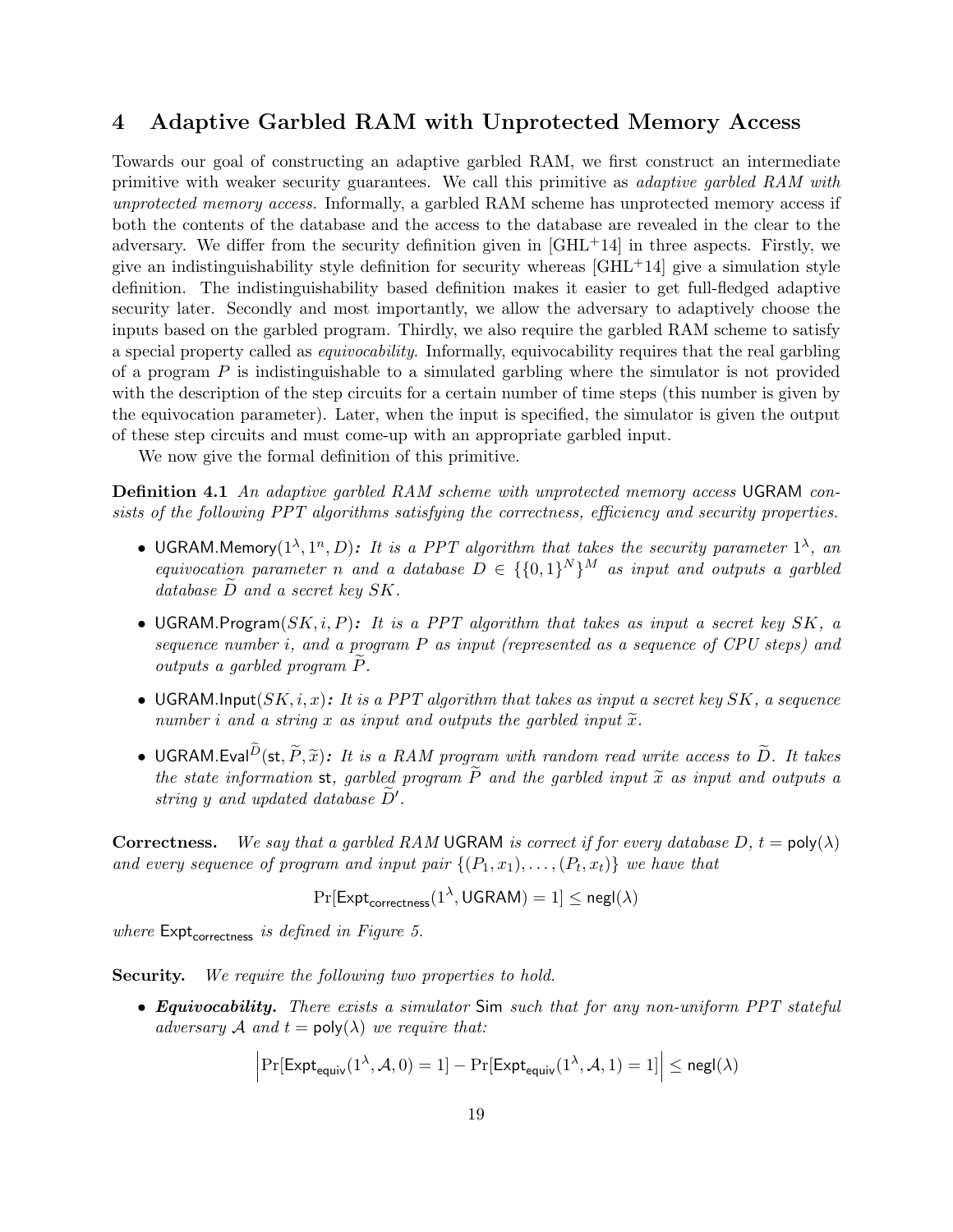- $(\widetilde{D}, SK) \leftarrow \mathsf{UGRAM.Memory}(1^{\lambda}, 1^n, D).$
- Set  $D_1 := D$ ,  $\widetilde{D}_1 := \widetilde{D}$  and st =  $\perp$ .
- for every *i* from 1 to  $t$ 
	- $\widetilde{P}_i \leftarrow \mathsf{UGRAM}.\mathsf{Program}(SK, i, P_i)$ .
	- $\widetilde{x}_i \leftarrow \mathsf{UGRAM}.\mathsf{Input}(SK, i, x_i).$

- Compute  $(y_i, D_{i+1}) := P_i^{D_i}(x_i)$  and  $(\widetilde{y}_i, \widetilde{D}_{i+1}, \text{st}) := \text{UGRAM.Eval}^{\widetilde{D}_i}(i, \text{st}, \widetilde{P}_i, \widetilde{x}_i)$ .

• Output 1 if there exists an  $i \in [t]$  such that  $\widetilde{y}_i \neq y_i$ .



where  $\mathsf{Expt}_{\mathsf{equiv}}(1^{\lambda}, \mathcal{A}, b)$  is described in Figure 6.

• Adaptive Security. For any non-uniform PPT stateful adversary A and  $t = poly(\lambda)$  we require that:

$$
\Big|\Pr[\mathsf{Expt}_{\mathsf{UGRAM}}(1^{\lambda},\mathcal{A},0)=1]-\Pr[\mathsf{Expt}_{\mathsf{UGRAM}}(1^{\lambda},\mathcal{A},1)=1]\Big|\leq \mathsf{negl}(\lambda)
$$

where  $\text{Expt}_{\text{UGRAM}}(1^{\lambda}, \mathcal{A}, b)$  is described in Figure 7.

**Efficiency.** We require the following efficiency properties from a UGRAM scheme.

- The running time of UGRAM. Memory should be bounded by  $MN \cdot \text{poly}(\log MN) \cdot \text{poly}(\lambda)$ .
- The running time of UGRAM.Program should be bounded by  $T \cdot poly(log MN) \cdot poly(\lambda)$  where T is the number of CPU steps in the description of the program P.
- The running time of UGRAM.Input should be bounded by  $n \cdot |x| \cdot \text{poly}(\log MN, \log T) \cdot \text{poly}(\lambda)$ .
- The running time of UGRAM. Eval should be bounded by  $T \cdot \text{poly}(\log MN, \log T) \cdot \text{poly}(\lambda)$  where T is the number of CPU steps in the description of the program P.

### 4.1 Construction

In this subsection, we give a construction of adaptive garbled RAM with unprotected memory access from updatable laconic oblivious transfer, somewhere equivocal encryption and garbling scheme for circuits with selective security using the techniques developed in the construction of adaptive garbled circuits [GS18a]. Our main theorem is:

Theorem 4.2 Assuming the existence of updatable laconic oblivious transfer, somewhere equivocal encryption, a pseudorandom function and garbling scheme for circuits with selective security, there exists a construction of adaptive garbled RAM with unprotected memory access.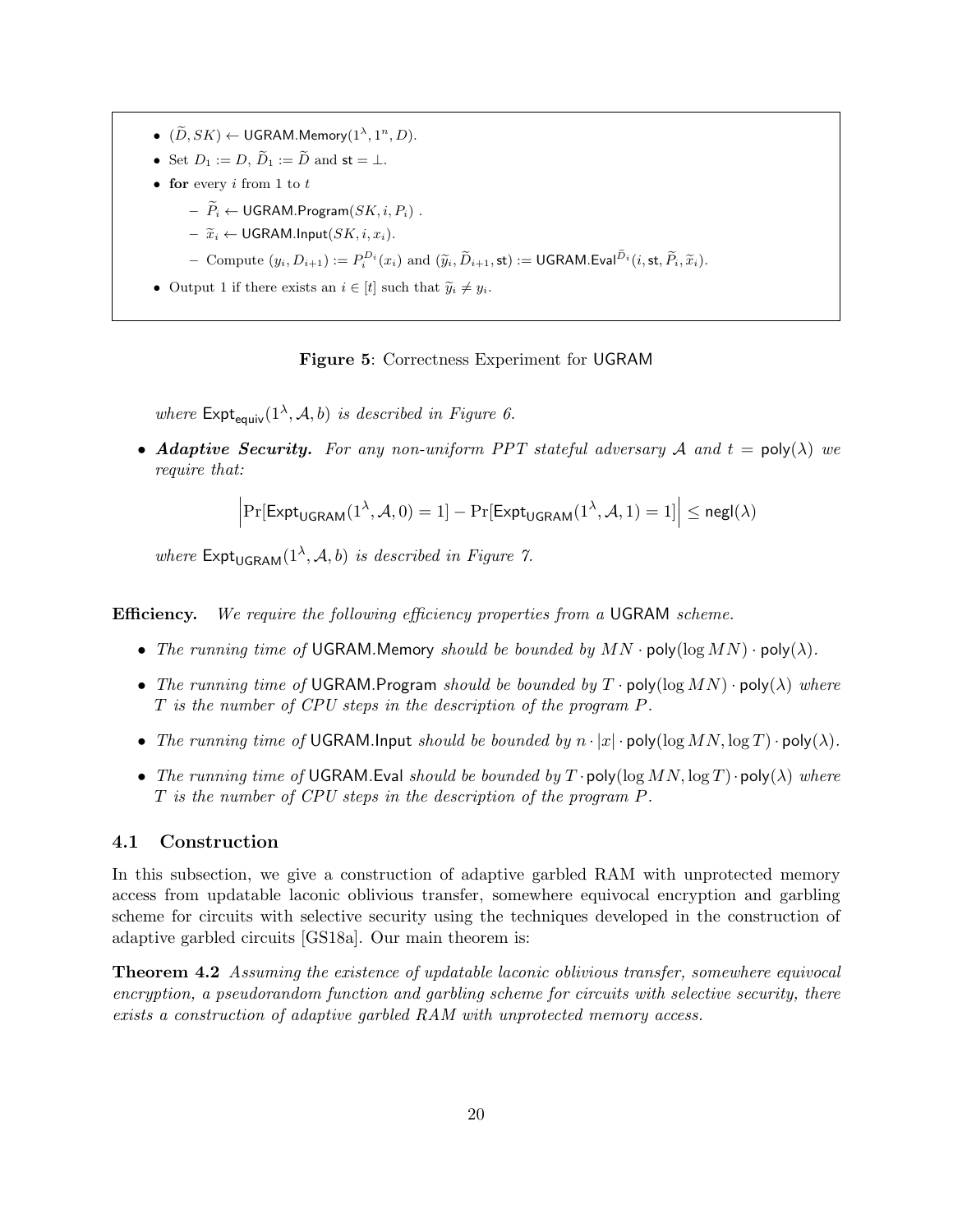- 1.  $D \leftarrow \mathcal{A}(1^{\lambda}, 1^n)$ .
- 2.  $\widetilde{D}$  is computed as follows:
	- (a) If  $b = 0: (\widetilde{D}, SK) \leftarrow \mathsf{UGRAM.Memory}(1^\lambda, 1^n, D).$
	- (b) If  $b = 1 : \widetilde{D} \leftarrow \text{Sim}(1^{\lambda}, 1^n, D)$ .
- 3. for each  $i$  from  $t$ :
	- (a)  $(P_i, I) \leftarrow \mathcal{A}(\widetilde{D}, \{\widetilde{P}_j, \widetilde{x}_j\}_{j \in [i-1]})$  where  $I \subset [|P_i|]$  and  $|I| \leq n$ .
	- (b)  $\widetilde{P}_i$  is computed as follows:
		- i. If  $b = 0$ :  $\widetilde{P}_i \leftarrow \mathsf{UGRAM}.\mathsf{Program}(SK, i, P_i).$
		- ii. If  $b = 1 : \widetilde{P}_i \leftarrow \textsf{Sim}(\{C_{\textsf{CPU}}^{P_i,t}\}_{t \notin I})$
	- (c)  $x_i \leftarrow \mathcal{A}(\{\widetilde{P}_j, \widetilde{x}_j\}_{j\in[i-1]}, \widetilde{P}_i).$
	- (d)  $\tilde{x}_i$  is computed as follows:
		- i. If  $b = 0$ :  $\widetilde{x}_i \leftarrow \mathsf{UGRAM}.\mathsf{Input}(SK, i, x_i)$

ii. If  $b = 1$ :  $\widetilde{x}_i \leftarrow \textsf{Sim}(x_i, \{y_t\}_{t \in I})$  where  $y_t$  is the o/p of  $C_{\textsf{CPU}}^{P_i, t}$  when  $P_i$  is executed with  $x_i$ .

- 4.  $b' \leftarrow \mathcal{A}(\{\widetilde{P}_j, \widetilde{x}_j\}_{j \in [t]})$ .
- 5. Output  $b'$ .



1.  $D \leftarrow \mathcal{A}(1^{\lambda}, 1^n)$ . 2.  $(\widetilde{D}, SK) \leftarrow \mathsf{UGRAM.Memory}(1^{\lambda}, 1^n, D).$ 3. for  $x$  each  $i$  from  $t$ : (a)  $(P_{i,0}, P_{i,1}) \leftarrow \mathcal{A}(\widetilde{D}, \{\widetilde{P}_i, \widetilde{x}_j\}_{j \in [i-1]}).$ (b)  $\widetilde{P}_i$  is computed as follows: i. If  $b = 0$ :  $\widetilde{P}_i \leftarrow \mathsf{UGRAM}.\mathsf{Program}(SK, i, P_{i,0}).$ ii. If  $b = 1$ :  $\widetilde{P}_i \leftarrow \mathsf{UGRAM}.\mathsf{Program}(SK, i, P_{i,1})$ (c)  $x_i \leftarrow \mathcal{A}(\{\widetilde{P}_j, \widetilde{x}_j\}_{j \in [i-1]}, \widetilde{P}_i).$ (d)  $\widetilde{x}_i \leftarrow \mathsf{UGRAM}.\mathsf{Input}(i, SK, x_i)$ 4.  $b' \leftarrow \mathcal{A}(\lbrace \widetilde{P}_j, \widetilde{x}_j \rbrace_{j \in [t]}).$ 5. Output b' if the output of each step circuit in  $P_{i,0}^D(x_i)$  is same as  $P_{i,1}^D(x_i)$  for every  $i \in [t]$ .

 $\mathbf{Figure\: 7: \: \mathsf{Expt}_{\mathsf{UGRAM}}(1^{\lambda}, \mathcal{A}, b)$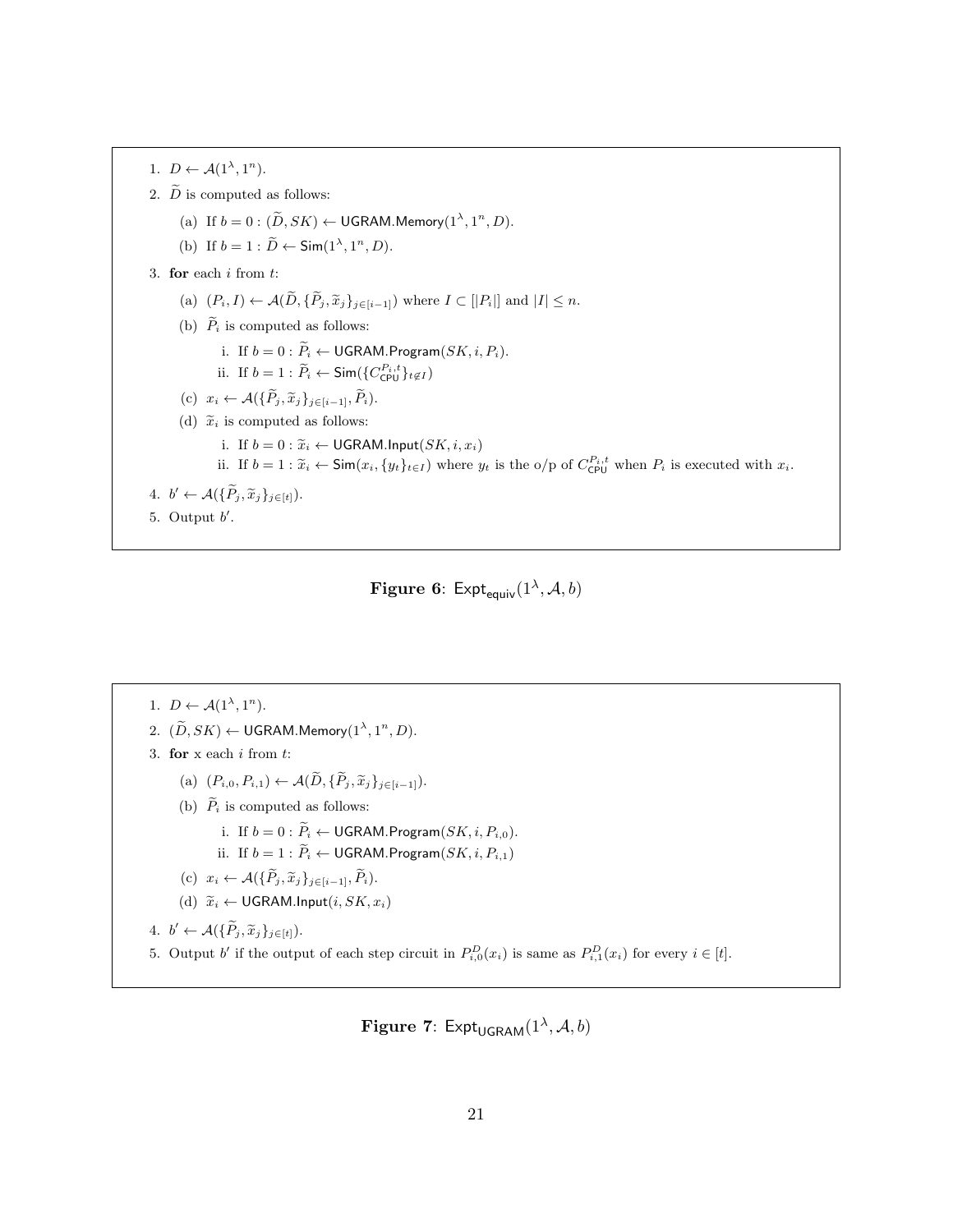Construction. We give the formal description of the construction in Figure 8. We use a somewhere equivocal encryption with block length set to  $|SC_\tau|$  where  $SC_\tau$  denotes the garbled version of the step circuit  $SC$  described in Figure 9, the message length to be  $T$  (which is the running time of the program P) and the equivocation parameter to be  $t + \log T$  where t is the actual equivocation parameter for the UGRAM scheme.

Correctness. The correctness of the above construction follows from a simple inductive argument that for each step  $\tau \in ||P||$ , the state and the database are updated correctly at the end of the execution of  $\widetilde{SC}_{\tau}$ . The base case is  $\tau = 0$ . In order to prove the inductive step for a step  $\tau$ , observe that if the step  $\tau$  outputs a read then labels recovered in Step 4.(c).(ii) of AdpEvalCkt correspond to data block in the location requested. Otherwise, the labels recovered in Step 4(b).(ii) of AdpEvalCkt corresponds to the updated value of the digest with the corresponding block written to the database.

Efficiency. The efficiency of our construction directly follows from the efficiency of updatable laconic oblivious transfer and the parameters set for the somewhere equivocal encryption. In particular, the running time of UGRAM.Memory is  $D \cdot \text{poly}(\lambda)$ , UGRAM.Program is T $\cdot \text{poly}(\log MN, \lambda)$ and that of UGRAM.Input is  $n|x| \cdot \text{poly}(\log M, \log T, \lambda)$ . The running time of UGRAM.Eval is T. poly( $\log M$ ,  $\log T$ ,  $\lambda$ ).

Security. In Appendix C, we argue the security of the construction.

## 5 Timed Encryption

In this section, we give the definition and construction of a timed encryption scheme. We will use a timed encryption scheme in the construction of adaptive garbled RAM in the next section.

A timed encryption scheme is a symmetric key encryption scheme with some special properties. In this encryption scheme, every message is encrypted with respect to a timestamp time. Additionally, there is a special algorithm called as constrain that takes an encryption key  $K$  and a timestamp time' as input and outputs a time constrained key K[time']. A time constrained key K[time'] can be used to decrypt any ciphertext that is encrypted with respect to timestamp time  $<$  time'. For security, we require that knowledge of a time constrained key does not help an adversary to distinguish between encryptions of two messages that are encrypted with respect to some future timestamp.

**Definition 5.1** A timed encryption scheme is a tuple of algorithms (TE.KeyGen, TE.Enc, TE.Dec, TE.Constrain) with the following syntax.

- TE.KeyGen( $1^{\lambda}$ ) : It is a randomized algorithm that takes the security parameter  $1^{\lambda}$  and outputs a key K.
- TE.Constrain(K, time) : It is a deterministic algorithm that takes a key K and a timestamp time  $\in [0, 2<sup>\lambda</sup> - 1]$  and outputs a time-constrained key K[time].
- TE.Enc $(K,$ time,  $m)$ : It is a randomized algorithm that takes a key  $K$ , a timestamp time and a message m as input and outputs a ciphertext c or  $\bot$ .
- TE.Dec( $K, c$ ): It is a deterministic algorithm that takes a key K and a ciphertext c as input and outputs a message m.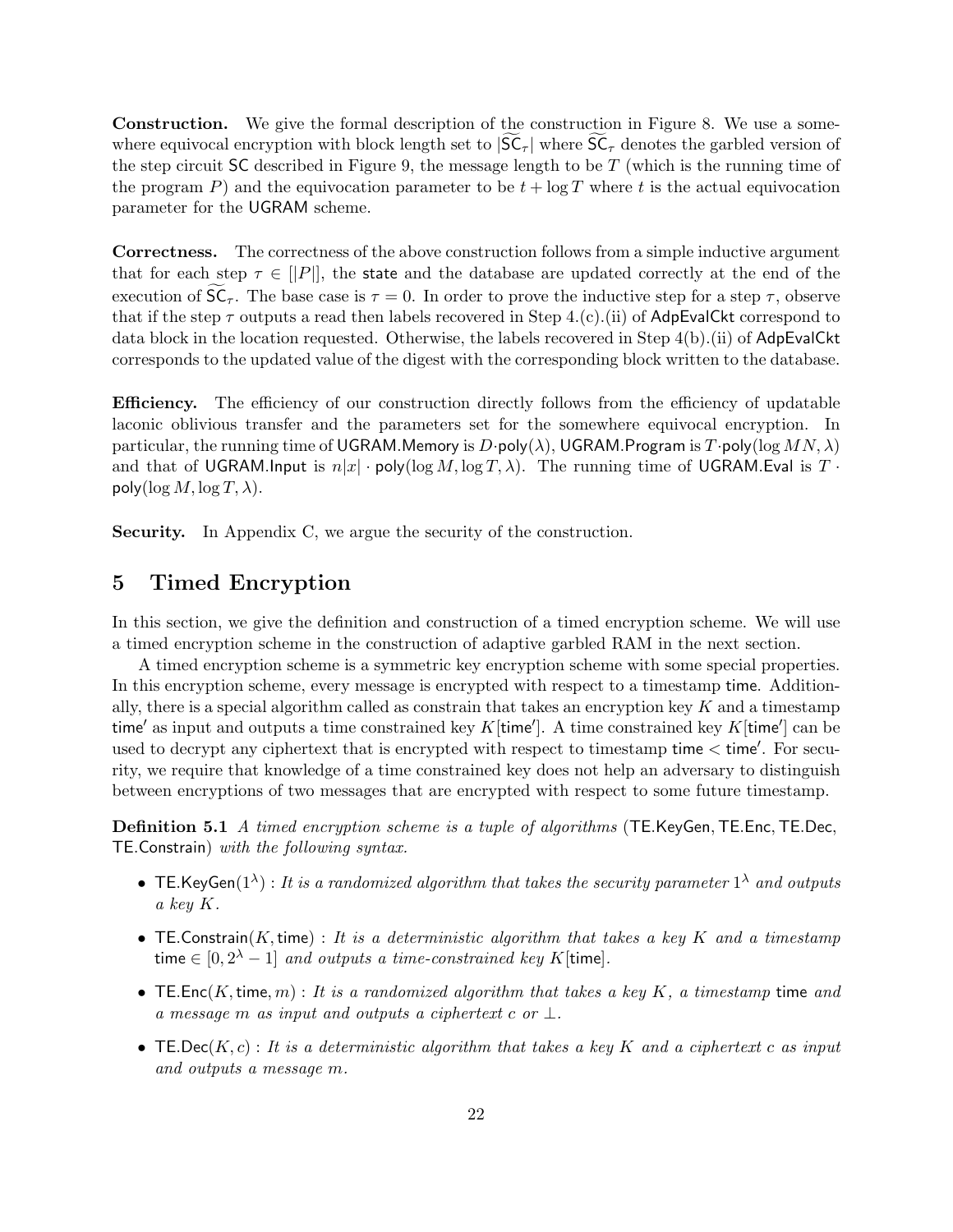UGRAM. Memory $(1^{\lambda}, 1^t, D)$ : On input a database  $D \in \{\{0, 1\}^N\}^M$  do: 1. Sample crs  $\leftarrow$  crsGen $(1^{\lambda}, 1^N)$  and  $K \leftarrow$  PRFKeyGen $(1^{\lambda})$  defining PRF<sub>K</sub> :  $\{0, 1\}^{2\lambda+1} \rightarrow$  $\{0,1\}^{\lambda}$ . 2. For each  $k \in [\lambda]$  and  $b \in \{0,1\}$ , compute  $\mathsf{lab}^1_{k,b} := \mathsf{PRF}_K(1||k||b)$ . 3. Compute  $(d, \hat{D}) =$  Hash(crs, D). 4. Output  $\widehat{D}$ ,  $\{ \textsf{lab}^1_{k,d_k} \}_{k \in [\lambda]}$  as the garbled memory and  $(K, \textsf{crs})$  as the secret key. UGRAM. Program  $(SK, i, P)$ : On input  $SK = (K, \text{crs})$ , sequence number i, and a program P (with T step-circuits) do: 1. For each step  $\tau \in [2, T]$ ,  $k \in [\lambda + n + N]$  and  $b \in \{0, 1\}$ , (a) Sample  $\mathsf{lab}_{k,b}^{\tau} \leftarrow \{0,1\}^{\lambda}$ . (b) Set  $\mathsf{lab}^1_{k,b} := \mathsf{PRF}_K(i||k||b)$  and  $\mathsf{lab}^{T+1}_{k,b} := \mathsf{PRF}_K((i+1)||k||b).$ We use  $\{\mathsf{lab}_{k,b}^{\tau}\}\)$  to denote  $\{\mathsf{lab}_{k,b}^{\tau}\}_{k\in[\lambda+n+N],b\in\{0,1\}}$ . 2. for each  $\tau$  from T down to 1 do: (a) Compute  $\widetilde{\mathsf{SC}}_\tau \leftarrow \mathsf{GarbleCkt}\left(1^\lambda,\mathsf{SC}[\mathsf{crs},\tau,\{\mathsf{lab}_{k,b}^{\tau+1}\}],\{\mathsf{lab}_{k,b}^{\tau}\}\right)$  where the step-circuit  $\mathsf{SC}$ is described in Figure 9. 3. Compute key = KeyGen $(1^{\lambda}; \mathsf{PRF}_K(i||0^{\lambda}||0))$ 4. Compute  $c \leftarrow \mathsf{Enc}(\mathsf{key}, \{ \widetilde{\mathsf{SC}}_{\tau} \}_{\tau \in [T]} )$  and output  $\widetilde{P} := c$ . UGRAM.Input( $SK, i, x$ ): On input the secret key  $SK = (K, \text{crs})$ , sequence number i and a string  $x \in$  ${0,1}<sup>n</sup>$  do: 1. For each  $k \in [\lambda + n + N]$  and  $b \in \{0, 1\}$ , compute  $\mathsf{lab}^1_{k,b} := \mathsf{PRF}_K(i||k||b)$ . 2. Compute key = KeyGen $(1^{\lambda}; \mathsf{PRF}_K(i \| 0^{\lambda} \| 0)).$ 3. Output  $\widetilde{x} := (\mathsf{key}, \{\mathsf{lab}^1_{k,x_k}\}_{k \in [\lambda+1,\lambda+n]}, \{\mathsf{lab}^1_{k,0}\}_{k \in [n+\lambda+1,n+\lambda+N]})$ . UGRAM.Eval<sup>D</sup>(*i*, st,  $\widetilde{P}$ ,  $\widetilde{x}$ ) : On input *i*, state st, the garbled program  $\widetilde{P}$ , and garbled input  $\widetilde{x}$  do: 1. Parse  $\widetilde{x}$  as  $(\text{key}, {\{\text{lab}_k\}_{k\in[\lambda+1,n+\lambda+N]}})$  and  $\widetilde{P}$  as  $c$ . 2. If  $i = 1$ , obtain  $\{\mathsf{lab}_k\}_{k \in [\lambda]}$  from garbled memory; else, parse st as  $\{\mathsf{lab}_k\}_{k \in [\lambda]}$ . 3. Compute  $\{\mathsf{SC}_{\tau}\}_{\tau \in [T]} := \mathsf{Dec}(\mathsf{key}, c)$  and set  $\overline{\mathsf{lab}} := \{\mathsf{lab}_k\}_{k \in [n + \lambda + N]}$ . 4. for each  $\tau$  from 1 to  $T$  do: (a) Compute  $(R/W, L, A, \{\mathsf{lab}_k\}_{k \in [\lambda+1, \lambda+n]}, B) := \mathsf{EvalCkt}(\mathsf{SC}_{\tau}, \overline{\mathsf{lab}}).$ (b) If  $R/W =$  write, i. Parse A as  $(e_w, \mathsf{wData})$  and B as  $\{\mathsf{lab}_k\}_{k \in [\lambda+1, n+\lambda+N]}.$ ii.  $\{\mathsf{lab}_k\}_{k\in[\lambda]} \leftarrow \mathsf{ReceiveWrite}^D(\mathsf{crs}, L, \mathsf{wData}, e_w)$ (c) else, i. Parse A as  $\{\mathsf{lab}_k\}_{k\in[n+\lambda]}$  and B as e. ii.  $\{\mathsf{lab}_k\}_{k\in[n+\lambda+1,n+\lambda+N]}\leftarrow \mathsf{Receive}^D(\mathsf{crs},L,e)$ (d) Set  $\overline{\mathsf{lab}} := {\mathsf{lab}_k}_{k \in [n+\lambda+N]}$ . 5. Parse lab as  $\{\mathsf{lab}_k\}_{k\in[n+\lambda+N]}$ . Output  $\{\mathsf{lab}_k\}_{k\in[\lambda+1,n+\lambda]}$  and  $\mathsf{st} := \{\mathsf{lab}_k\}_{k\in[\lambda]}$ .

**Figure 8:** Adaptive Garbled RAM with Unprotected Memory Access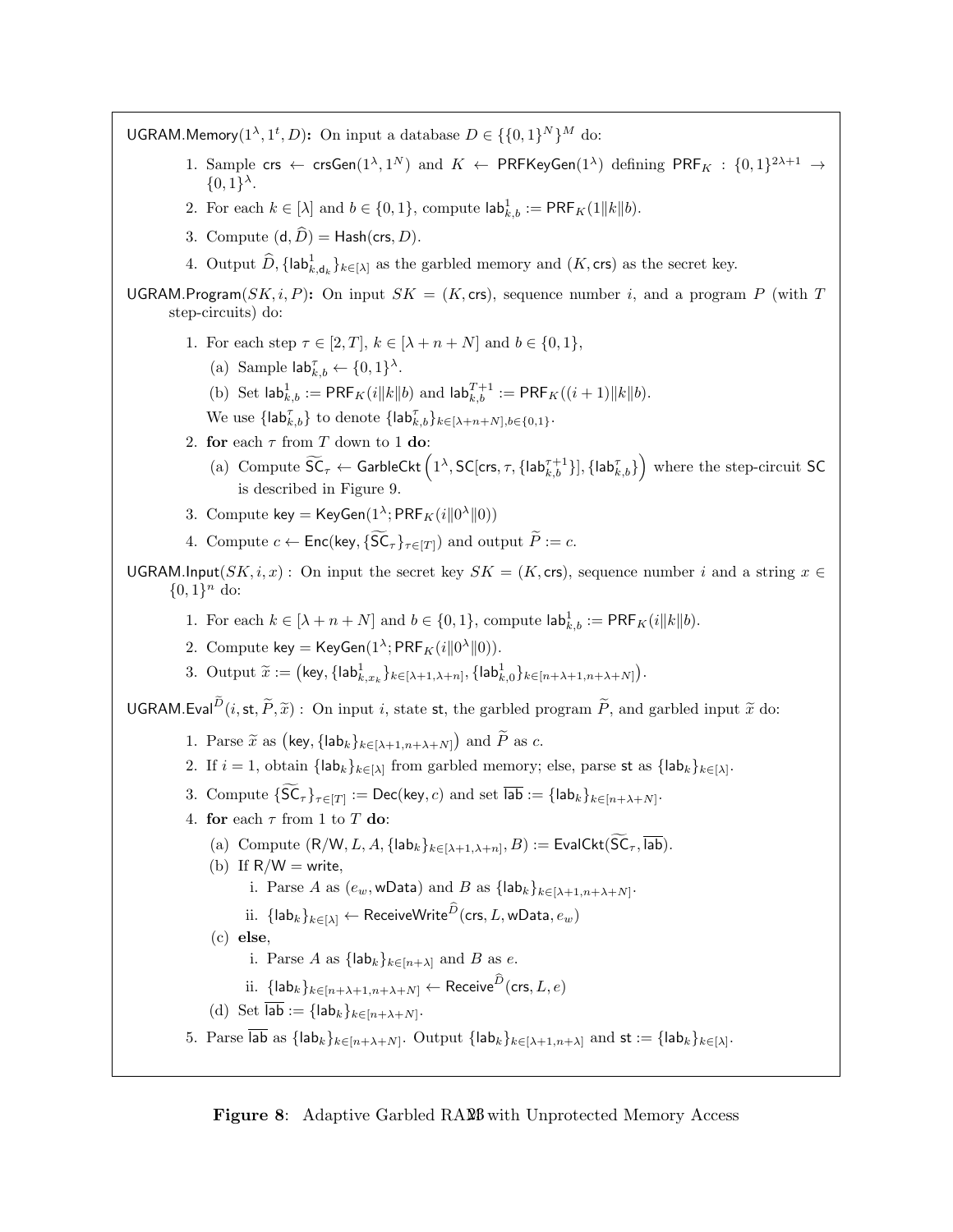Step Circuit SC Input: A digest d, state state and a block rData. **Hardcoded:** The common reference string crs, the step number  $\tau$  and a set of labels  $\{lab_k, b\}$ . 1. Compute (state',  $R/W$ , L, wData) :=  $C_{\text{CPU}}^{P,\tau}$ (state, rData). 2. If  $\tau = T$ , reset  $\mathsf{lab}_{k,b} = b$  for all  $k \in [\lambda + 1, \lambda + n]$  and  $b \in \{0, 1\}$ . 3. if  $R/W =$  write do: (a) Compute  $e_w \leftarrow$  SendWrite(crs, d, L, wData,  $\{lab_{k,b}\}_{k\in[\lambda], b\in\{0,1\}}$ ). (b) Output  $(R/W, L, e_w, \text{wData}, {\{\text{lab}_{k,\text{state}'_{k-\lambda}}\}_{k\in[\lambda+1,\lambda+n]}, {\{\text{lab}_{k,0}\}_{k\in[n+\lambda+1,n+\lambda+N]}}).$ 4. else, (a) Compute  $e \leftarrow \mathsf{Send}(\mathsf{crs}, \mathsf{d}, L, \{\mathsf{lab}_{k,b}\}_{k \in [n+\lambda+1, n+\lambda+N], b \in \{0,1\}}).$ 

(b)  $(R/W, L, \{\mathsf{lab}_{k,d_k}\}_{k \in [\lambda]}, \{\mathsf{lab}_{k,\mathsf{state}'_{k-\lambda}}\}_{k \in [\lambda+1,\lambda+n]}, e)$ .

#### Figure 9: Description of the Step Circuit

We require a timed encryption scheme to follow the following properties.

Correctness. We require that for all messages m and for all timestamps time<sub>1</sub>  $\leq$  time<sub>2</sub>:

$$
Pr[\mathsf{TE}.\mathsf{Dec}(K[\mathsf{time}_2], c) = m] = 1
$$

where  $K \leftarrow \mathsf{TE}.\mathsf{KeyGen}(1^{\lambda}), K[\mathsf{time}_2] := \mathsf{TE}.\mathsf{Constrain}(K,\mathsf{time}_2) \text{ and } c \leftarrow \mathsf{TE}.\mathsf{Enc}(K,\mathsf{time}_1,m).$ 

Encrypting with Constrained Key. For any message m and timestamps time<sub>1</sub>  $\leq$  time<sub>2</sub>, we require that:

 ${T. Enc}(K, time_1, m) \approx {TE. Enc}(K[time_2], time_1, m)$ 

where  $K \leftarrow \mathsf{TE}.\mathsf{KeyGen}(1^{\lambda}), K[\mathsf{time}_2] := \mathsf{TE}.\mathsf{Constrain}(K,\mathsf{time}_2) \text{ and } \approx \text{ denotes that the two distribt-  
tion of the two distribt-  
tion of the two distribt-  
tion of the two distribt-  
tion of the two distribt-  
tion of the two distribt-  
tion of the two distribt-  
tion of the two distribt-  
tion of the two distribt-  
tion of the two distribt-  
tion of the two distribt-  
tion of the two distribt-  
tion of the two distribt-  
tion of the two distribt-  
tion of the two distribt$ butions are identical.

Security. For any two messages  $m_0, m_1$  and timestamps (time, {time<sub>i</sub>}<sub>i∈[t]</sub>) where time<sub>i</sub> < time for all  $i \in [t]$ , we require that:

 $\{K[\mathsf{time}_i]\}_{i \in [t]}, \mathsf{TE}.\mathsf{Enc}(K,\mathsf{time},m_0)\} \stackrel{c}{\approx} \{\{K[\mathsf{time}_i]\}_{i \in [t]}, \mathsf{TE}.\mathsf{Enc}(K,\mathsf{time},m_1)\}$ 

where  $K \leftarrow \mathsf{TE}.\mathsf{KeyGen}(1^{\lambda})$  and  $K[\mathsf{time}_i] := \mathsf{TE}.\mathsf{Constant}(K,\mathsf{time}_i)$  for every  $i \in [t]$ .

Theorem 5.2 Assuming the existence of one-way functions, there exists a construction of timed encryption.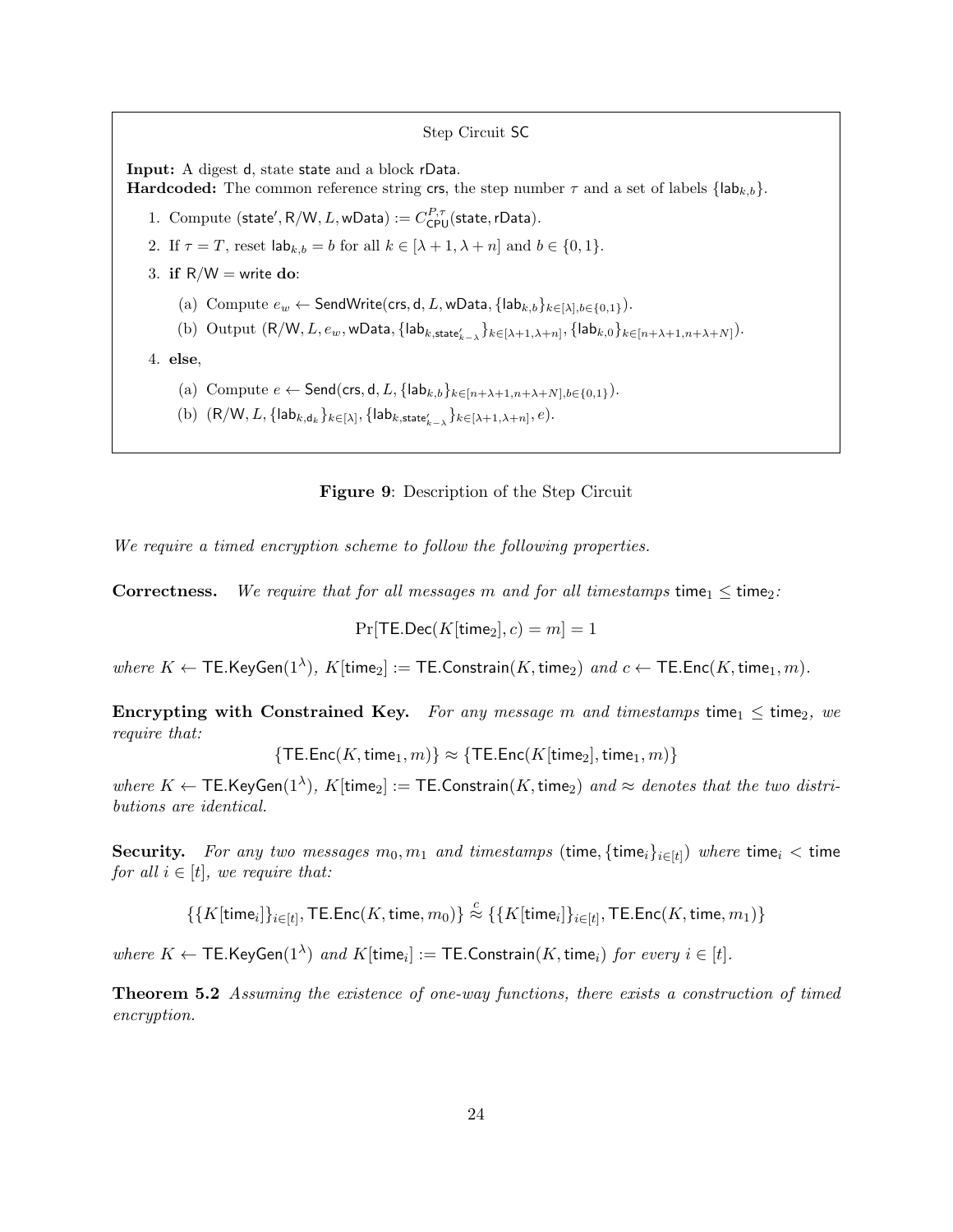Construction. Let (SK.KeyGen, SK.Enc, SK.Dec) be a symmetric key encryption scheme. We assume without loss of generality that  $SK.KeyGen(1^{\lambda})$  outputs an uniformly chosen random string in  $\{0,1\}^{\lambda}$ . We describe the construction below.

- TE.KeyGen $(1^{\lambda}):$  Sample  $K \leftarrow \mathsf{RC}.\mathsf{KeyGen}(1^{\lambda})$  defining  $\mathsf{PRF}_K:\{0,1\}^{\lambda} \to \{0,1\}^{\lambda}$  and output K.
- TE.Enc(K, time, m): Compute  $SK := \mathsf{PRF}_K(\mathsf{time})$  and output (time, SK.Enc( $SK, m$ )).
- TE.Dec(K, c): Parse c as (time, ct) and compute  $SK := \mathsf{PRF}_K$ (time) and output SK.Dec( $SK, ct$ ).
- TE.Constrain $(K, \text{time})$ : Output RC.Constrain $(K, \text{time})$ .

We note that correctness follows directly from the correctness of range constrained PRF and symmetric key encryption scheme. The encryption with constrained key property follows from the observation that for any time  $\leq$  time', PRF<sub>K[time']</sub>(time) = PRF<sub>K</sub>(time). The security property can be easily argued from the security of range constrained PRF and symmetric key encryption.

# 6 Construction of Adaptive Garbled RAM

In this section, we give a construction of adaptive garbled RAM. We make use of the following primitives.

- $\bullet$  A timed encryption scheme (TE.KeyGen, TE.Enc, TE.Dec, TE.Constrain). Let N be the output length of TE.Enc when encrypting single bit messages.
- A puncturable pseudorandom function (PP.KeyGen, PP.Eval, PP.Punc).
- An oblivious RAM scheme (OData, OProg) with strong localized randomness.
- An adaptive garbled RAM scheme UGRAM with unprotected memory access.

The formal description of our construction appears in Figure 10.

Correctness. We give an informal argument for correctness. The only difference between UGRAM and the construction we give in Figure 10 is that we encrypt the database using a timed encryption scheme and encode it using a ORAM scheme. To argue the correctness of our construction, it is sufficient to argue that each step circuit  $SC$  faithfully emulates the corresponding step circuit of  $P^*$ . Let  $SC^{i,\tau}$  be the step circuit that corresponds to the  $\tau^{th}$  step of the  $i^{th}$  program  $P_i$ . We observe that any point in time the  $L^{th}$  location of the database  $\widehat{D}$  is an encryption of the actual data bit with respect to timestamp time :=  $(i'||\tau')$  where  $SC^{i',\tau'}$  last wrote at the  $L^{th}$  location. It now follows from this invariant and the correctness of the timed encryption scheme that the hardwired constrained key K[i|| $\tau$ ] in SC<sup>i, $\tau$ </sup> can be used to decrypt the read block X as the step that last modified this block has a timestamp that is less than  $(i||\tau)$ .

**Efficiency.** We note that setting the equivocation parameter  $n = poly(\log MN)$ , we obtain that the running time of GRAM.Input is  $|x| \cdot \text{poly}(\lambda, \log MN)$ . The rest of the efficiency criterion follow directly from the efficiency of adaptive garbled RAM with unprotected memory access.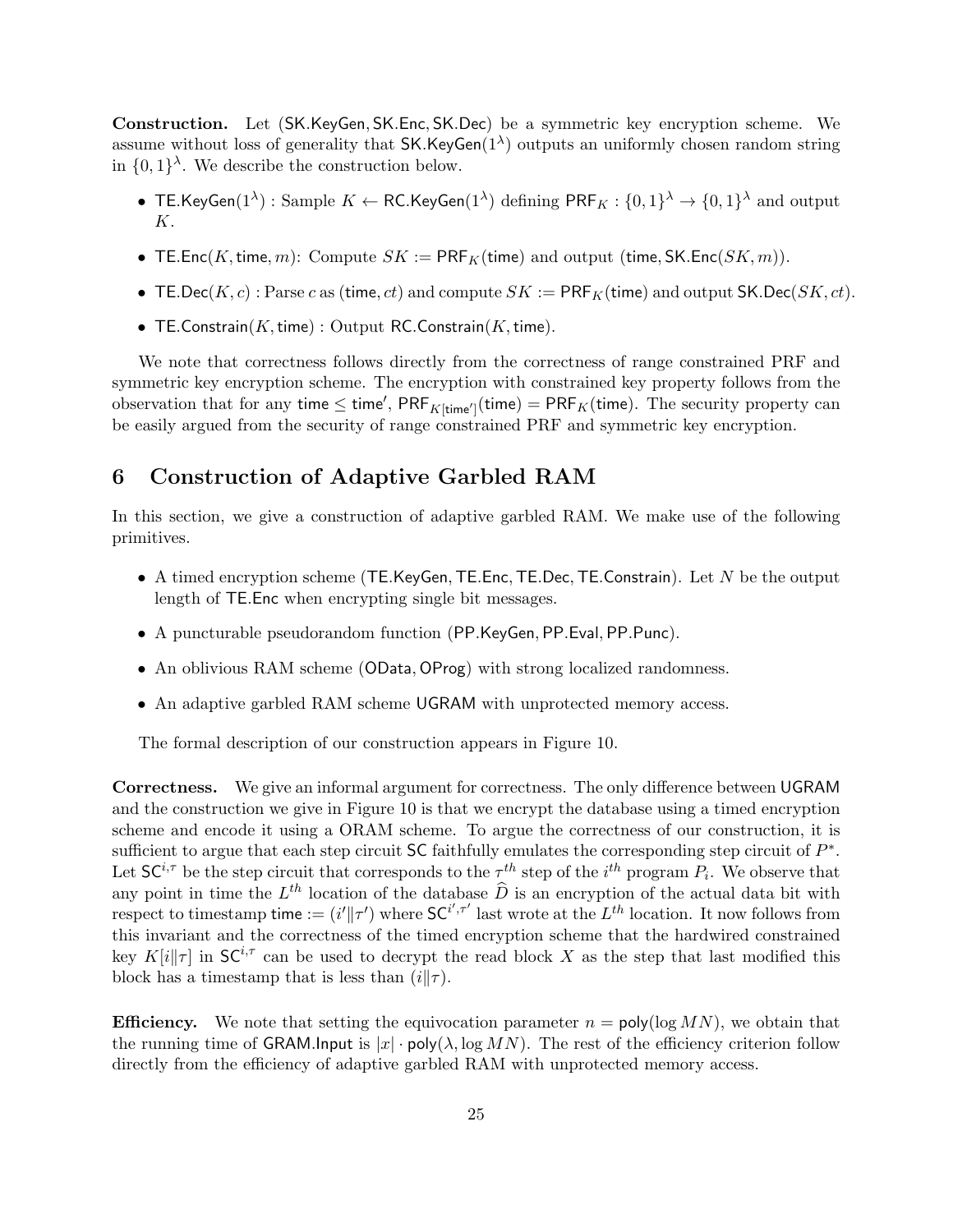GRAM. Memory $(1^{\lambda}, D)$ : On input the database  $D \in \{0, 1\}^{M}$ :

- 1. Sample  $K \leftarrow \mathsf{TE}.\mathsf{KeyGen}(1^{\lambda})$  and  $S \leftarrow \mathsf{PRFKeyGen}(1^{\lambda})$  defining  $\mathsf{PRF}_S : \{0,1\}^{\lambda} \rightarrow \{0,1\}^n$ (where  $n$  is the input length of each program).
- 2. Initialize an empty array  $\widehat{D}$  of M blocks with block length N.
- 3. for each  $i$  from 1 to  $M$  do:
	- (a) Set  $\widehat{D}[i] \leftarrow \mathsf{TE}.\mathsf{Enc}(K, 0^{\lambda}, D[i]).$
- 4.  $D^* \leftarrow \textsf{OData}(1^{\lambda}, 1^N, \widehat{D}).$
- 5.  $(\widetilde{D}, SK) \leftarrow \mathsf{UGRAM.Mempty}(1^{\lambda}, 1^t, D^*)$  where  $t = \mathsf{poly}(\log MN)$ .
- 6. Output  $\widetilde{D}$  as the garbled memory and  $(K, S, SK)$  as the secret key.

GRAM.Program $(SK', i, P)$ : On input  $SK' = (K, S, SK)$ , sequence number i, and a program P:

- 1. Sample  $K' \leftarrow \textsf{PP}.\textsf{KeyGen}(1^{\lambda})$
- 2.  $P^* \leftarrow \mathsf{OProg}(1^{\lambda}, 1^{\log M}, 1^T, P)$  where  $P^*$  runs in time  $T'$ .
- 3. For each  $\tau \in [T']$ , compute  $K[(i\|\tau)] \leftarrow \textsf{TE}$ . Constrain $(K, (i\|\tau))$  where  $(i\|\tau)$  is expressed as a  $\lambda$ -bit string.
- 4. Compute  $r := \mathsf{PRF}_S(i)$ .
- 5. Let  $\tau_1, \ldots, \tau_m$  be the sequence of values guaranteed by strong localized randomness.
- 6. for each  $\tau \in [T']$  do:
	- (a) Let  $j \in [m-1]$  be such that  $\tau \in [\tau_j, \tau_{j+1})$ .
	- (b) Let  $C_{\text{CPU}}^{\tau} := \mathsf{SC}_{\tau}[i, \tau, K[(i||\tau)], I_j, K', r']$  where  $r' = r$  if  $\tau = T'$ , else  $r' = \bot$ . The step circuit SC is described in Figure 11
- 7. Construct a RAM program  $P'$  with step-circuits given by  $\{C^{\tau}_{\text{CPU}}\}$ .
- 8.  $\widetilde{P} \leftarrow \mathsf{UGRAM}.Program(SK, i, P').$
- 9. Output  $\widetilde{P}$ .

GRAM.lnput( $SK', i, P$ ): On input  $SK' = (K, S, SK), i$  and x:

- 1. Compute  $r = \mathsf{PRF}_S(i)$
- 2. Compute  $\hat{x} \leftarrow \mathsf{UGRAM}.\mathsf{Input}(SK, i, x)$
- 3. Output  $\widetilde{x} = (\widehat{x}, r)$ .

**GRAM.Eval**  $D(i, st, \tilde{P}, \tilde{x})$ : On input state st, the garbled program  $\tilde{P}$ , and garbled input  $\tilde{x}$ :

1. Compute  $(y, st') \leftarrow \mathsf{UGRAM}.\mathsf{Eval}^D(\mathsf{st}, \widetilde{P}, \widehat{x})$  and update st to st'. Output  $y \oplus r$ .

Figure 10: Construction of Adaptive GRAM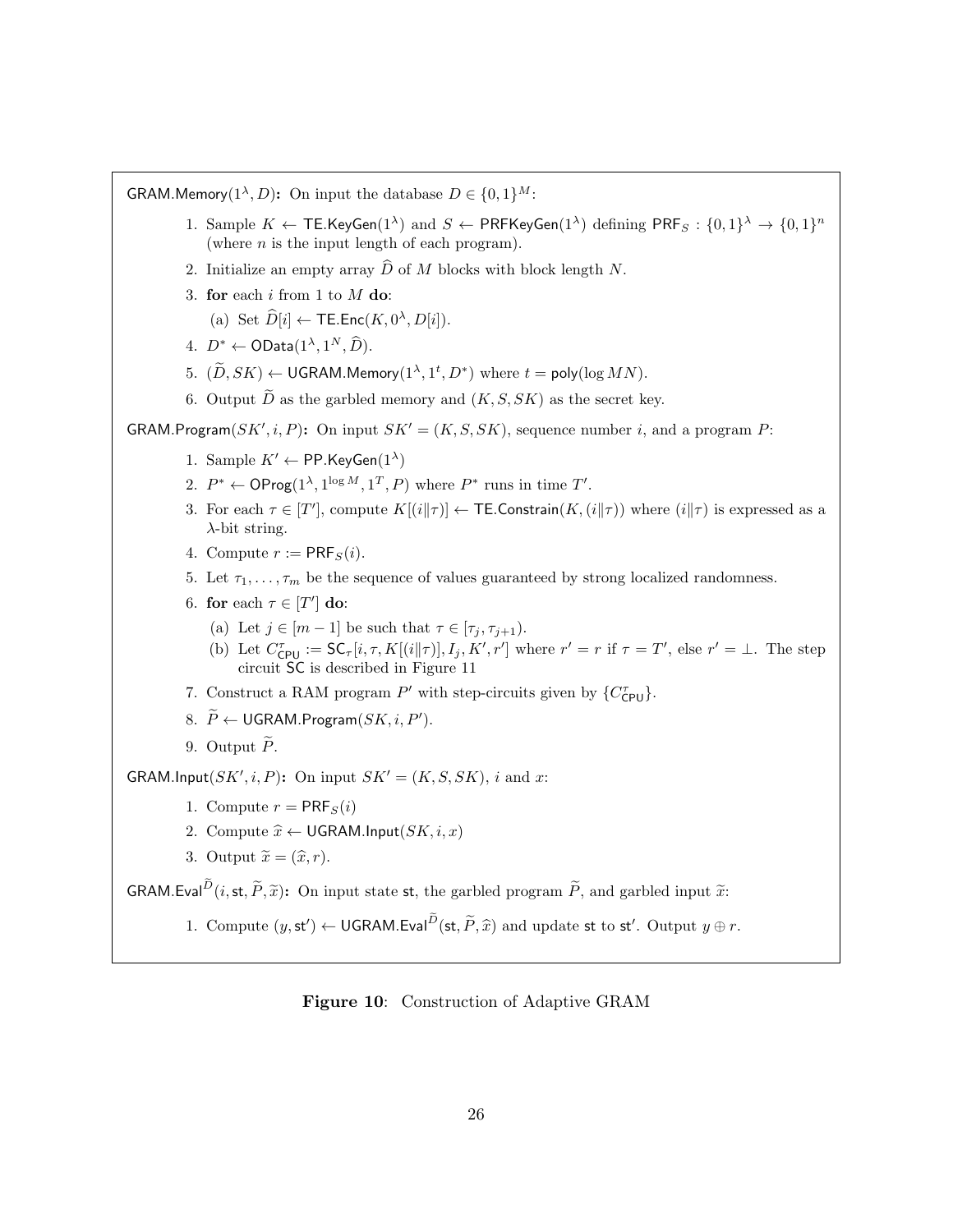Step Circuit  $SC_{\tau}$ 

**Input:** A ciphertext  $c_{\text{CPU}}$  and a data block  $X \in \{0, 1\}^N$ . **Hardcoded:** The sequence number i, step number  $\tau$ , the constrained key  $K[(i\|\tau)]$ , the interval  $I_j$ , the key  $K'$  and a string r'.

- 1. Compute rData := TE.Dec(K[(i|| $\tau$ )], X) and state = TE.Dec(K[(i|| $\tau$ )],  $c_{\text{CPU}}$ ).
- 2. Compute  $R_{I_j} = \text{PP.Eval}(K', I_j)$ .
- 3. Compute  $(\mathsf{R}/\mathsf{W}, L, \mathsf{state}', \mathsf{wData}) := C_{\mathsf{CPU}}^{P^*, \tau}(\mathsf{state}, \mathsf{rData}, R_{I_j}).$
- 4. if  $\tau = T'$ , then output  $c'_{\text{CPU}} = \text{state'} \oplus r'$ ; else  $c'_{\text{CPU}} = \text{TE}.\text{Enc}(K[(i\|\tau)],\text{state'}).$
- 5. else if  $R/W =$  write do:
	- (a) Compute  $X' \leftarrow \mathsf{TE}.\mathsf{Enc}(K[i\|\tau],(i,\tau),\mathsf{wData}).$
	- (b) Output  $(c'_{\text{CPU}}, \text{R/W}, L, X').$
- 6. else if  $R/W =$  read, output  $(c'_{CPU}, R/W, L, \perp)$ .



Security. In Appendix D, we argue the security of our construction.

### References

- [ACC+16] Prabhanjan Ananth, Yu-Chi Chen, Kai-Min Chung, Huijia Lin, and Wei-Kai Lin. Delegating RAM computations with adaptive soundness and privacy. In Martin Hirt and Adam D. Smith, editors, TCC 2016-B, Part II, volume 9986 of LNCS, pages 3–30. Springer, Heidelberg, October / November 2016.
- [AIK04] Benny Applebaum, Yuval Ishai, and Eyal Kushilevitz. Cryptography in NC<sup>0</sup>. In 45th FOCS, pages 166–175. IEEE Computer Society Press, October 2004.
- [AIK05] Benny Applebaum, Yuval Ishai, and Eyal Kushilevitz. Computationally private randomizing polynomials and their applications. In Proceedings of the 20th Annual IEEE Conference on Computational Complexity, CCC '05, pages 260–274, Washington, DC, USA, 2005. IEEE Computer Society.
- [App17] Benny Applebaum. Garbled circuits as randomized encodings of functions: a primer. IACR Cryptology ePrint Archive, 2017:385, 2017.
- [BGI+01] Boaz Barak, Oded Goldreich, Russell Impagliazzo, Steven Rudich, Amit Sahai, Salil P. Vadhan, and Ke Yang. On the (im)possibility of obfuscating programs. In Joe Kilian, editor, CRYPTO 2001, volume 2139 of LNCS, pages 1–18. Springer, Heidelberg, August 2001.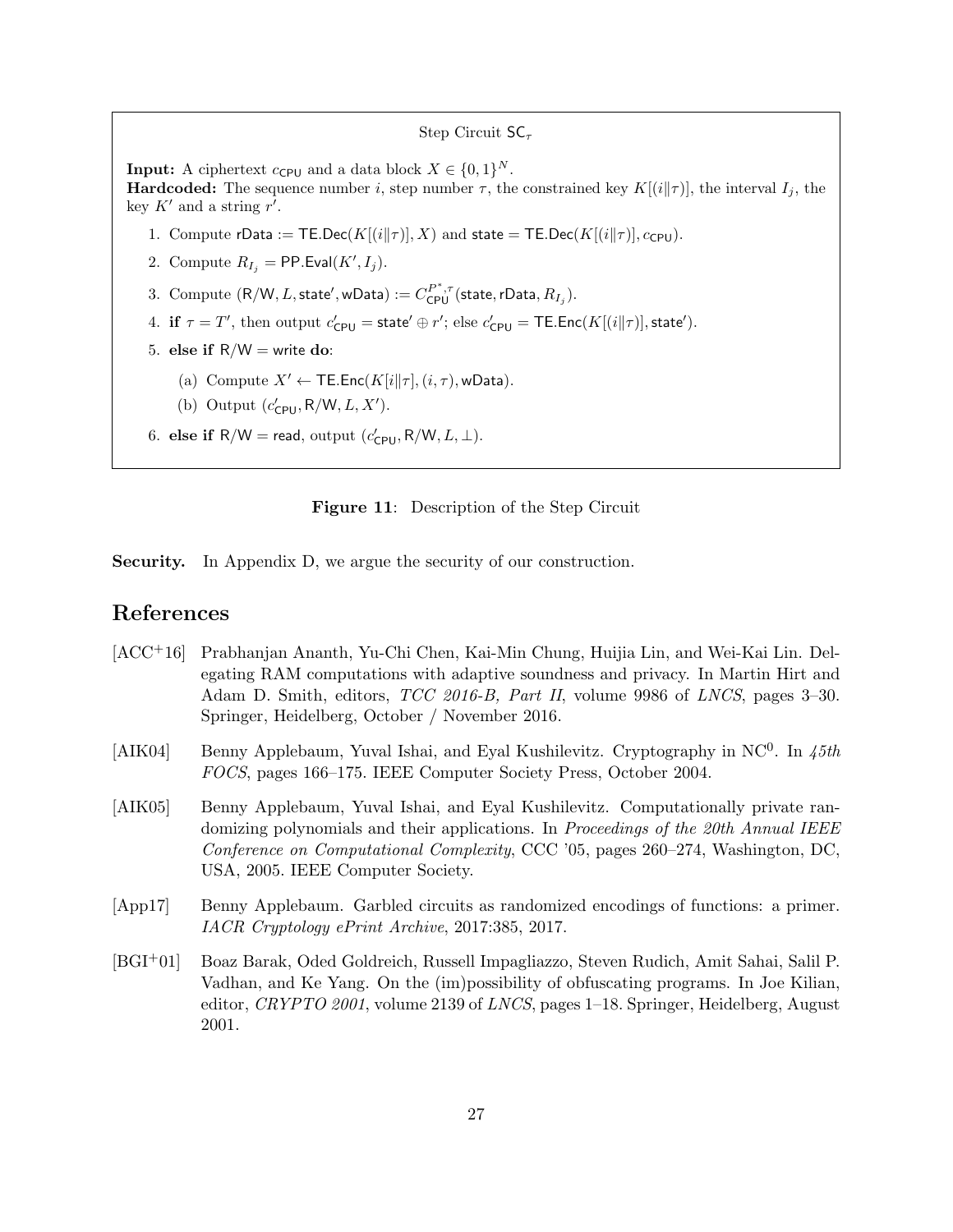- [BGI14] Elette Boyle, Shafi Goldwasser, and Ioana Ivan. Functional signatures and pseudorandom functions. In Hugo Krawczyk, editor, PKC 2014, volume 8383 of LNCS, pages 501–519. Springer, Heidelberg, March 2014.
- [BGL+15] Nir Bitansky, Sanjam Garg, Huijia Lin, Rafael Pass, and Sidharth Telang. Succinct randomized encodings and their applications. In Rocco A. Servedio and Ronitt Rubinfeld, editors, 47th ACM STOC, pages 439–448. ACM Press, June 2015.
- [BHR12a] Mihir Bellare, Viet Tung Hoang, and Phillip Rogaway. Adaptively secure garbling with applications to one-time programs and secure outsourcing. In Xiaoyun Wang and Kazue Sako, editors, ASIACRYPT 2012, volume 7658 of LNCS, pages 134–153. Springer, Heidelberg, December 2012.
- [BHR12b] Mihir Bellare, Viet Tung Hoang, and Phillip Rogaway. Foundations of garbled circuits. In Ting Yu, George Danezis, and Virgil D. Gligor, editors, ACM CCS 12, pages 784– 796. ACM Press, October 2012.
- [BL18] Fabrice Benhamouda and Huijia Lin. k-round multiparty computation from k-round oblivious transfer via garbled interactive circuits. In Jesper Buus Nielsen and Vincent Rijmen, editors, EUROCRYPT 2018, Part II, volume 10821 of LNCS, pages 500–532. Springer, Heidelberg, April / May 2018.
- [BLSV18] Zvika Brakerski, Alex Lombardi, Gil Segev, and Vinod Vaikuntanathan. Anonymous ibe, leakage resilience and circular security from new assumptions. To appear in Eurocrypt, 2018. https://eprint.iacr.org/2017/967.
- [BMR90] Donald Beaver, Silvio Micali, and Phillip Rogaway. The round complexity of secure protocols (extended abstract). In 22nd ACM STOC, pages 503–513. ACM Press, May 1990.
- [BR93] Mihir Bellare and Phillip Rogaway. Random oracles are practical: A paradigm for designing efficient protocols. In V. Ashby, editor, ACM CCS 93, pages 62–73. ACM Press, November 1993.
- [BW13] Dan Boneh and Brent Waters. Constrained pseudorandom functions and their applications. In Kazue Sako and Palash Sarkar, editors, ASIACRYPT 2013, Part II, volume 8270 of LNCS, pages 280–300. Springer, Heidelberg, December 2013.
- [CCHR16] Ran Canetti, Yilei Chen, Justin Holmgren, and Mariana Raykova. Adaptive succinct garbled RAM or: How to delegate your database. In Martin Hirt and Adam D. Smith, editors,  $TCC$  2016-B, Part II, volume 9986 of LNCS, pages 61–90. Springer, Heidelberg, October / November 2016.
- $[CDG<sup>+</sup>17]$  Chongwon Cho, Nico Döttling, Sanjam Garg, Divya Gupta, Peihan Miao, and Antigoni Polychroniadou. Laconic receiver oblivious transfer and applications. To appear in Crypto, 2017.
- [CH16] Ran Canetti and Justin Holmgren. Fully succinct garbled RAM. In Madhu Sudan, editor, ITCS 2016, pages 169–178. ACM, January 2016.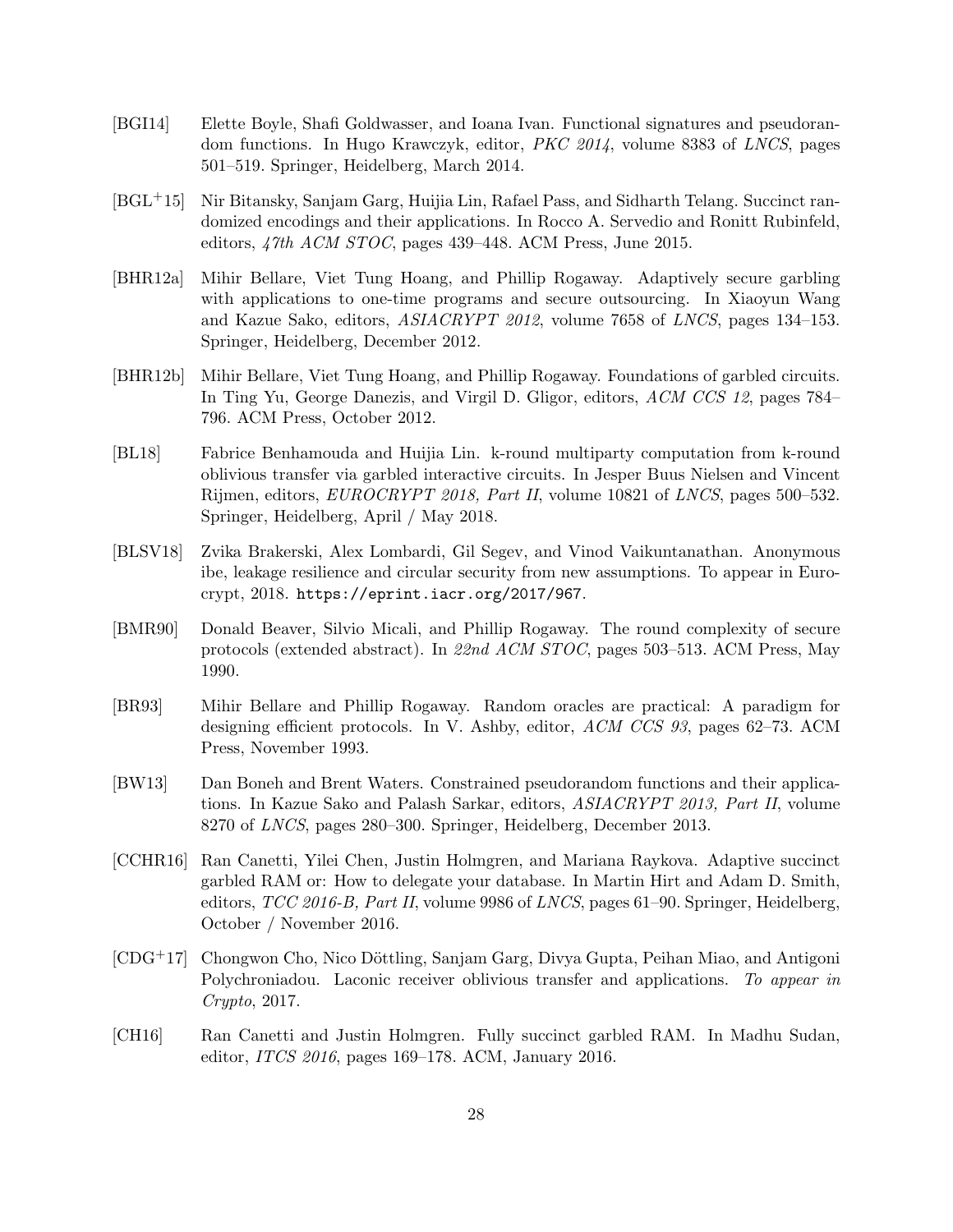- [CHJV15] Ran Canetti, Justin Holmgren, Abhishek Jain, and Vinod Vaikuntanathan. Succinct garbling and indistinguishability obfuscation for RAM programs. In Rocco A. Servedio and Ronitt Rubinfeld, editors, 47th ACM STOC, pages 429–437. ACM Press, June 2015.
- [CP13] Kai-Min Chung and Rafael Pass. A simple oram. Cryptology ePrint Archive, Report 2013/243, 2013. https://eprint.iacr.org/2013/243.
- [DG17] Nico Döttling and Sanjam Garg. Identity based encryption from diffie-hellman assumptions. To appear in Crypto, 2017.
- [DGHM18] Nico Dttling, Sanjam Garg, Mohammad Hajiabadi, and Daniel Masny. New constructions of identity-based and key-dependent message secure encryption schemes. To appear in PKC, 2018. https://eprint.iacr.org/2017/978.
- [GGH+13] Sanjam Garg, Craig Gentry, Shai Halevi, Mariana Raykova, Amit Sahai, and Brent Waters. Candidate indistinguishability obfuscation and functional encryption for all circuits. In 54th FOCS, pages 40–49. IEEE Computer Society Press, October 2013.
- [GGM86] Oded Goldreich, Shafi Goldwasser, and Silvio Micali. How to construct random functions. J. ACM, 33(4):792–807, 1986.
- [GGMP16] Sanjam Garg, Divya Gupta, Peihan Miao, and Omkant Pandey. Secure multiparty RAM computation in constant rounds. In Martin Hirt and Adam D. Smith, editors, TCC 2016-B, Part I, volume 9985 of LNCS, pages 491–520. Springer, Heidelberg, October / November 2016.
- [GHL+14] Craig Gentry, Shai Halevi, Steve Lu, Rafail Ostrovsky, Mariana Raykova, and Daniel Wichs. Garbled RAM revisited. In Phong Q. Nguyen and Elisabeth Oswald, editors, EUROCRYPT 2014, volume 8441 of LNCS, pages 405–422. Springer, Heidelberg, May 2014.
- [GHRW14] Craig Gentry, Shai Halevi, Mariana Raykova, and Daniel Wichs. Outsourcing private RAM computation. In 55th FOCS, pages 404–413. IEEE Computer Society Press, October 2014.
- [GKK+12] S. Dov Gordon, Jonathan Katz, Vladimir Kolesnikov, Fernando Krell, Tal Malkin, Mariana Raykova, and Yevgeniy Vahlis. Secure two-party computation in sublinear (amortized) time. In Ting Yu, George Danezis, and Virgil D. Gligor, editors, ACM CCS 12, pages 513–524. ACM Press, October 2012.
- [GKP+13] Shafi Goldwasser, Yael Tauman Kalai, Raluca A. Popa, Vinod Vaikuntanathan, and Nickolai Zeldovich. Reusable garbled circuits and succinct functional encryption. In Dan Boneh, Tim Roughgarden, and Joan Feigenbaum, editors, 45th ACM STOC, pages 555–564. ACM Press, June 2013.
- [GLO15] Sanjam Garg, Steve Lu, and Rafail Ostrovsky. Black-box garbled RAM. In Venkatesan Guruswami, editor, 56th FOCS, pages 210–229. IEEE Computer Society Press, October 2015.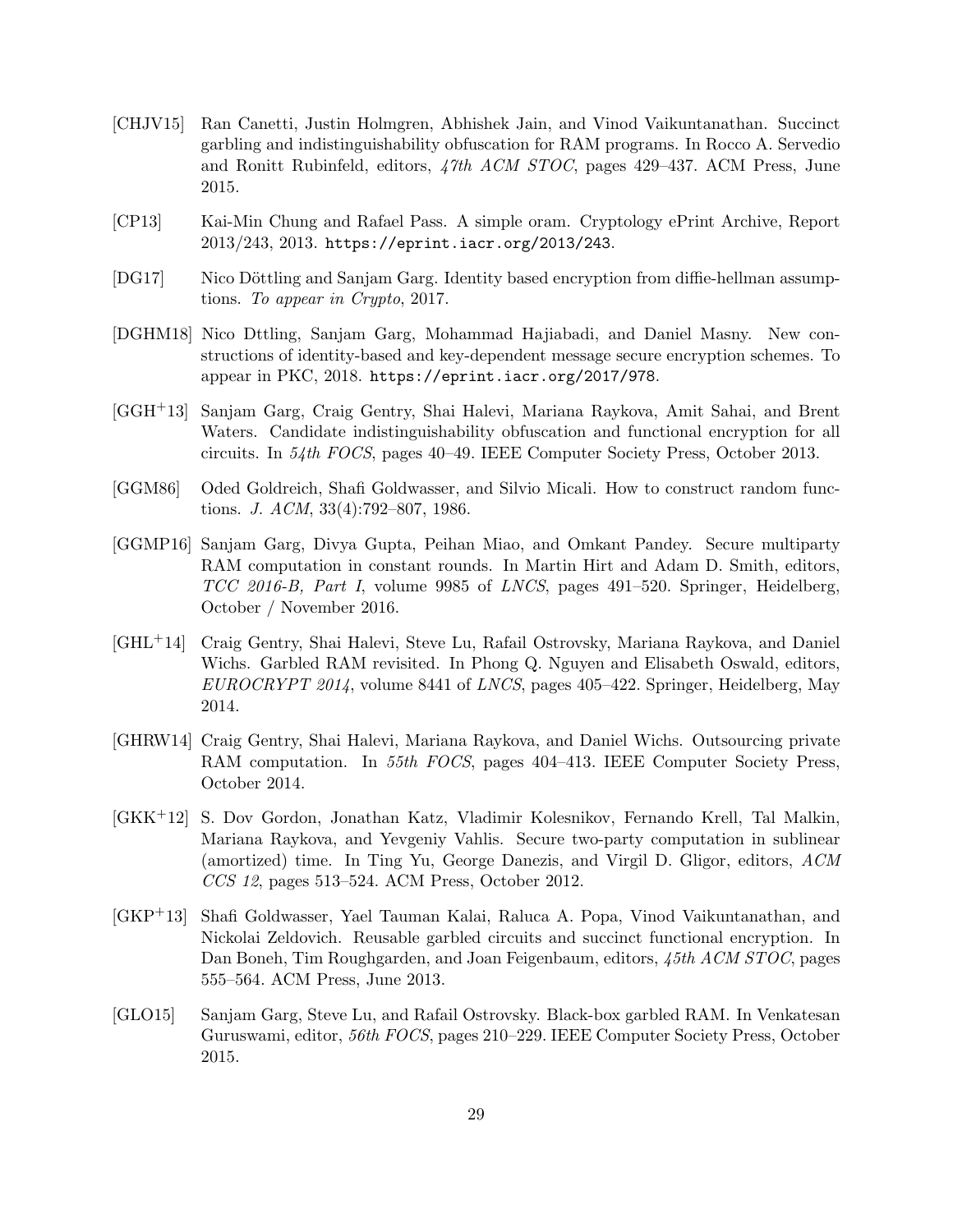- [GLOS15] Sanjam Garg, Steve Lu, Rafail Ostrovsky, and Alessandra Scafuro. Garbled RAM from one-way functions. In Rocco A. Servedio and Ronitt Rubinfeld, editors, 47th ACM STOC, pages 449–458. ACM Press, June 2015.
- [GMW87] Oded Goldreich, Silvio Micali, and Avi Wigderson. How to play any mental game or A completeness theorem for protocols with honest majority. In Alfred Aho, editor, 19th ACM STOC, pages 218–229. ACM Press, May 1987.
- [GO96] Oded Goldreich and Rafail Ostrovsky. Software protection and simulation on oblivious rams. J. ACM, 43(3):431–473, 1996.
- [Gol87] Oded Goldreich. Towards a theory of software protection and simulation by oblivious RAMs. In Alfred Aho, editor, 19th ACM STOC, pages 182–194. ACM Press, May 1987.
- [GS18a] Sanjam Garg and Akshayaram Srinivasan. Adaptively secure garbling with near optimal online complexity. In Advances in Cryptology - EUROCRYPT 2018 - 37th Annual International Conference on the Theory and Applications of Cryptographic Techniques, Tel Aviv, Israel, April 29 - May 3, 2018 Proceedings, Part II, pages 535–565, 2018.
- [GS18b] Sanjam Garg and Akshayaram Srinivasan. Two-round multiparty secure computation from minimal assumptions. In Jesper Buus Nielsen and Vincent Rijmen, editors, EU-ROCRYPT 2018, Part II, volume 10821 of LNCS, pages 468–499. Springer, Heidelberg, April / May 2018.
- [HJO+16] Brett Hemenway, Zahra Jafargholi, Rafail Ostrovsky, Alessandra Scafuro, and Daniel Wichs. Adaptively secure garbled circuits from one-way functions. In Matthew Robshaw and Jonathan Katz, editors, CRYPTO 2016, Part III, volume 9816 of LNCS, pages 149–178. Springer, Heidelberg, August 2016.
- [HY16] Carmit Hazay and Avishay Yanai. Constant-round maliciously secure two-party computation in the RAM model. In Martin Hirt and Adam D. Smith, editors, TCC 2016-B, Part I, volume 9985 of LNCS, pages 521–553. Springer, Heidelberg, October / November 2016.
- [IKO+11] Yuval Ishai, Eyal Kushilevitz, Rafail Ostrovsky, Manoj Prabhakaran, and Amit Sahai. Efficient non-interactive secure computation. In Kenneth G. Paterson, editor, EUROCRYPT 2011, volume 6632 of LNCS, pages 406–425. Springer, Heidelberg, May 2011.
- [JKK+17] Zahra Jafargholi, Chethan Kamath, Karen Klein, Ilan Komargodski, Krzysztof Pietrzak, and Daniel Wichs. Be adaptive, avoid overcommitting. In Advances in Cryptology - CRYPTO 2017 - 37th Annual International Cryptology Conference, Santa Barbara, CA, USA, August 20-24, 2017, Proceedings, Part I, pages 133–163, 2017.
- [JW16] Zahra Jafargholi and Daniel Wichs. Adaptive security of Yao's garbled circuits. In Martin Hirt and Adam D. Smith, editors, TCC 2016-B, Part I, volume 9985 of LNCS, pages 433–458. Springer, Heidelberg, October / November 2016.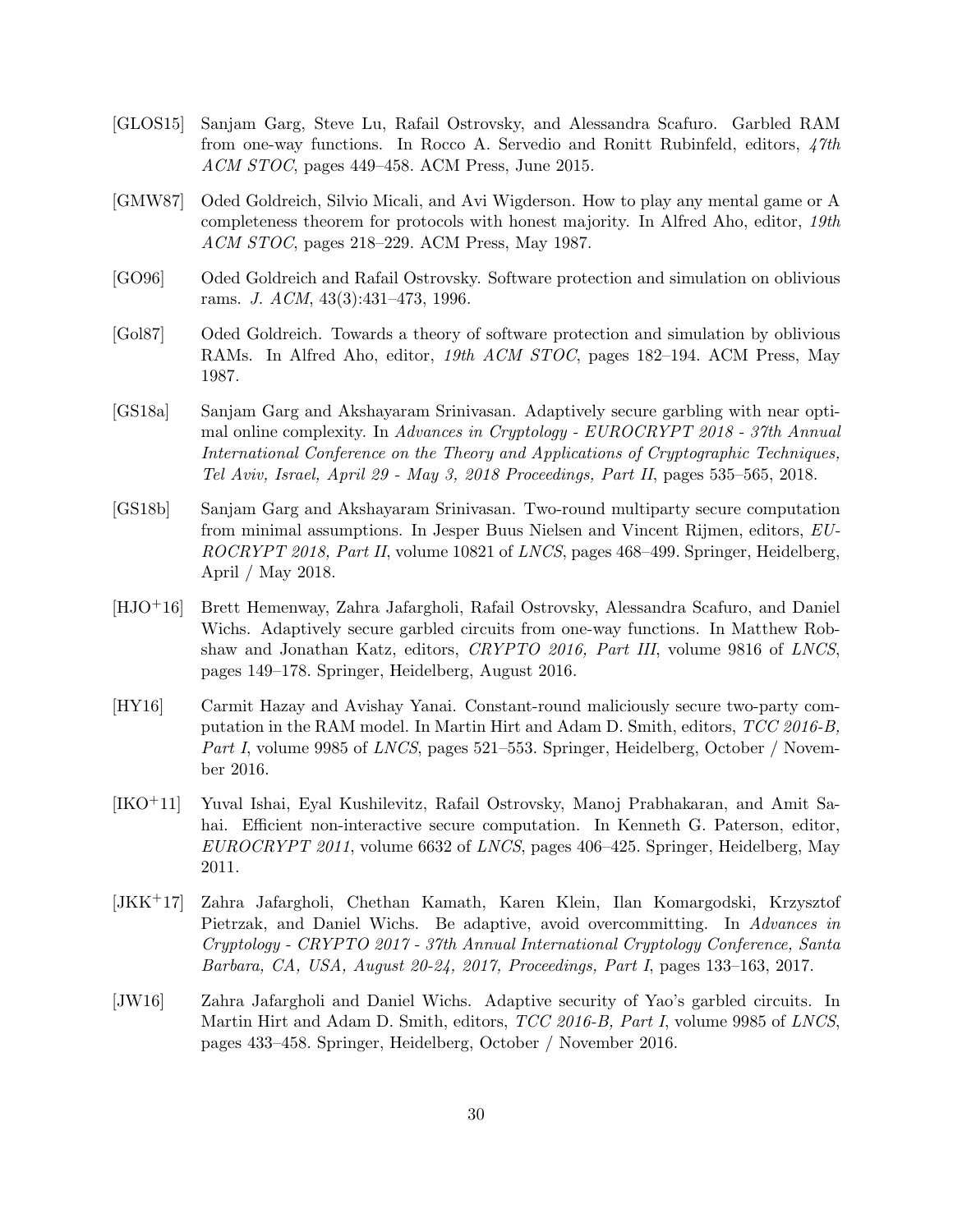- [KLW15] Venkata Koppula, Allison Bishop Lewko, and Brent Waters. Indistinguishability obfuscation for turing machines with unbounded memory. In Rocco A. Servedio and Ronitt Rubinfeld, editors, 47th ACM STOC, pages 419–428. ACM Press, June 2015.
- [KPTZ13] Aggelos Kiayias, Stavros Papadopoulos, Nikos Triandopoulos, and Thomas Zacharias. Delegatable pseudorandom functions and applications. In Ahmad-Reza Sadeghi, Virgil D. Gligor, and Moti Yung, editors, ACM CCS 13, pages 669–684. ACM Press, November 2013.
- [KY18] Marcel Keller and Avishay Yanai. Efficient maliciously secure multiparty computation for ram. To appear in EUROCRYPT, 2018. https://eprint.iacr.org/2017/981.
- [LO13] Steve Lu and Rafail Ostrovsky. How to garble RAM programs. In Thomas Johansson and Phong Q. Nguyen, editors, EUROCRYPT 2013, volume 7881 of LNCS, pages 719–734. Springer, Heidelberg, May 2013.
- [LO17] Steve Lu and Rafail Ostrovsky. Black-box parallel garbled RAM. In Advances in Cryptology - CRYPTO 2017 - 37th Annual International Cryptology Conference, Santa Barbara, CA, USA, August 20-24, 2017, Proceedings, Part II, pages 66–92, 2017.
- [LP09] Yehuda Lindell and Benny Pinkas. A proof of security of Yao's protocol for two-party computation. Journal of Cryptology, 22(2):161–188, April 2009.
- [Mia16] Peihan Miao. Cut-and-choose for garbled RAM. Cryptology ePrint Archive, Report 2016/907, 2016. http://eprint.iacr.org/2016/907.
- [ORS15] Rafail Ostrovsky, Silas Richelson, and Alessandra Scafuro. Round-optimal black-box two-party computation. In Rosario Gennaro and Matthew J. B. Robshaw, editors, CRYPTO 2015, Part II, volume 9216 of LNCS, pages 339–358. Springer, Heidelberg, August 2015.
- [OS97] Rafail Ostrovsky and Victor Shoup. Private information storage (extended abstract). In 29th ACM STOC, pages 294–303. ACM Press, May 1997.
- [Ost90] Rafail Ostrovsky. Efficient computation on oblivious RAMs. In 22nd ACM STOC, pages 514–523. ACM Press, May 1990.
- [SW14] Amit Sahai and Brent Waters. How to use indistinguishability obfuscation: deniable encryption, and more. In David B. Shmoys, editor, 46th ACM STOC, pages 475–484. ACM Press, May / June 2014.
- [WHC+14] Xiao Shaun Wang, Yan Huang, T.-H. Hubert Chan, Abhi Shelat, and Elaine Shi. SCORAM: Oblivious RAM for secure computation. In Gail-Joon Ahn, Moti Yung, and Ninghui Li, editors, ACM CCS 14, pages 191–202. ACM Press, November 2014.
- [Yao82] Andrew Chi-Chih Yao. Protocols for secure computations (extended abstract). In 23rd FOCS, pages 160–164. IEEE Computer Society Press, November 1982.
- [Yao86] Andrew Chi-Chih Yao. How to generate and exchange secrets (extended abstract). In 27th FOCS, pages 162–167. IEEE Computer Society Press, October 1986.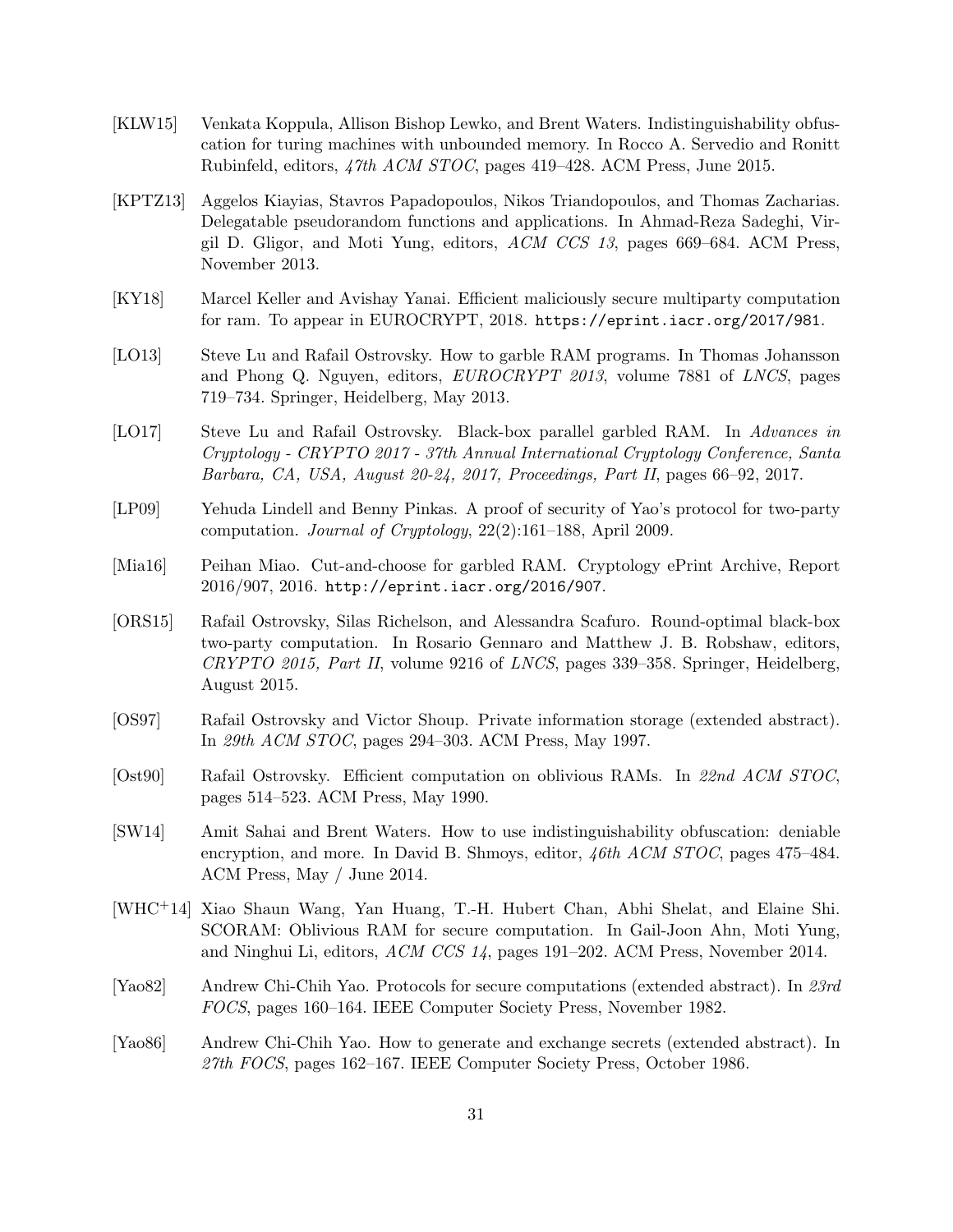# A Constructing Range Constrained PRF

In this section, we describe a construction of range constrained PRF from one-way functions.

Construction. We now give a construction of range constrained PRF from any length doubling PRG :  $\{0,1\}^{\lambda} \rightarrow \{0,1\}^{2\lambda}$ . The construction is exactly same as the GGM construction [GGM86] with an additional constrain algorithm. We will denote the left half of the output of PRG by  $PRG_0(\cdot)$  and the right half by  $PRG_1(\cdot)$ .

- RC.KeyGen( $1^{\lambda}$ ) : Sample  $s \leftarrow \{0,1\}^{\lambda}$  as the seed of the PRG and output s as the PRF key. The implicit  $\mathsf{PRF}_s : \{0,1\}^n \to \{0,1\}^\lambda$  for any  $n = \mathsf{poly}(\lambda)$  is defined as  $\mathsf{PRF}_s(x_0x_1 \ldots x_{n-1}) :=$  $\mathsf{PRG}_{x_{n-1}}(\mathsf{PRG}_{x_{\lambda-2}}(\ldots \mathsf{PRG}_{x_0}(s)).$
- RC.Constrain $(s, T)$ :
	- Parse the binary representation of T as  $T_0 \ldots T_{n-1}$ .
	- $-$  Initialize an empty set  $S$ .
	- $-$  Set  $t := s$ .
	- for each i from 0 to  $n-1$  do:
		- ∗ If  $T_i$  is 1, add  $(i, \text{PRG}_0(t))$  to S and reset  $t := \text{PRG}_1(t)$ .
		- $\ast$  Else, reset  $t := PRG_0(t)$ .
	- Add  $(v, t)$  to S (where v is a special symbol) and output S as the constrained key.
- RC.Eval $(S, x)$ :
	- To evaluate PRF using the constrained key S on an input  $x < T$ , compute the least index i such that  $x_i = 0$  and  $T_i = 1$  (such a bit must exist since  $x < T$ ). Recover  $(i, t_i)$ from S and output  $\mathsf{PRG}_{x_{n-1}}(\ldots \mathsf{PRG}_{x_{i+1}}(t_i))$  as the output.
	- To evaluate PRF using the constrained key S on an input T, obtain  $(v, t)$  from S and output t.

The correctness of the above construction is easy to observe. The security can be argued as follows. Let y be the challenge point and by definition  $y > \max_k T_k$ . Let us call  $\max_k T_k$  as T. Let i be the least index such that  $y_i = 1$  and  $T_i = 0$  (such an index must exist since  $y > T$ ). By construction, we have that  $s' = PRG_{y_i}(\ldots PRG_{y_0}(s))$  is not present in any of the constrained keys  $\{K[T_k]\}_{k\in[\ell]}$ . We can use the security of PRG repeatedly to replace this string with random. We can then invoke the PRG security again to show that  $PRG_{y_{n-1}}(PRG(y_{n-2} \ldots PRG_{y_{i+1}}(s')) \ldots)$  is indistinguishable to random given the constrained key.

## B Strong Localized Randomness of [CP13]

In this section, we show that the Chung-Pass ORAM scheme [CP13] instantiated with the following special encryption scheme satisfies the strong localized randomness property.

1. KeyGen $(1^{\lambda})$ : Sample  $K \leftarrow$  PP.KeyGen $(1^{\lambda})$ .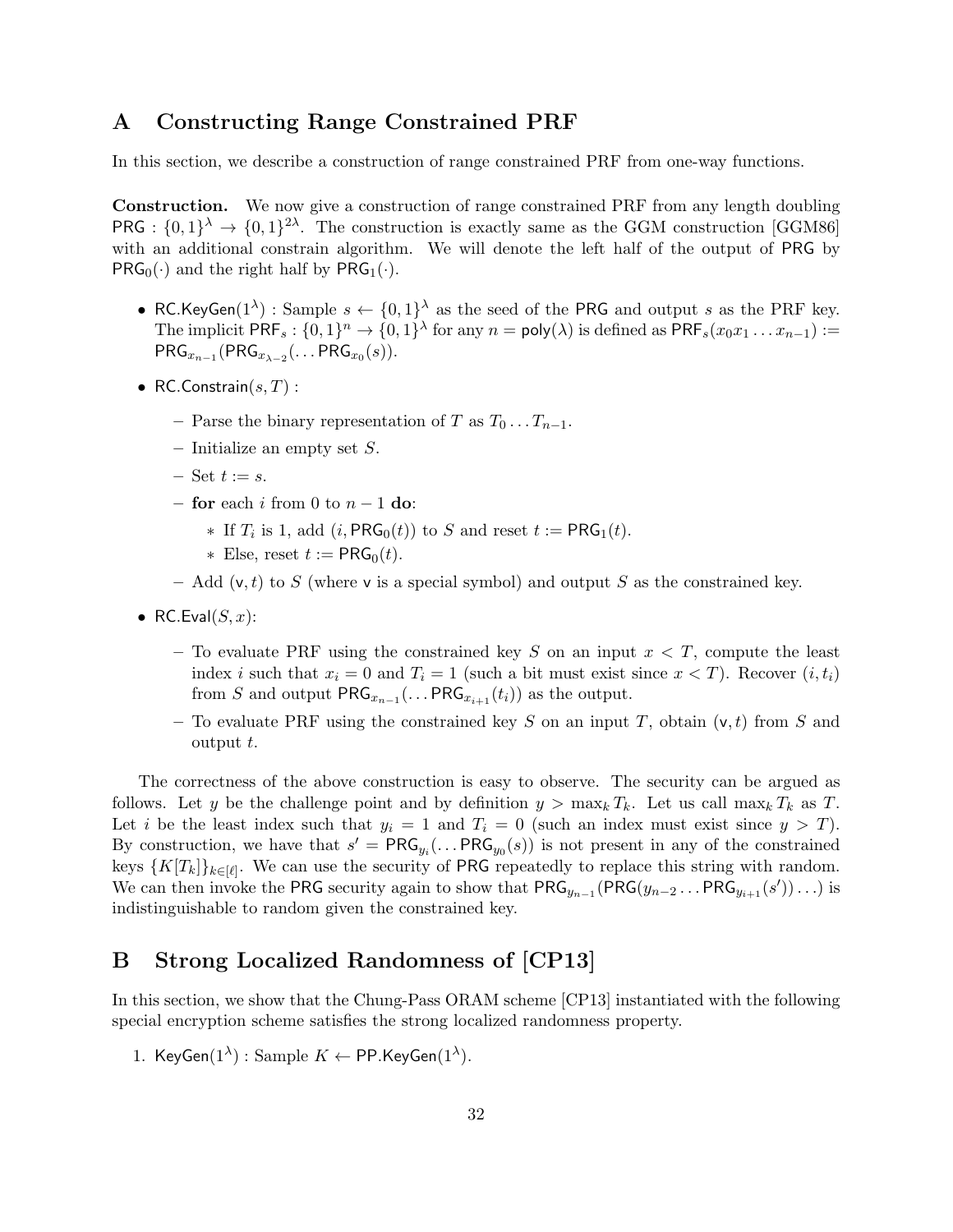- 2.  $\textsf{Enc}(K, \tau, v)$ : The encryption algorithm takes as input the key K, the time step  $\tau$  and the value v. It samples a random string  $r \leftarrow \{0,1\}^{\lambda}$  and outputs  $(\tau \| r, \text{PP}.\text{Eval}(K, (\tau \| r)) \oplus v)$  as the ciphertext.
- 3. Dec(K, c): The ciphertext is parsed as  $(c_1, c_2)$  and the value v is computed as PP. Eval(K,  $c_1$ ) $\oplus$  $c_2$ .

We now recall the Chung-Pass ORAM scheme [CP13]. The following text is taken verbatim from [CP13].

In database  $D^*$ , is maintained as a complete binary tree  $\Gamma$  of depth  $d = \log(M/\alpha)$ ; we index nodes in the tree by a binary string of length at most  $d$ , where the root is indexed by the empty string  $\varepsilon$ , and each node indexed by  $\gamma$  has left and right children indexed  $\gamma$ 0 and  $\gamma$ 1, respectively. Each memory cell  $r$  will be associated with a random leaf **pos** in the tree, specified by the position map Pos; as we shall see shortly, the memory cell  $r$  will be stored at one of the nodes on the path from the root  $\varepsilon$  to the leaf pos. To ensure that the position map is smaller than the memory size, we assign a block of  $\alpha$  consecutive memory cells to the same leaf; thus memory cell r corresponding to block  $b = |r/\alpha|$  will be associated with leaf  $Pos(b)$ .

Each node in the tree is associated with a bucket which stores (at most) K tuples  $(b, \text{pos}, v)$  where v is the content of block b and pos is the leaf associated with the block b;  $K \in (\log M)$  poly  $\log(M)$ is a parameter that will determine the security of the ORAM (thus each bucket stores  $K(\alpha + 2)$ ) words.) We assume that all registers and memory cells are initialized with a special symbol ⊥.

We first specify how a datablock is read.

- Fetch: Let  $b = |r/\alpha|$  be the block containing memory cell r, and let  $i = r \mod \alpha$  be the rs component in the block  $b$ . We first look up the position of the block  $b$  using the position map:  $pos = Pos(b)$ ; if  $Pos(b) = \bot$ , let  $pos \leftarrow \lceil n/\alpha \rceil$  to be a uniformly random leaf. Next, we traverse the tree from the roof to the leaf pos, making exactly one read and one write operation for every memory cell associated with the nodes along the path. More precisely, we read the content once, and then we either write it back (unchanged), or we simply erase it (writing  $\perp$ ) so as to implement the following task: search for a tuple of the form  $(b, \text{pos}, v)$ in any of the nodes during the traversal; if such a tuple is found, remove it, and otherwise let  $v = \perp$ . Finally return the  $i^{th}$  component of v.
- Update Position Map: Pick a uniformly random leaf  $pos' \leftarrow \lceil n/\alpha \rceil$  and let  $Pos(b) = pos'.$
- Put Back: Add the tuple  $(b, \text{pos}', v)$  to the root  $\varepsilon$  of the tree. If there is not enough space left in the bucket, abort outputting overflow.
- Flush: Pick a uniformly random leaf  $pos^* \leftarrow [n/\alpha]$  and traverse the tree from the roof to the leaf pos<sup>∗</sup> , making exactly one read and one write operation for every memory cell associated with the nodes along the path so as to implement the following task: push down each tuple  $(b'', pos'', v'')$  read in the nodes traversed as far as possible along the path to pos<sup>\*</sup> while ensuring that the tuple is still on the path to its associated leaf  $pos''$  (that is, the tuple ends up in the node  $\gamma =$  longest common prefix of pos<sup>"</sup> and pos<sup>\*</sup>.) (Note that this operation can be done trivially as long as the CPU has sufficiently many work registers to load two whole buckets into memory; since the bucket size is polylogarithmic, this is possible.) If at any point some bucket is about to overflow, abort outputting overflow.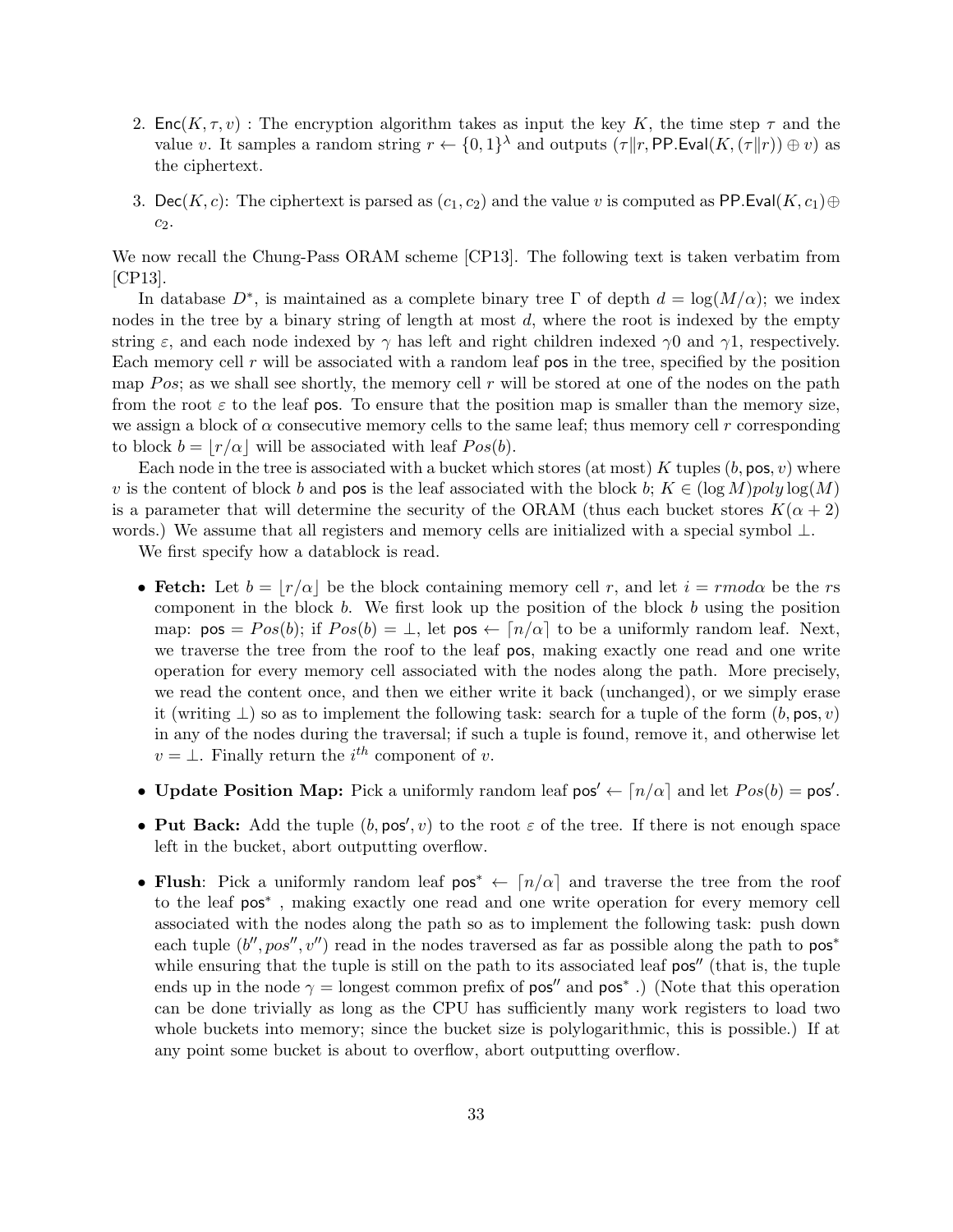The process of writing a datablock val to a location proceeds identically to how a datablock is read, except that in the Put Back steps, we add the tuple  $(b, pos', v')$  where v' is the string v but the  $i^{th}$ component is set to *val* (instead of adding the tuple  $(b, pos', v)$  as in reading).

Modified ORAM scheme. The modification that we make to the Chung-Pass ORAM scheme is that every value v that is being written to the database by the  $\tau^{th}$  step-circuit is encrypted using the special encryption scheme with respect to the timestep  $\tau$ .

Strong Localized Randomness. We now argue why this ORAM construction satisfies the strong localized randomness property. Note that the random tape accessed by each memory access is independent of other memory accesses. This shows the first two properties in Definition 3.11. We now argue the third property. Note that the second root to leaf path that is being accessed is random and independent. The only issue is the first path that is being accessed is a root to leaf path where the leaf node is maintained in the position map. In order to make this access to be random and independent, we need to change how the Pos map is updated and that is where the special encryption scheme helps us. For a particular memory access to a location L, let  $\tau_k$  to  $\tau_{k+1}$ be the step circuits that last updated the Pos map for this location. Now, instead of pushing the correct leaf node in the  $Pos$  map, we use the security of the special encryption scheme to push a junk value. It now follows from that the first root to leaf path for accessing the location  $L$  is also random. We can even make the computational indistinguishability argument even when given the encryption key K punctured at  $\tau \|r_{\tau}$  for each  $\tau \in [\tau_k, \tau_{k+1}).$ 

# C Security of UMA Adaptive Garbled RAM

### C.1 Security

We now show that the construction given in Figure 8 satisfies the equivocability and the adaptive security properties described in Definition 4.1. Before we proceed to proving these two properties, we give the description of the simulator (for the equivocability property) in Figure 12. Recall that this simulator takes as input the set  $I$  that has to be equivocated along with the set of step circuits not in I. We denote this set by  $P_{\setminus I}$ . For the ease of exposition, we split the simulator into three sub-routines: SimD, SimP and SimIn that correspond to simulating the database, simulating the program and simulating the input respectively.

### C.1.1 Equivocability

To prove equivocability, we need to show that the advantage of any adversary in the experiment described in Figure 6 is negligible. In order to show this, we argue that for every sequence number,  $\textsf{Sim}(I, P)$  is computationally indistinguishable to the real world garbling of program P. The rest follows via a standard hybrid argument.

We now ague that  $\mathsf{Sim}(I, P_{\setminus I})$  is computationally indistinguishable to the real world garbling of program  $P$ . Let us assume that  $P$  has a running time of  $T$  or in other words, is described by T CPU steps. In this proof of indistinguishability, we assume that the labels for the first garbled circuit and the coins used in KeyGen are generated randomly instead of using a PRF key to compute them. This assumption follows directly from the security of the PRF.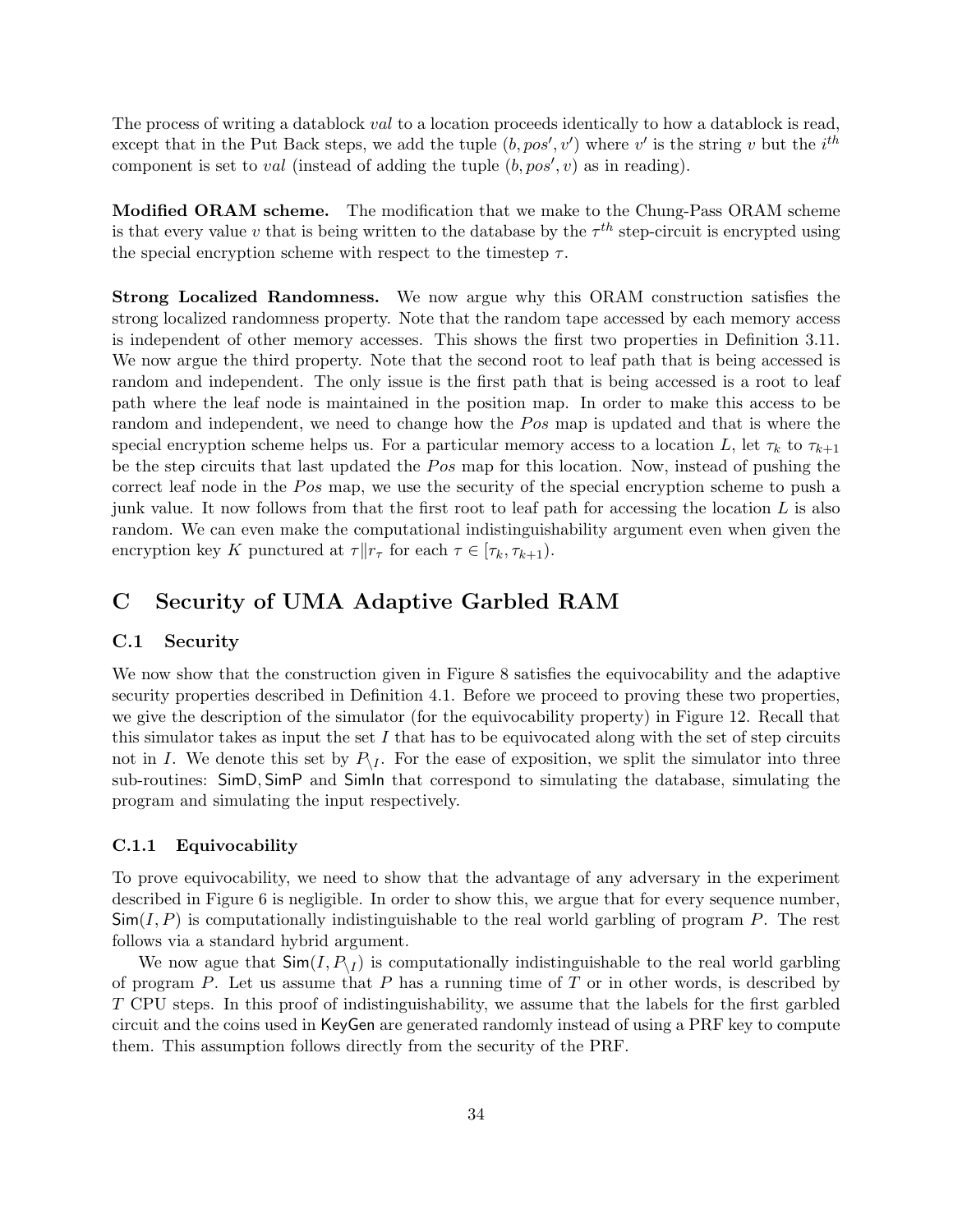$\textsf{SimD}(1^{\lambda},1^n,D):$  On input  $1^{\lambda},1^n$  and the database D, compute  $\widetilde{D}$  exactly as in UGRAM. Memory and output the garbled database  $\overline{D}$ .

 $\textsf{SimP}(1^{\lambda}, i, I, P_{\setminus I}, \textsf{st})$ : On input  $SK = (K, \textsf{crs})$ , sequence number i, the set I and  $\{C_{\textsf{CPU}}^{P_i, t}\}_{t \notin I}$  do:

- 1. For step  $\tau \in [2, T]$ ,  $k \in [\lambda + n + N]$  and  $b \in \{0, 1\}$ ,
	- (a) Sample  $\mathsf{lab}_{k,b}^{\tau} \leftarrow \{0,1\}^{\lambda}$ .
	- (b) Set  $\mathsf{lab}^1_{k,b} := \mathsf{PRF}_K(i||k||b)$  and  $\mathsf{lab}^{T+1}_{k,b} := \mathsf{PRF}_K((i+1)||k||b).$
- 2. for each  $\tau$  from  $T$  down to 1 such that  $\tau \not\in I$  do:
	- (a) Compute  $\widetilde{\mathsf{SC}}_\tau \leftarrow \mathsf{GarbleCkt}\left(1^\lambda,\mathsf{SC}[\mathsf{crs},\tau,\{\mathsf{lab}_{k,b}^{\tau+1}\}],\{\mathsf{lab}_{k,b}^{\tau}\}\right)$  where the step-circuit  $\mathsf{SC}$ is described in Figure 9.
- 3. Compute  $(st_1, c) \leftarrow \text{SimEnc}(I, \{\widetilde{SC}_{\tau}\}_{\tau \notin I}).$
- 4. Output  $\widetilde{P} := c$ .

SimIn(st, i, x,  $\{y_\tau\}_{\tau \in I}$ ): On input the string  $x \in \{0,1\}^n$ , and  $\{y_\tau\}_{\tau \in I}$  do:

**Notation:** For every  $\tau \in I$ , we parse  $y_\tau = (\textsf{state}^{i,\tau}, \textsf{R}/\textsf{W}^{i,\tau}, L^{i,\tau}, \textsf{wData}^{i,\tau})$  where  $y_{i,\tau}$  is the output of the  $\tau^{th}$  step circuit of program  $P_i$ . Let  $D^{i,\tau}$  to be content of the database after the execution of the  $\tau^{th}$  step in the  $i^{th}$  program. We let  $d^{i,\tau}$  be the digest of  $D^{i,\tau}$  (i.e.,  $(d^{i,\tau},\cdot) := \mathsf{Hash}(\mathsf{crs}, D^{i,\tau})$ ). and  $inp^{i,\tau}$  to be the input to  $SC_{\tau}$  of the i<sup>th</sup> program. We define  $D^{i,0}$ , inp<sup>i,0</sup>, state<sup>i,0</sup>, d<sup>i,0</sup> to be database, input to the first step circuit  $SC<sub>1</sub>$ , the CPU state and the digest before starting the execution of program i.

- 1. for each  $\tau$  from T down to 1 such that  $\tau \in I$ :
	- (a) For each  $k \in [\lambda + n + N]$  and  $b \in \{0, 1\}$ , compute  $\mathsf{lab}_{k,b}^1 := \mathsf{PRF}_K(i||k||b)$  and  $\mathsf{lab}_{k,b}^{T+1} :=$  $PRF_K((i + 1)||k||b).$

\n- (b) if 
$$
R/W^{i,\tau} = \text{write do:}
$$
\n- i. Compute  $c \leftarrow \text{Sim}_{\ell\text{OTW}}(\text{crs}, D^{i,\tau-1}, L^{i,\tau}, \text{wData}^{i,\tau}, \{\text{lab}_{k,d_k^{i,\tau+1}}^{\tau+1}\}_{k \in [\lambda]}).$
\n- ii. Set  $m := \left(R/W^{i,\tau}, L^{i,\tau}, c, \text{wData}, \{\text{lab}_{k+\lambda,\text{state}_k^{i,\tau}}^{t+1}\}_{k \in [n]}, \{\text{lab}_{k+n+\lambda,0}^{r+1}\}_{k \in [N]}\right).$
\n- iii. Compute  $\widetilde{SC}_{\tau} \leftarrow \text{Sim}_{\text{Ckt}}\left(1^{\lambda}, 1^{|\text{SC}}|, m, \{\text{lab}_{k,\text{inp}_k^{i,\tau}}^{t+1}\}_{k \in [n+\lambda+N]}\right)$
\n- (c) else, i. Compute  $c \leftarrow \text{Sim}_{\ell\text{OT}}(\text{crs}, D^{i,\tau-1}, L^{i,\tau}, \{\text{lab}_{j,\text{inp}_j^{i,\tau+1}}^{t+1}\}_{j \in [n+\lambda+1,n+\lambda+N]}).$
\n- ii. Set  $m := \left(R/W^{i,\tau}, L^{i,\tau}, \{\text{lab}_{k,d_k^{i,\tau+1}}^{t+1}\}_{k \in [\lambda]}, \{\text{lab}_{k+\lambda,\text{state}_k^{i,\tau}}^{t+1}\}_{k \in [n]}, c\right).$
\n- iii. Compute  $\widetilde{SC}_{\tau} \leftarrow \text{Sim}_{\text{Ckt}}\left(1^{\lambda}, 1^{|\text{SC}}|, m, \{\text{lab}_{k,\text{inp}_k^{i,\tau}}^{t+1}\}_{k \in [n+\lambda+N]}\right)$
\n- 2. Compute key  $\leftarrow \text{SimKey}(\text{st}_1, \{\widetilde{SC}_{\tau}\}_{\tau \in I})$ .
\n- 3. Output  $\widetilde{x} := (\text{key}, \{\text{lab}_{k+\lambda,x_k}^{t}\}_{k \in [n]}, \{\text{lab}_{k+n+\lambda,0}^{t}\}_{k \in [N]})$ .
\n

### $\mathbf{Figure\ 12:}\ \mathsf{Sim}(I,P_{\setminus I})$

In order to show the computational indistinguishability, we define a sequence of hybrids where the indistinguishability between the successive hybrids is shown via the following rule.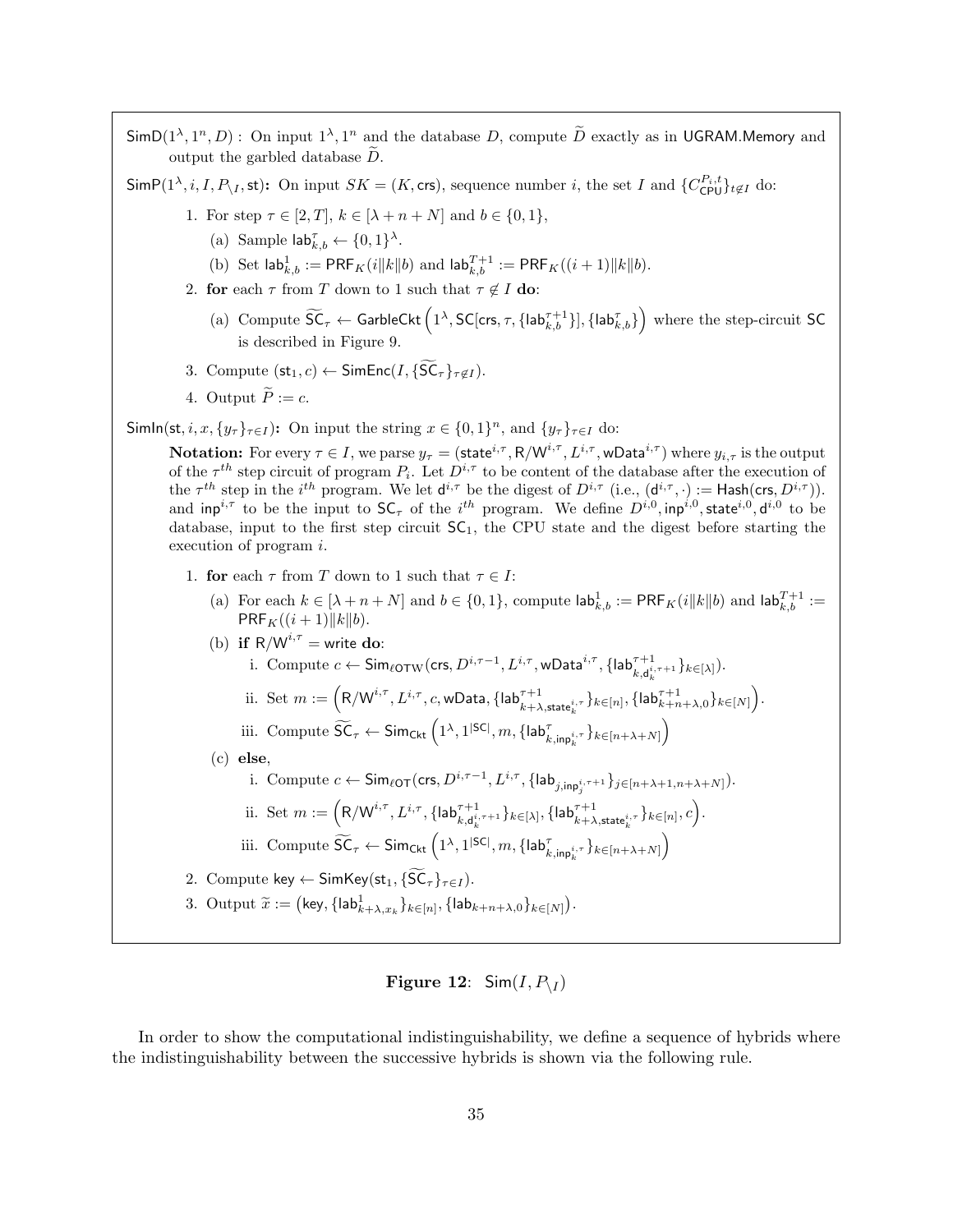**Rule A.** This rule states that for any two sets  $I, I' \subseteq [T]$  such that  $I' = I \cup \{g^*\}$ ,  $\textsf{Sim}(I, P_{\setminus I})$  is computationally indistinguishable to  $\textsf{Sim}(I', P_{\setminus I'})$  if  $g^*$  is the first step or if  $g^* - 1$  is in I.

Hybrid Sequence. Our sequence of hybrids that proves the indistinguishability is described via an optimal strategy for the following pebbling game. The rule A described above corresponds to the rule of our pebbling game below.

**Pebbling Game.** Consider the positive integer line  $1, 2, \ldots T$ . We are given a certain number pebbles. We can place the pebbles on this positive integer line according to the following rule:

**Rule A:** We can place or remove a pebble in position  $i$  if and only if there is a pebble in position  $i-1$ . This restriction does not apply to position 1: we can always place or remove a pebble at position 1.

Note that the set of indexes where a pebble is present corresponds to the equivocated set I. Thus, any configuration of the pebbling game where there is a pebble in position  $i \in I$  corresponds to the hybrid  $\textsf{Sim}(I, P)$ .

**Optimization goal of the pebbling game.** The goal is to pebble the line  $[1, T]$  such that every position in  $I$  has a pebble while minimizing the number of pebbles that are present on the line at any point in time.

**Optimal Pebbling Strategy.** We provide an optimal pebbling strategy that uses  $t + \log(T)$ pebbles. We first state the following lemma which was proved in [GS18a].

**Lemma C.1** ([GS18a]) For any integer  $1 \le p \le 2^k - 1$ , it is possible to make  $O(p^{\log_2 3}) \approx$  $O(p^{1.585})$  moves and get a pebble at position p using k pebbles.

Using the above lemma, we now give an optimal strategy for our pebbling game.

**Lemma C.2** For any  $T \in \mathbb{N}$ , there exists a strategy for pebbling the line graph  $[1, N]$  according to rule using at most  $t + \log T$  pebbles and making  $\text{poly}(T)$  moves.

**Proof** The strategy is given below. For each  $i \in I$  in the decreasing order do:

- 1. Use the strategy in Lemma C.1 to place a pebble in position i.
- 2. Recover all the other pebbles except that one in positions  $\geq i$  by reversing the moves.

The correctness of this strategy follows by inspection and the number of moves is polynomial in T.

### C.1.2 Implementing Rule A

**Lemma C.3 (Rule A)** Let I and I' be two subsets of  $[T]$  that satisfy the constraints given in rule A. Assuming the security of somewhere equivocal encryption, garbling scheme for circuits and updatable laconic oblivious transfer, we have that  $\textsf{Sim}(I, P_{\setminus I}) \stackrel{c}{\approx} \textsf{Sim}(I', P_{\setminus I'}).$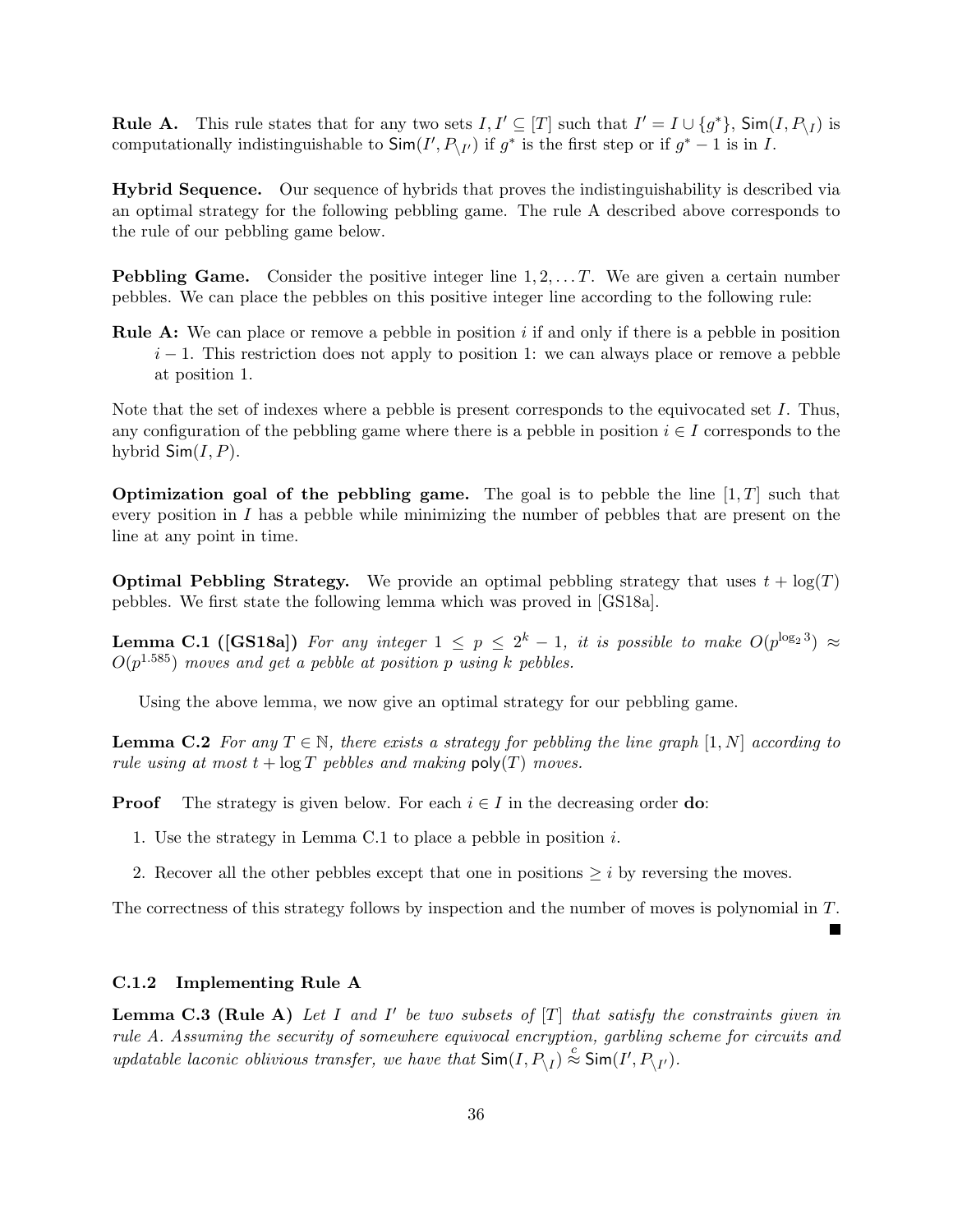**Proof** We prove this via a hybrid argument.

- Hybrid<sub>I</sub>: This is our starting hybrid and is distributed as  $\textsf{Sim}(I, P_{\setminus I})$ .
- Hybrid<sub>1</sub>: In this hybrid, we change the generation of garbled program such as  $(\mathsf{st}_1, c) \leftarrow$  $\textsf{SimEnc}(I', \{\widetilde{\textsf{SC}}_{\tau}\}_{\tau \notin I'})$  instead of  $(\textsf{st}_1, c) \leftarrow \textsf{SimEnc}(I, \{\widetilde{\textsf{SC}}_{\tau}\}_{\tau \notin I})$ Computational indistinguishability between hybrid  $H$ ybrid<sub>I</sub> and  $H$ ybrid<sub>1</sub> reduces directly to the security of somewhere equivocal encryption scheme.
- Hybrid<sub>2</sub>: By conditions of the rule we have that  $g^* 1 \in I$ . Thus, we have that  $g^* 1 \in I'$ . Therefore, we note that the input labels  $\{\textsf{lab}^{g^*}_{k,b}\}$  are not used in SimP but only in SimIn where it is used to generate  $\widetilde{SC}_{g^*-1}$  and  $\widetilde{SC}_{g^*}$ . In this hybrid, we postpone the sampling of  $\{\textsf{lab}_{k,b}^{g^*}\}$ and the generation of  $SC_{g^*}$  from SimP to SimIn.

The change in hybrid  $Hybrid_2$  from  $Hybrid_1$  is just syntactic and the distributions are identical.

● Hybrid<sub>3</sub>: In this hybrid, we change the sampling of  $\{\textsf{lab}_{k,b}^{g^*}\}\$  and the generation of  $\widetilde{SC}_{g^*}$ . Specifically, we do not sample the entire set of labels  $\{\mathsf{lab}_{k,b}^{g^*}\}$  but a subset namely  $\{\mathsf{lab}_{k}^{g^*}\}$  $_{k,\mathsf{inp}_k^{g^*}}^g\}_k$  (where  $\lim_{k \to \infty} p^{g^*}$  is the input to  $SC_{g^*}$ ) and we generate  $\widetilde{SC}_{g^*}$  from the simulated distribution. (Note that since  $g^* - 1 \in I'$ , we have that  $\widetilde{SC}_{g^*-1}$  is also simulated and only  $\{\mathsf{lab}^{g^*}_{k,i}\}$  ${k, {\sf inp}_{g^*,k}}\}_k$  are needed for its generation.) More formally, we generate

$$
\widetilde{\mathsf{SC}}_{g^*}\leftarrow \mathsf{Sim}_{ckt}(1^\lambda,1^{|\mathsf{SC}|},m,\{\mathsf{lab}^{g^*}_{k,\mathsf{inp}^{g^*}_k}\}_{k\in[\lambda]})
$$

where m is the output of the step circuit  $SC_{g^*}$ .

The only change in hybrid  $Hybrid<sub>3</sub>$  from  $Hybrid<sub>2</sub>$  is in the generation of the garbled circuit  $SC_{g^*}$  and the security follows directly from the selective security of the garbling scheme.

- Hybrid<sub>4</sub>: In this hybrid, we change how the output value m hardwired in  $SC_{g^*}$  is generated for the case where  $R/W^{g^*}$  is a read. In particular, we simulate the laconic OT ciphertext e. Computational indistinguishability between hybrids  $Hybrid<sub>3</sub>$  and  $Hybrid<sub>4</sub>$  follows directly from the sender privacy of the laconic OT scheme.
- Hybrid<sub>6</sub>: In this hybrid, we change how m is generated for the case where R/W is a write. More specifically, we simulate the laconic OT write ciphertext  $e_w$ Computational indistinguishability between hybrids  $H$ ybrid<sub>4</sub> and  $H$ ybrid<sub>5</sub> follows directly from the sender privacy for writes of the laconic OT scheme.
- Hybrid<sub>7</sub>: In this hybrid, we reverse the changes made earlier with respect to sampling of  $\{\mathsf{lab}_{k,b}^{g^*}\}\$ . Specifically, we sample all values  $\{\mathsf{lab}_{k,b}^{g^*}\}\$  and not just  $\{\mathsf{lab}_{k,b}^{g^*}\}\$  ${k, \mathsf{inp}_k^{g^*}}\}_k$ . Additionally, this is done in SimP rather than SimIn.

Note that this change is syntactic and the hybrids  $Hybrid<sub>6</sub>$  to  $Hybrid<sub>7</sub>$  are identical. Finally, observe that hybrid Hybrid<sub>7</sub> is the same as  $\textsf{Sim}(I', P_{\setminus I'}).$ 

This completes the proof of the lemma. We additionally note that the above sequence of hybrids is reversible.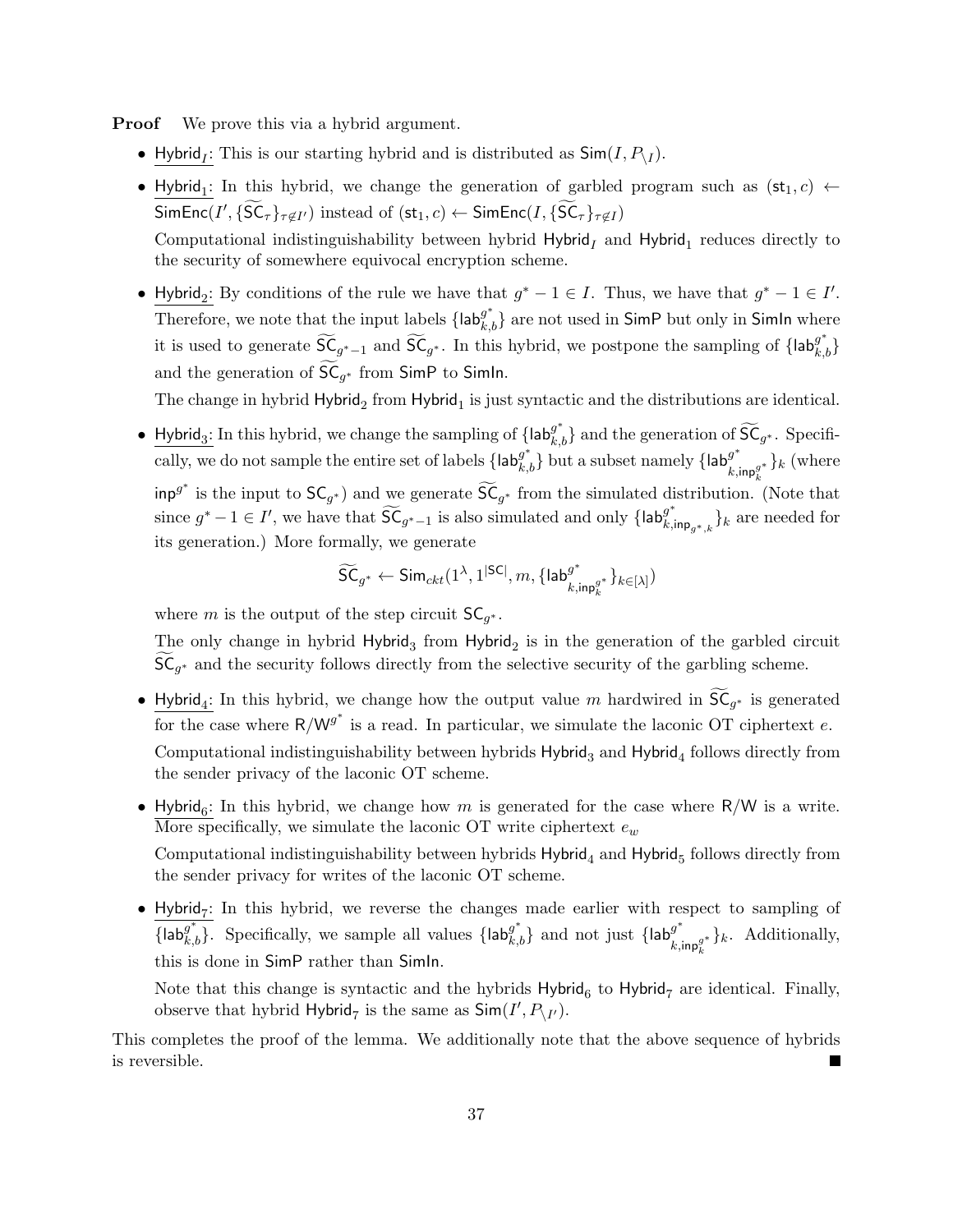#### C.1.3 Adaptive security

To prove adaptive security, we need to show that all PPT adversaries have negligible advantage in the experiment described in Figure 7. As in the previous case, we show that for any two program  $P, P'$  that have the same output in each step circuit for a particular input x, garbling of program P is computationally indistinguishable to garbling of  $P'$ . The rest follows via a standard hybrid argument. As in the previous case, we assume that the labels and the coins in KeyGen are generated randomly instead of using a PRF.

To show that real world garbling of program  $P$  is computationally indistinguishable to the real world garbling of program  $P'$  (where P and P' have the same outputs in each step circuit), we repeatedly use the following rule of indistinguishability in addition to rule A.

**Rule B.** Let us define a hybrid distribution  $H$ ybrid<sub>I,g<sup>\*</sup></sup> which is same as  $\textsf{Sim}(I, P_{\setminus I})$  except that</sub> for all steps  $\tau > g^*$ ,  $C_{\text{CPU}}^{\tau, P'}$  is garbled instead of  $C_{\text{CPU}}^{\tau, P}$ . This rule states that for any  $g^*$  such that either  $g^* - 1 \in I$  or  $g^* = 1$ , Hybrid $_{I,g^*} \stackrel{c}{\approx}$  Hybrid $_{I,g^* - 1}$ .

Our Hybrids, As in the previous case, our sequence of hybrids corresponds to an optimal strategy for the pebbling game described below. The rules A and B correspond to two types of moves in the pebbling game.

**Pebbling Game.** Consider the positive integer line  $1, 2, \ldots, T$ . We are given a certain number pebbles Gray and Black pebbles. We can place the pebbles on this positive integer line according to the following rule:

- **Rule A:** We can place or remove a Gray pebble in position  $i$  if and only if there is a Gray pebble in position  $i - 1$ . This restriction does not apply to position 1: we can always place or remove a Gray pebble at position 1.
- **Rule B:** We can replace a Gray pebble in position  $i$  with a Black pebble if there is a Gray pebble in position  $i - 1$  or if  $i = 1$  and all positions  $i' > i$  have Black pebbles.

Note that in the above game a position  $\tau$  without a pebble corresponds to garbling  $C_{\text{CPU}}^{\tau, P}$  and a position  $\tau$  with a black pebble corresponds to garbling  $C_{\text{CPU}}^{\tau, P'}$ . A position with a gray pebble corresponds to simulating the step circuit implementing that time step.

**Optimization goal of the pebbling game.** The goal is to pebble the line  $[1, T]$  such that every position in has a Black pebble while minimizing the number of Gray pebbles that are present on the line at any point in time.

The same pebbling game was considered in [GS18a] who gave an optimal strategy. We now state the following lemma from [GS18a].

**Lemma C.4 ([GS18a])** For any  $T \in \mathbb{N}$ , there exists a strategy for pebbling the line graph [T] according to rules A and B by using at most  $\log T$  Gray pebbles and making  $\text{poly}(T)$  moves.

Implementing rule A directly follows from Lemma C.3 and we now show how to implement rule B.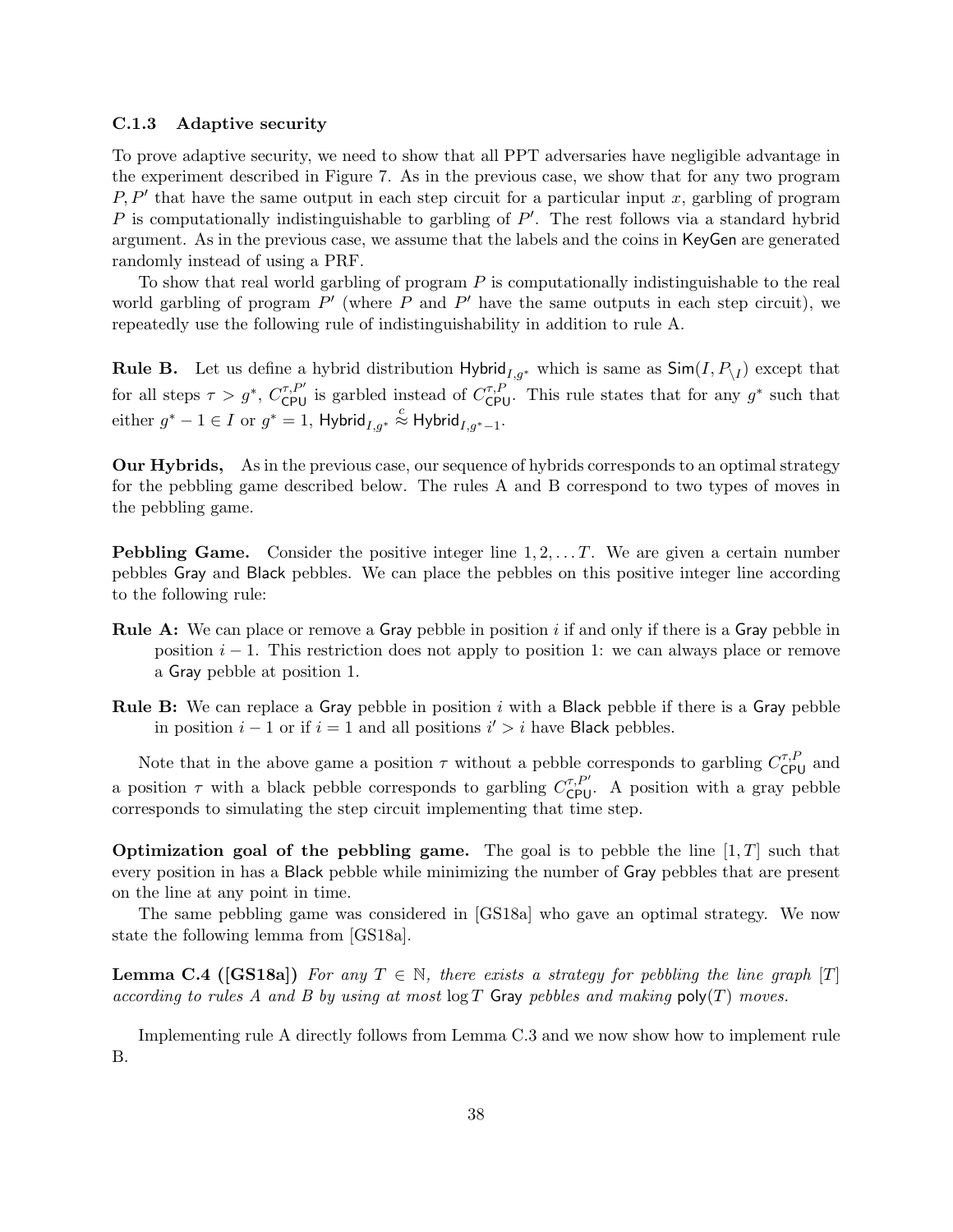#### C.1.4 Implementing Rule B

**Lemma C.5** Let  $I \subseteq [T]$  and  $g^* \in [T]$  satisfy the constraints given in rule B. Assuming the security of selective garbled circuits and updatable laconic oblivious transfer, we have Hybrid<sub>I,g<sup>\*</sup>-1</sub><sup>c</sup> Hybrid $_{I,g^*}$ .

**Proof** We prove this via a hybrid argument starting with  $H$ ybrid<sub>I,g<sup>\*</sup></sub> and ending in hybrid Hybrid $_{I,g^*-1}$ .

• Hybrid<sub>1</sub>: In this hybrid, we change the generation of garbled program such as  $(\mathsf{st}_1, c) \leftarrow$  $\mathsf{SimEnc}(I \cup \{g^*\}, \{\widetilde{\mathsf{SC}}_\tau\}_{\tau \notin I \cup \{g^*\}}) \text{ instead of } (\mathsf{st}_1, c) \leftarrow \mathsf{SimEnc}(I, \{\widetilde{\mathsf{SC}}_\tau\}_{\tau \notin I})$ 

Computational indistinguishability between hybrid Hybrid<sub>1</sub> and Hybrid<sub>I,g<sup>∗</sup>-1</sub> reduces directly to the security of somewhere equivocal encryption scheme.

• Hybrid<sub>2</sub>: By conditions of the rule we have that  $g^* - 1 \in I$ . Therefore, we note that the input labels  $\{\mathsf{lab}_{k,b}^{g^*}\}$  are not used in SimP but only in SimIn where it is used to generate  $\widetilde{\mathsf{SC}}_{g^*-1}$  and  $\widetilde{SC}_{g^*}$ . In this hybrid, we postpone the sampling of  $\{\textsf{lab}_{k,b}^{g^*}\}\$  and the generation of  $\widetilde{SC}_{g^*}$  from SimP to SimIn.

The change in hybrid  $Hybrid_2$  from  $Hybrid_1$  is just syntactic and the distributions are identical.

● Hybrid<sub>3</sub>: In this hybrid, we change the sampling of  $\{\text{lab}_{k,b}^{g^*}\}\$  and the generation of  $\widetilde{SC}_{g^*}$ . Specifically, we do not sample the entire set of labels  $\{\mathsf{lab}_{k,b}^{g^*}\}$  but a subset namely  $\{\mathsf{lab}_{k,b}^{g^*}\}$  $_{k, \mathsf{inp}_{k}^{g^{*}}}\}$ <sub>k</sub> and we generate  $\widetilde{SC}_{g^*}$  from the simulated distribution. (Note that since  $g^* - 1 \in I$ , we have that  $\widetilde{SC}_{g^*-1}$  is also simulated and only  $\{\mathsf{lab}^{g^*}_{k,i}\}$  $\int_{k, \text{inp}_{k}^{g^*}}^{g^*} \}$ <sub>k</sub> are needed for its generation.) More formally, we generate

$$
\widetilde{\mathsf{SC}}_{g^*}\leftarrow \mathsf{Sim}_{ckt}(1^{\lambda},1^{|\mathsf{SC}|},m,\{\mathsf{lab}^{g^*}_{k,\mathsf{inp}^{g^*}_k}\}_{k\in[\lambda]})
$$

where m is the output of the step circuit  $SC_{g^*}$ .

The only change in hybrid  $Hybrid<sub>3</sub>$  from  $Hybrid<sub>2</sub>$  is in the generation of the garbled circuit  $SC_{g^*}$  and the security follows directly from the selective security of the garbling scheme.

- Hybrid<sub>4</sub>: In this hybrid, we change how the output value m hardwired in  $SC_{g^*}$  is generated for the case where  $R/W^{i,g^*}$  is a read. In particular, we simulate the laconic OT ciphertext e. Computational indistinguishability between hybrids  $Hybrid<sub>3</sub>$  and  $Hybrid<sub>4</sub>$  follows directly from the sender privacy of the laconic OT scheme.
- Hybrid<sub>5</sub>: In this hybrid, we change how m is generated for the case where R/W is a write. More specifically, we simulate the laconic OT write ciphertext  $e_w$

Computational indistinguishability between hybrids  $H$ ybrid<sub>4</sub> and  $H$ ybrid<sub>5</sub> follows directly from the sender privacy for writes of the laconic OT scheme.

• Hybrid<sub>6</sub>: In this hybrid, we change how the output value m hardwired in  $SC_{g^*}$ . In particular, we change it to be the output of  $C_{\text{CPU}}^{P,g^*}$  instead of  $C_{\text{CPU}}^{P',g^*}$ . Hybrid<sub>5</sub> and Hybrid<sub>6</sub> are identically distributed since the outputs of these two step circuits are exactly the same.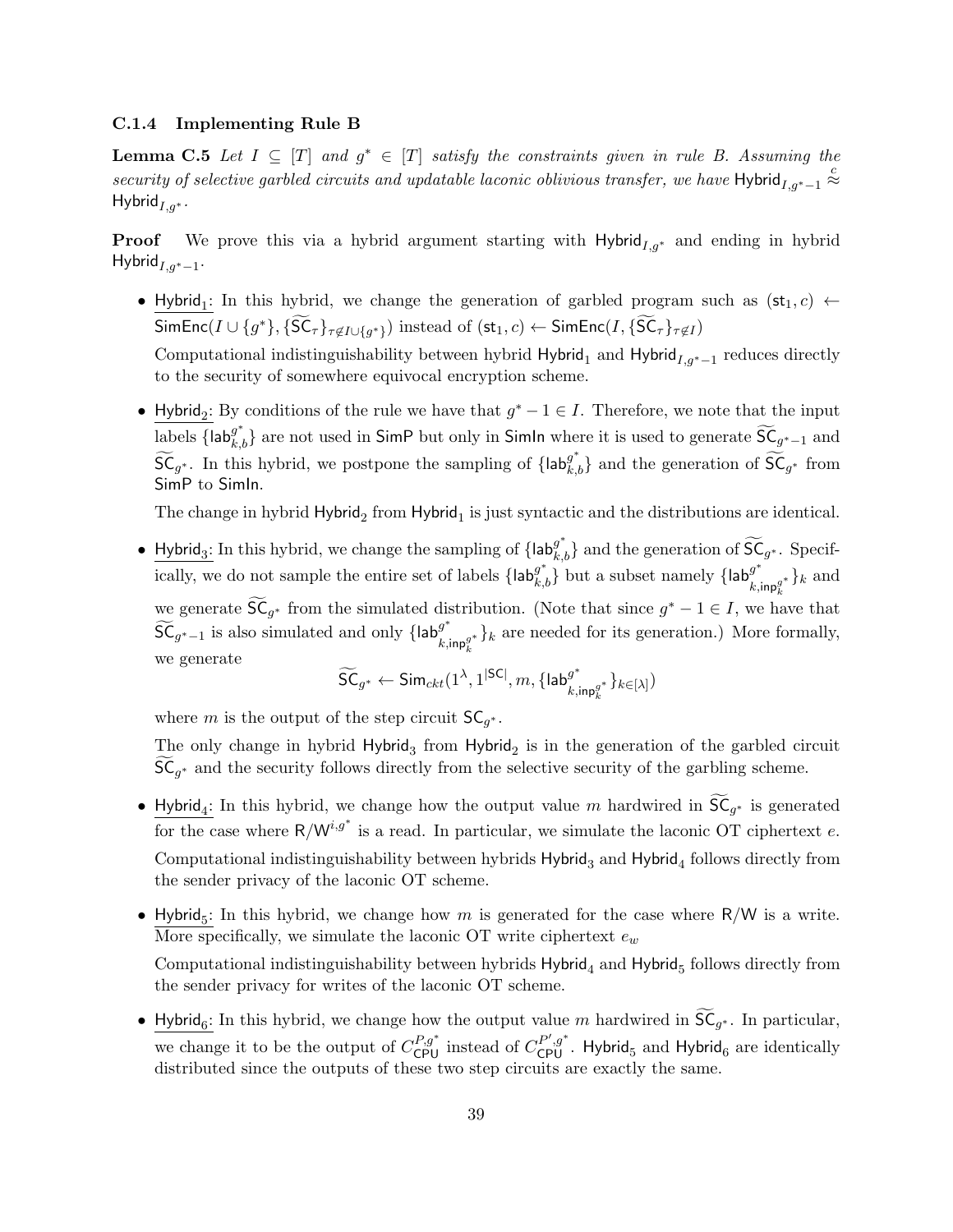• Hybrid<sub>7</sub> to Hybrid<sub>11</sub>: In this hybrid, we reverse the changes made earlier with respect to the hybrids Hybrid<sub>5</sub> to Hybrid<sub>1</sub> and use  $C_{\text{CPU}}^{P,g^*}$  to generate  $\widetilde{SC}_{g^*}$ .

ш

Note that Hybrid<sub>11</sub> is distributed identically to Hybrid<sub>I, $g^*$ </sub>. This completes the proof of the lemma.

## D Proof of Indistinguishability

We assume without loss of generality, that the adversary first provides the number of queries that it makes to the garbled program and the garbled input oracle. This assumption is without loss of generality since given any adversary with running time  $t$ , we can turn it into an adversary that makes t queries (where some of them are for dummy programs and inputs) to the garbled program and the garbled input oracle.

We first give the description of the simulator in Figure 13.

### D.1 Proof of Indistinguishability

We need to show that the advantage of the adversary in the experiment described in Figure 4 is negligible. To prove this, we show that the real world garbling procedure is computationally indistinguishable to the simulated garbling for a single program. The rest follows via a hybrid argument where we repeatedly use this argument from the last (program, input) tuple to the first (program, input) tuple. For the hybrid argument to go through, we additionally need the intermediate hybrid distributions to know the number of (program, input) tuples that the adversary queries for. We assumed without of generality that the adversary provides this before the start of the experiment.

In the rest of this subsection, we show that the real world garbling procedure is indistinguishable to the simulated garbling for a single (program, input) tuple. We assume that in the rest of the hybrids the output of the  $PRF<sub>S</sub>$  is replaced with a random string. This assumption follows directly from the security of the PRF. We define an intermediate hybrid distribution  $H$ ybrid<sub>t</sub> as follows.

 $H$ ybrid<sub>t</sub>: In this hybrid, we generate the garbled memory, garbled program and the garbled input as follows.

**Garbled Memory:** On input the security parameter and the database  $D$ , the garbled memory is generated exactly as in GRAM.Memory given in Figure 10.

**Garbled Program:** On input the program P, the garbled program  $\widetilde{P}$  is generated as follows:

- 1. Sample  $K' \leftarrow \textsf{PP.KeyGen}(1^{\lambda})$
- 2.  $P^* \leftarrow \mathsf{OProg}(1^{\lambda}, 1^{\log M}, 1^T, P)$  where  $P^*$  runs in time  $T'$ .
- 3. For each  $\tau \in [t-1]$ , compute  $K[(i\|\tau)] \leftarrow \textsf{TE}$ . Constrain $(K,(i\|\tau))$  where  $(i\|\tau)$  is expressed as a  $\lambda$ -bit string.
- 4. Choose  $r \leftarrow \{0,1\}^n$ .
- 5. for each  $\tau \in [t, T']$  do:
	- (a) Choose  $L^{\tau} \leftarrow [M']$  where  $M'$  is the number of blocks in  $\widetilde{D}$ .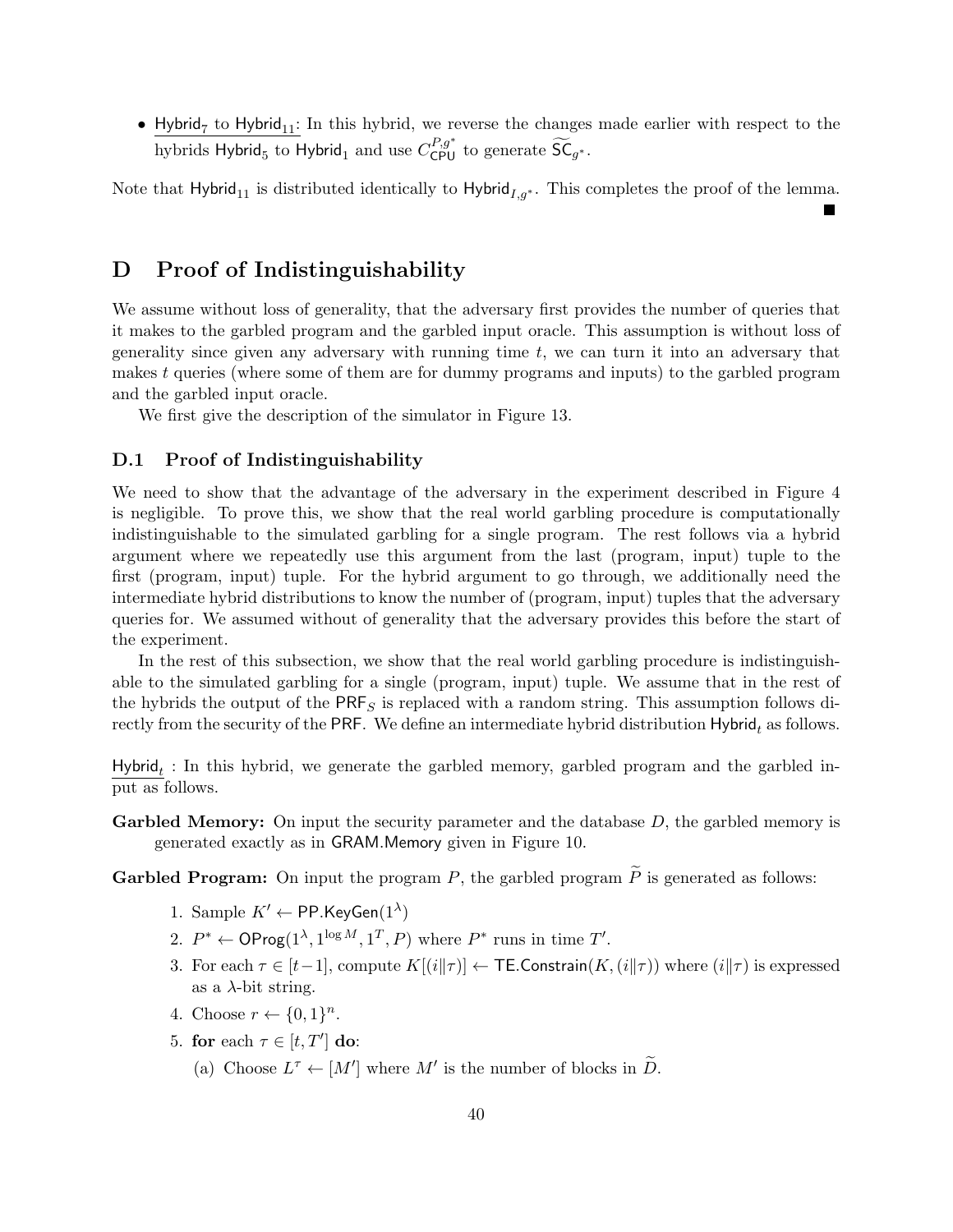$\mathsf{SimD}(1^{\lambda}, 1^N, 1^M)$ : On input the security parameter,  $1^N$  and  $1^M$  do:

1. Sample  $K \leftarrow \mathsf{TE}.\mathsf{KeyGen}(1^{\lambda})$  and  $S \leftarrow \mathsf{PRFKeyGen}(1^{\lambda})$  defining  $\mathsf{PRF}_S : \{0,1\}^{\lambda} \rightarrow \{0,1\}^n$ .

- 2. Initialize an empty array  $\widehat{D}$  of M blocks with block length N.
- 3. for each  $i$  from 1 to  $M$  do:
	- (a) Set  $\widehat{D}[i] \leftarrow \mathsf{TE}.\mathsf{Enc}(K, 0^{\lambda}, 0).$
- 4.  $D^* \leftarrow \textsf{OData}(1^{\lambda}, 1^N, \widehat{D}).$
- 5.  $(\widetilde{D}, SK) \leftarrow \mathsf{UGRAM.Memory}(1^\lambda, 1^n, D^*)$
- 6. Output  $\widetilde{D}$  as the garbled memory and st as  $(K, S, SK)$ .

 $\textsf{SimP}(1^{\lambda}, i, 1^{|P_i|}, \textsf{st})$ : On st and the running time T do:

- 1. Let  $T'$  be the running time of the program after compiling with an ORAM scheme.
- 2. Compute  $r = \mathsf{PRF}(S, i)$ .
- 3. for each  $\tau \in [T']$  do:
	- (a) Choose  $L^{\tau} \leftarrow [M']$  where  $M'$  is the number of blocks in  $\tilde{D}$ .
	- (b) Sample  $R/W^{\tau} \leftarrow \{read, write\}.$
	- (c) Choose  $X^{\tau} \leftarrow \textsf{TE}.\textsf{Enc}(K, (i \| \tau), 0)$  and  $c^{\tau}_{\textsf{CPU}} = \textsf{TE}.\textsf{Enc}(K, (i \| \tau), 0^n)$ .
	- (d) Let  $C_{\text{CPU}}^{\tau} := \mathsf{SC}_{\tau}'[i, \tau, c_{\text{CPU}}^{\tau}, X^{\tau}, L^{\tau}, \mathsf{R}/\mathsf{W}^{\tau}, r']$  where  $r' = r$  if  $\tau = T'$ ; else  $r' = \bot$ . The step-circuit  $SC'$  is described below.
- 4. Construct a RAM program  $P'$  with step-circuits given by  $\{C^{\tau}_{\text{CPU}}\}$ .
- 5.  $\widetilde{P} \leftarrow \mathsf{UGRAM}.Program(SK, i, P').$
- 6. Output  $\widetilde{P}$ .

 $\mathsf{SimIn}(y, \mathsf{st}) :$  On input y and st do:

1. Output  $\widehat{x} \leftarrow \mathsf{UGRAM}.\mathsf{Input}(SK, i, 0^n)$  and  $y \oplus \mathsf{PRF}_S(i)$ .

# Step Circuit  $SC_{\tau}'$

**Input:** The CPU state state and a data block  $X \in \{0,1\}^N$ . **Hardcoded:** The sequence number i, step number  $\tau$ , the ciphertext  $c_{\text{CPU}}^{\tau}$ ,  $X^{\tau}$ , R/W<sup> $\tau$ </sup>, the location  $L^{\tau}$ and the string  $r'$ .

- 1. if  $\tau = T'$ , then output  $c'_{\text{CPU}} = r'$ ; else  $c'_{\text{CPU}} = c^{\tau}_{\text{CPU}}$ .
- 2. if  $R/W^{\tau} =$  write do:
	- (a) Output (state,  $R/W^{\tau}, L^{\tau}, X^{\tau}$ ).
- 3. else if  $R/W^{\tau}$  = read, output (state,  $R/W^{\tau}, L^{\tau}, \perp$ ).

Figure 13: Simulator for Adaptive Security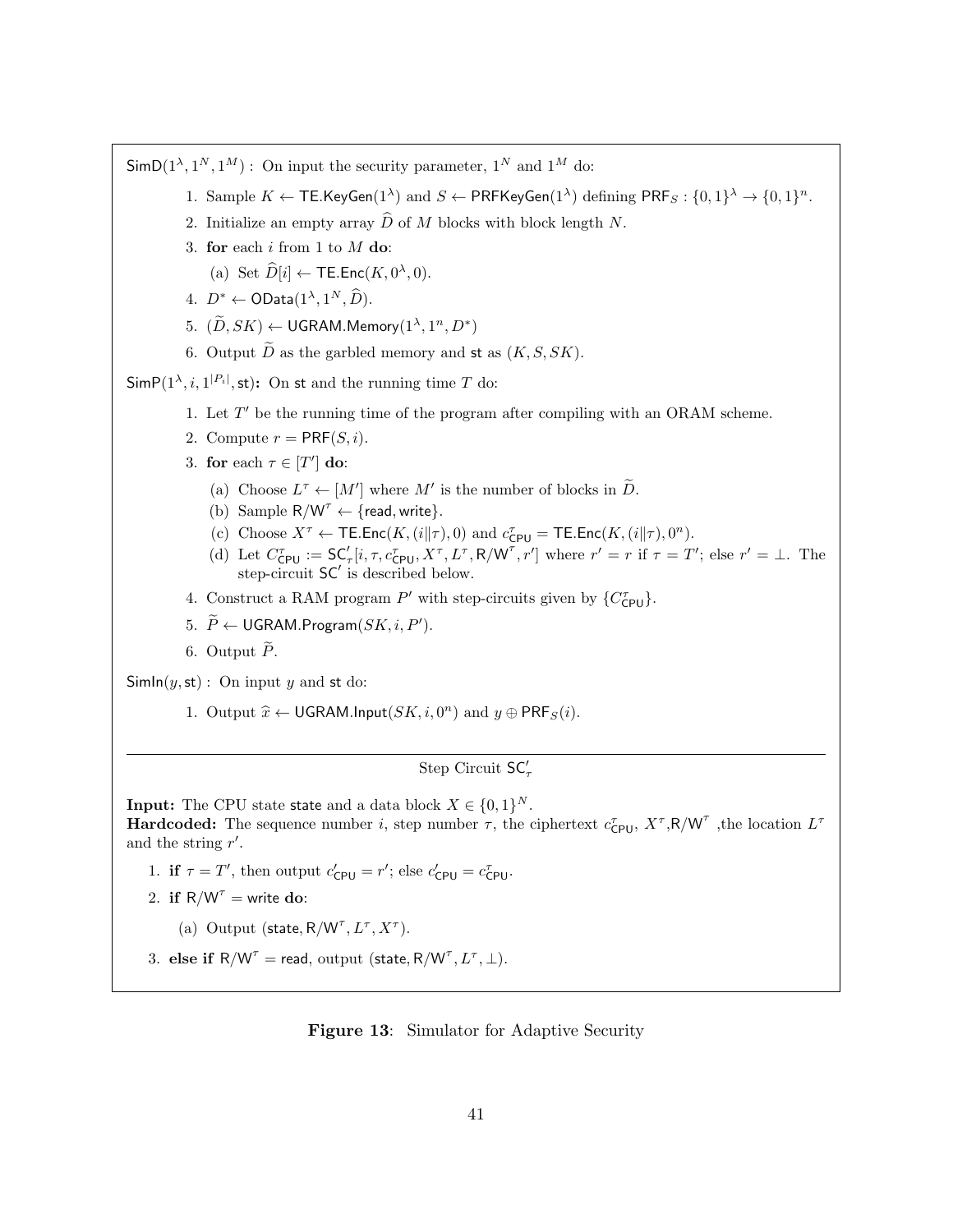- (b) Sample  $R/W^{\tau} \leftarrow \{ \text{read}, \text{write} \}.$
- (c) Choose  $X^{\tau} \leftarrow \textsf{TE}.\textsf{Enc}(K, (i||\tau), 0)$  and  $c^{\tau}_{\textsf{CPU}} = \textsf{TE}.\textsf{Enc}(K, (i||\tau), 0^n)$ .
- (d) Let  $C_{\text{CPU}}^{\tau} := \mathsf{SC}_{\tau}'[i, \tau, c_{\text{CPU}}^{\tau}, X^{\tau}, L^{\tau}, R/W^{\tau}, r']$  where  $r' = r$  if  $\tau = T'$ ; else  $r' = \bot$ .
- 6. Let  $\tau_1, \ldots, \tau_m$  be the sequence of values guaranteed by strong localized randomness.
- 7. for each  $\tau \in [t-1]$  do:
	- (a) Let  $j \in [m-1]$  be such that  $\tau \in [\tau_j+1, \tau_{j+1}].$
	- (b) Let  $C^{\tau}_{\mathsf{CPU}} := \mathsf{SC}_{\tau}[i,\tau,K[(i\|\tau)],I_j,K']$
- 8. Construct a RAM program  $P'$  with step-circuits given by  $\{C^{\tau}_{\text{CPU}}\}.$
- $9. \ \widetilde{P} \leftarrow \mathsf{UGRAM}.$ Program $(SK, i, P').$
- 10. Output  $\widetilde{P}$ .

**Garbled Input:** On input  $SK' = (K, SK)$ , i and x and the output y:

- 1. Compute  $\hat{x} \leftarrow \mathsf{UGRAM}.\mathsf{Input}(SK, i, x).$
- 2. Output  $\hat{x}$  and  $y \oplus r$  if  $t < T' + 1$ . Otherwise, output  $\hat{x}$  and r.

Note that Hybrid $_{T'+1}$  is distributed identically to the real world garbling procedure. We now show that Hybrid<sub>t</sub> is computationally indistinguishable to Hybrid<sub>t−1</sub> for every  $t \in [2, T' + 1]$ .

**Lemma D.1** Assuming the security of adaptive garbled RAM with unprotected memory access, timed encryption and puncturable PRF we have  $\text{Hybrid}_t \stackrel{c}{\approx} \text{Hybrid}_{t-1}$  for every  $t \in [2, T' + 1]$ .

**Proof** We prove via a hybrid argument.

Hybrid<sub>t,1</sub>: In this hybrid, we change how the garbled program and the garbled input are generated. In particular, we will use the simulator uSim for the equivocal security of UGRAM to generate them. More formally, we generate

$$
\widetilde{P} \leftarrow \mathsf{uSim}(\{C^\tau_\mathsf{CPU}\}_{\tau \in [T'] \setminus \{t-1\}})
$$

 $\widetilde{x} \leftarrow \mathsf{uSim}(x, y_{t-1})$ 

where  $y_{t-1}$  is the output of the  $C_{\text{CPU}}^{t-1}$  on input x.

The computational indistinguishability between  $\mathsf{Hybrid}_{t}$  and  $\mathsf{Hybrid}_{t,1}$  follows from the equivocal security of adaptive garbled RAM with unprotected memory access.

Hybrid<sub>t,2</sub> : In this hybrid, we change how  $y_{t-1}$  is generated. In particular, if R/W<sup>t-1</sup> is write we choose  $X' \leftarrow \mathsf{TE}.\mathsf{Enc}(K[i||(t-1)]$ ,  $(i,(t-1)), 0)$  in  $y_{t-1}$  instead of setting  $X' \leftarrow \mathsf{TE}.\mathsf{Enc}(K[i||(t-1)))$ 1)],  $(i, (t - 1))$ , wData<sup>t-1</sup>). The computational indistinguishability between Hybrid<sub>t,1</sub> and Hybrid<sub>t,2</sub> follows directly from the security of timed encryption scheme.

Hybrid<sub>t,3</sub>: In this hybrid, we change how the ciphertext encrypting the state is generated in  $y_{t-1}$ .  $\overline{\text{In particular, if}}~t < T' + 1$ , we choose  $c_{\text{CPU}} \leftarrow \text{TE}.\text{Enc}(K[i||(t-1)]$ ,  $(i, (t-1)), 0^n)$  in  $y_{t-1}$  instead of setting it to be  $\mathsf{TE}.\mathsf{Enc}(K[(i\|\tau)],\mathsf{state}')$ . If  $t = T' + 1$ , we change  $c_{\mathsf{CPU}} = r$  and output  $y \oplus r$  as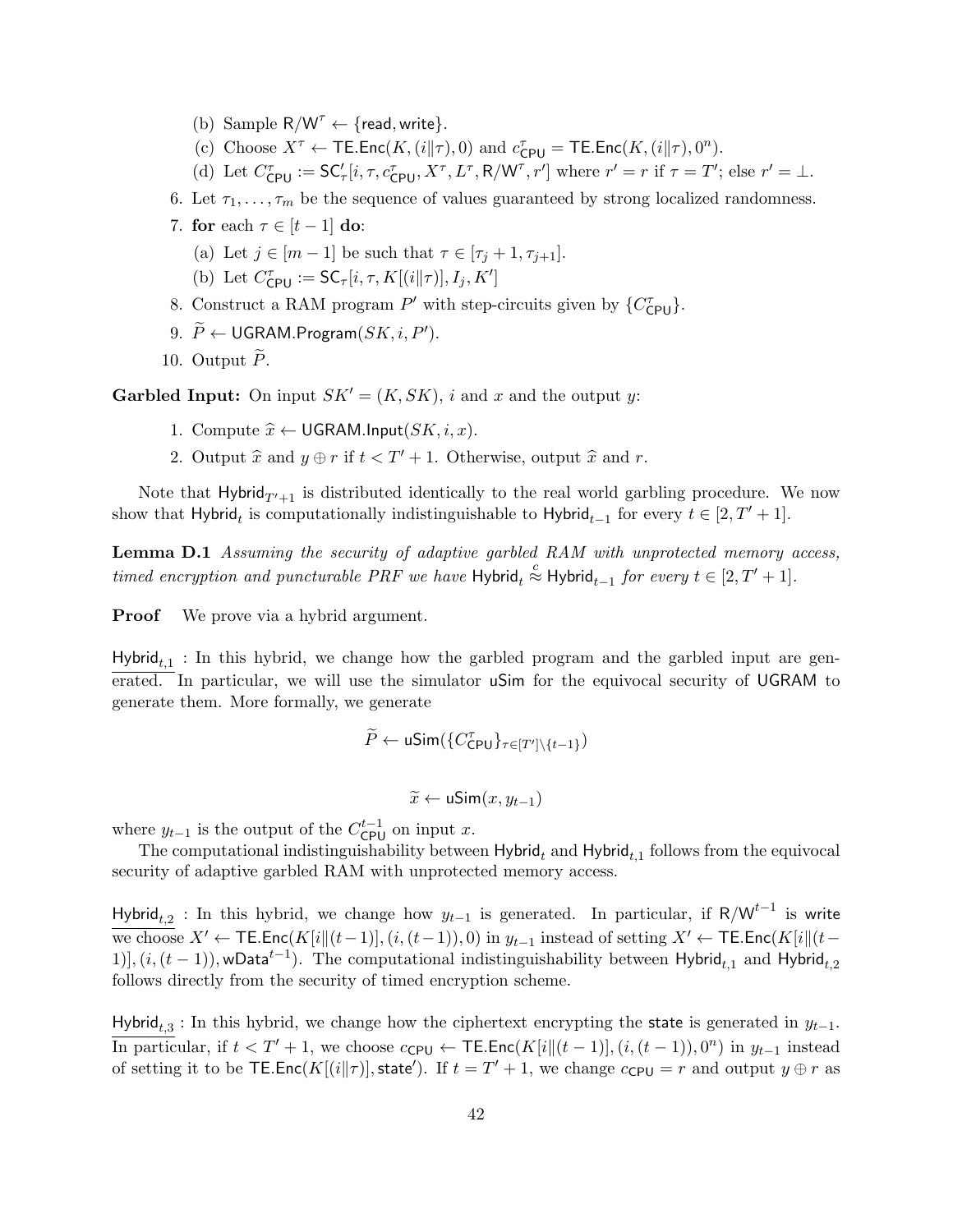part of the garbled input. The indistinguishability between  $\mathsf{Hybrid}_{t,2}$  to  $\mathsf{Hybrid}_{t,3}$  reduces directly to the security of the timed encryption scheme if  $t < T' + 1$ . If  $t = T' + 1$ , Hybrid<sub>t,2</sub> and Hybrid<sub>t,3</sub> are identically distributed.

Hybrid<sub>t,4</sub>: In this hybrid, we change  $C_{\text{CPU}}^{t-1}$  to a dummy step circuit that generates encryption of the state and the block to be written as in  $H$ ybrid<sub>t,3</sub>. However, the memory access  $(R/W, L)$ made by this step circuit is still computed using  $C_{\text{CPU}}^{t-1}$ . It follows from the equivocal security of the adaptive garbled RAM with unprotected memory access that  $\mathsf{Hybrid}_{t,3}$  is computationally indistinguishable to  $\mathsf{Hybrid}_{t,4}.$ 

Hybrid<sub>t,5</sub>: Let  $j \in [m-1]$  be such that  $\tau_j \leq t-1 < \tau_{j+1}$ . Depending on the program input, there exists a  $k < j$  such that property 3 in the definition of strong localized randomness holds. In this hybrid, we guess such a k (we are successful with probability  $1/m$ ) while generating the garbled program. In this hybrid, we change how the garbled program is generated. Instead of garbling the program as in  $H$ ybrid<sub>t,4</sub>, we will construct another program that will have the same output in each step circuit as the program in  $H$ ybrid<sub>t,4</sub>. Let us explain the construction of this new program.

We puncture the PRF key at  $I_k$  and  $I_j$  and hardwire the output of the PRF on input  $I_k$  in the step circuits  $\tau_k \leq t-1 < \tau_{k+1}$  and the output of the PRF on input  $I_j$  in the step circuits  $\tau_i \leq t-1 < \tau_{i+1}$ . We use the punctured key in the rest of the step circuits. The step circuits for timesteps  $\tau \in [\tau_i, \tau_{i+1})$  and  $\tau \in [\tau_k, \tau_{k+1})$  additionally have output of the PRF on  $I_i$  and  $I_k$ hardwired This value is used in the computation of the memory access  $(R/W, L)$ .

Note that it follows from the correctness property of the puncturable PRF that the programs garbled in Hybrid<sub>t,4</sub> and Hybrid<sub>t,5</sub> have the same output in each step circuit for each input x. It now follows from the adaptive security of the garbled RAM with unprotected memory access that Hybrid<sub>t,4</sub> is computationally indistinguishable to Hybrid<sub>t,5</sub>.

Hybrid<sub>t,6</sub>: In this hybrid, we replace the hardwired PRF outputs on  $I_j$  and  $I_k$  with random strings. Computational indistinguishability between  $H$ ybrid<sub>t,5</sub> and  $H$ ybrid<sub>t,6</sub> follows from the security of puncturable PRFs.

Hybrid<sub>t,7</sub>: In this hybrid, we use the uSim to simulate the step circuits for time steps  $\tau \in$  $[\tau_k, \tau_{k+1}) \cup [\tau_j, \tau_{j+1})$ . The indistinguishability between Hybrid<sub>t,7</sub> and Hybrid<sub>t,6</sub> follows from the equivocal security.

Hybrid<sub>t,8</sub>: In this hybrid, we change the memory access (i.e,  $(R/W, L)$ ) in  $y_{t-1}$  to be random. It follows from the strong localized property of ORAM scheme that this change is computationally indistinguishable.

Hybrid<sub>t,9</sub>: In this hybrid, we change  $C_{\text{CPU}}^{t-1}$  to a dummy circuit that outputs  $y_{t-1}$  as generated in Hybrid<sub>t,8</sub> and the rest of the circuits for the timesteps  $\tau \in [\tau_k, \tau_{k+1}) \cup [\tau_j, \tau_{j+1})$  as in Hybrid<sub>t,6</sub>. The indistinguishability of  $H$ ybrid $_{t,8}$  and  $H$ ybrid $_{t,9}$  follows from the equivocal security of adaptive garbled circuits with unprotected memory access.

Hybrid<sub>t,10</sub>: In this hybrid, we reverse the change made in Hybrid<sub>t,6</sub>, namely, we replace the hard-